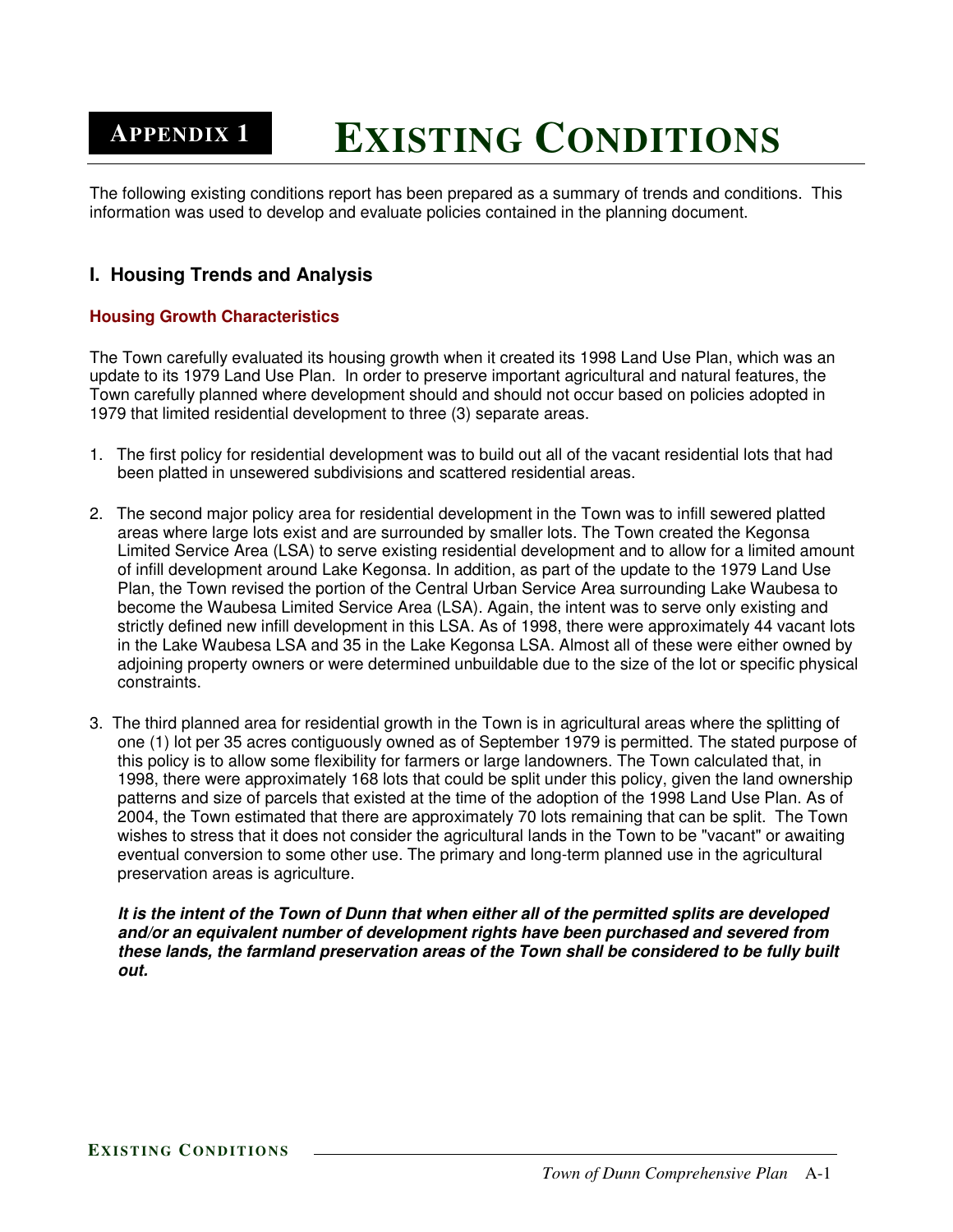Table 1 illustrates the housing permits issued in the Town of Dunn between 1996 and 2003. New single family housing often occurred as a rebuild on an existing lot. No new multi-family housing has been constructed in the Town since 1999 and the only new mobile homes have been replacements of existing, dilapidated mobile homes.

| Year | <b>New Single Family</b><br><b>Rebuilds on Existing</b><br>Lots | <b>New Single Family</b><br><b>Units on Vacant</b><br>Lots | <b>Mobile Homes</b> | <b>Other</b>       |
|------|-----------------------------------------------------------------|------------------------------------------------------------|---------------------|--------------------|
| 1996 |                                                                 |                                                            |                     | 2 Duplexes         |
| 1997 |                                                                 |                                                            |                     |                    |
| 1998 |                                                                 | 5                                                          |                     | 1 Duplex           |
| 1999 |                                                                 | 4                                                          |                     | 1 Tri-plex (Condo) |
| 2000 |                                                                 | 15                                                         |                     |                    |
| 2001 |                                                                 |                                                            |                     |                    |
| 2002 | 10                                                              | 3                                                          | 10 (replacements)   |                    |
| 2003 |                                                                 |                                                            | (replacement)       |                    |

### **Table 1: Building Inspectors Report, 1996-2003**

Source: Town of Dunn Building Inspector Records, 1996-2003

# **Housing Stock Assessment**

As the Town considers its future housing needs, it is helpful to look at the condition and character of the existing housing stock. This section assesses the Town of Dunn's current housing stock with respect to age, number and type of units, value, occupancy trends and structural characteristics.

### *Age Characteristics*

Table 2 illustrates the age of the Town of Dunn's housing stock based on the 2000 U.S. Census data. The age of a community's housing stock is one method to measure the general condition of its housing supply. Nearly 15 percent of the homes in the Town of Dunn were built before 1939; the same percentage of homes were built between 1990 and March of 2000.The largest build-out to date occurred from 1970 to 1979, the decade in which the Town created its first land use plan

#### **Table 2: Year Structure Built – Town of Dunn Homes**

Source: U.S. Census Bureau, 2000

| Total:                          | 2,266         |                |
|---------------------------------|---------------|----------------|
|                                 | <b>Number</b> | <b>Percent</b> |
| <b>Built 1999 to March 2000</b> | 20            | 0.8            |
| Built 1995 to 1998              | 101           | 4.5            |
| Built 1990 to 1994              | 220           | 9.7            |
| Built 1990 to March 2000        | 341           | 15.1           |
| Built 1980 to 1989              | 385           | 17.0           |
| Built 1970 to 1979              | 591           | 26.1           |
| Built 1960 to 1969              | 290           | 12.8           |
| Built 1950 to 1959              | 210           | 9.3            |
| Built 1940 to 1949              | 120           | 5.3            |
| Built 1939 or earlier           | 329           | 14.5           |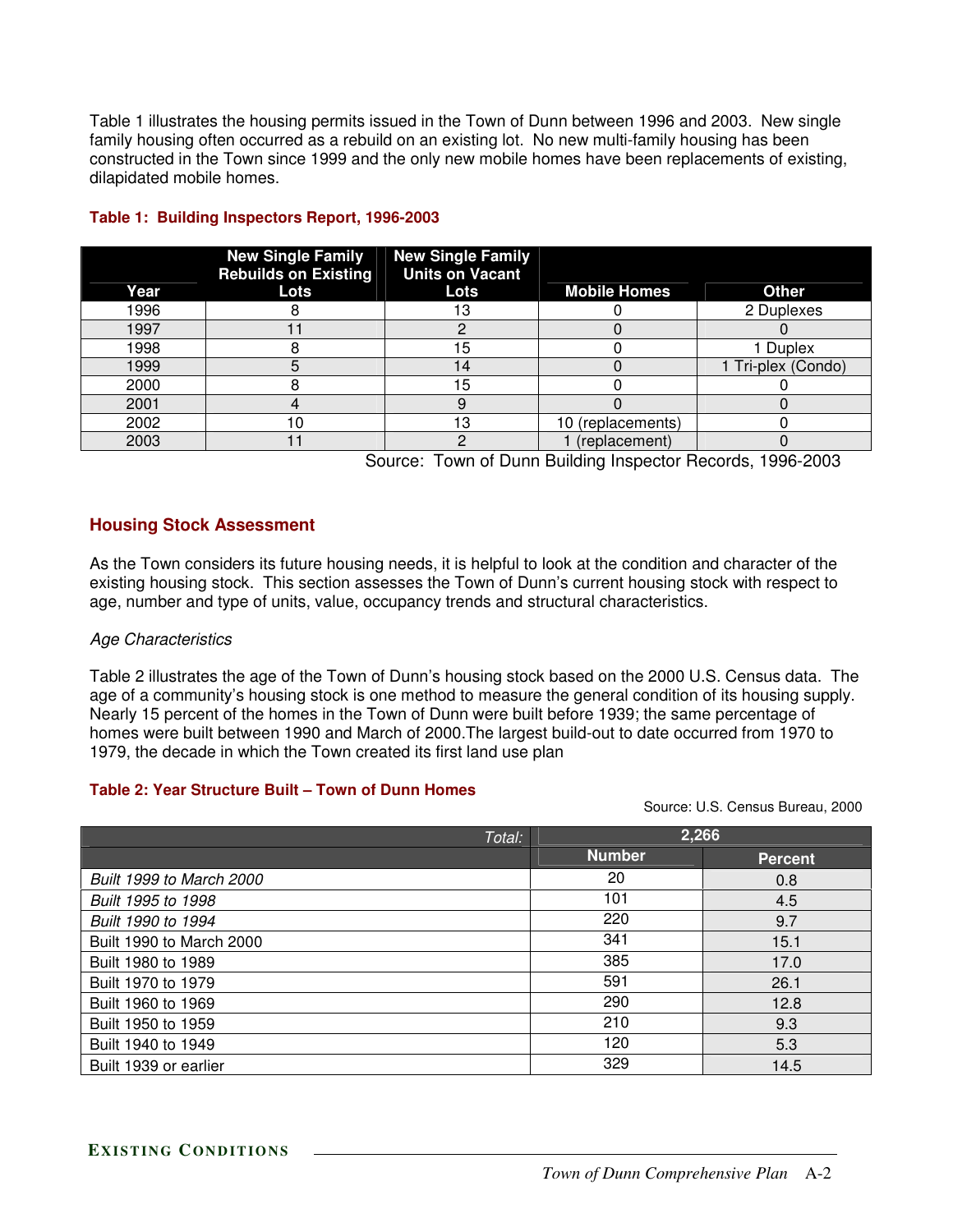### *Occupancy Characteristics*

Housing tenure refers to whether a particular housing unit is owned or rented by the occupant. Table 2.3 indicates that nearly 89 percent of the housing units in the Town of Dunn were owner-occupied in 2000, slightly higher than 1990 when 87 percent of housing units in the Town were owner-occupied. In Dane County in 2000, 58 percent and 42 percent of housing units were owner-occupied and renter-occupied, respectively. In Wisconsin in 2000, 68 percent and 32 percent of homes were owner-occupied and renteroccupied, respectively.

|          | $\sim$ 0.000 $\sim$ 0.000 $\sim$ 0.000 $\sim$ 0.000 $\sim$ 0.000 $\sim$ 0.000 $\sim$ |                     |                    |                              |         |         |
|----------|--------------------------------------------------------------------------------------|---------------------|--------------------|------------------------------|---------|---------|
|          |                                                                                      | <b>Town of Dunn</b> | <b>Dane County</b> | <b>State of</b><br>Wisconsin |         |         |
|          | 1990                                                                                 |                     | 2000               |                              | 2000    | 2000    |
|          | <b>Number</b>                                                                        | Percent             | <b>Number</b>      | <b>Percent</b>               | Percent | Percent |
| Total:   | 842. ا                                                                               | 100.0               | 2,079              | 100.0                        | 100.0   | 100.0   |
| Owner    |                                                                                      |                     |                    |                              |         |         |
| occupied | l.609                                                                                | 87.3                | .848               | 88.9                         | 57.6    | 68.4    |
| Renter   |                                                                                      |                     |                    |                              |         |         |
| occupied | 233                                                                                  | 12.7                | 231                | 11.1                         | 42.4    | 31.6    |

**Table 3: Housing Tenure Characteristics**

Source: US Census Bureau, Dane County Regional Planning Commission

Housing vacancy can help a community determine whether its housing supply is adequate to meet demand. According to the U.S. Department of Housing and Urban Development (HUD), an overall vacancy rate of roughly three (3) percent is optimal to allow consumers an adequate choice of housing. When adjusted for seasonal, recreational or occasional use, the Town of Dunn's overall vacancy rate in 2000 was 2.2 percent, which is lower than the county average of 3.2 percent, the state average of 4.1 percent and the HUD recommendation of three (3) percent.

### **Table 4: Vacancy Characteristics, 2000**

|                                                   | Town of Dunn | <b>Dane County</b> | <b>State of Wisconsin</b> |
|---------------------------------------------------|--------------|--------------------|---------------------------|
| % Vacant                                          | 8.0          | 3.8                | 10.2                      |
| % For Seasonal, Recreational or<br>Occasional Use | 5.8          | 0.6                | 6.1                       |
| Actual % Vacant                                   | っっ           | 3.2                |                           |

Source: US Census Bureau, 2000

### **Structural Characteristics**

Table 5 lists the housing units in the Town by type. Of the 2,266 housing units in the Town of Dunn in 2000, 82.6 percent were single family detached homes. Mobile homes ranked second to single-family detached homes in the Town, accounting for 10.1 percent of the housing stock. The percentage of both single family and mobile homes in the Town are significantly higher than in the county or state, as shown in Table 2.5.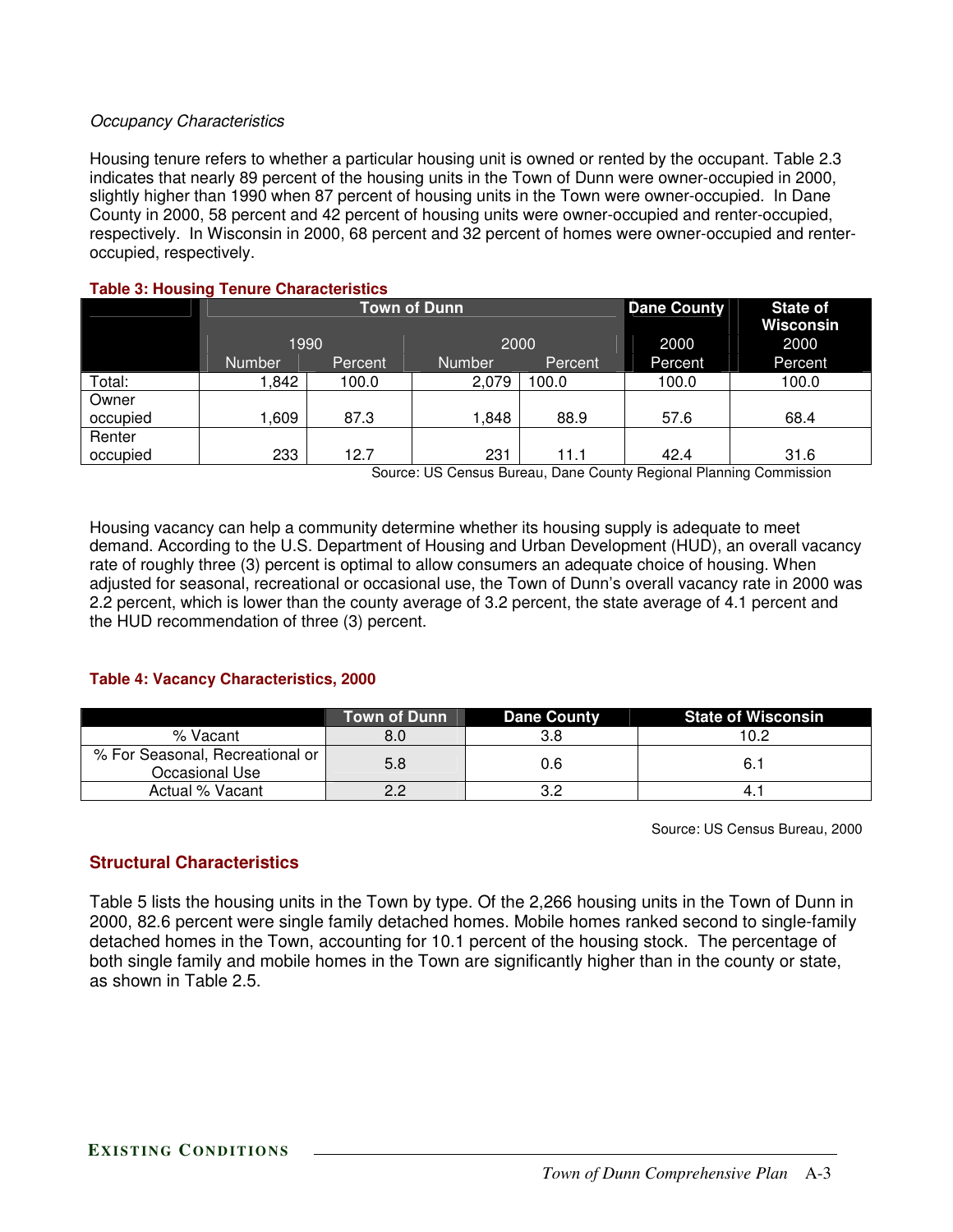#### **Table 5: Housing Units by Type, 2000**

|                  |                          | <b>Town of Dunn</b>      | <b>Dane County</b> |       | <b>Wisconsin</b> |       |
|------------------|--------------------------|--------------------------|--------------------|-------|------------------|-------|
|                  | No.                      | $\%$                     | No.                | $\%$  | No.              | $\%$  |
| Total:           | 2,266                    | 100.0                    | 180,398            | 100.0 | 2,321,144        | 100.0 |
| 1-unit, detached | 1,872                    | 82.6                     | 96,630             | 53.6  | 1,531,612        | 65.9  |
| 1-unit, attached | 87                       | 3.8                      | 9,273              | 5.1   | 77,795           | 3.4   |
| 2-units          | 63                       | 2.8                      | 10,243             | 5.7   | 190,889          | 8.2   |
| 3 or 4 units     | -                        | $\overline{\phantom{a}}$ | 11,795             | 6.5   | 91,047           | 3.9   |
| 5 to 9 units     | 16                       | 0.7                      | 13,685             | 7.6   | 106,680          | 4.6   |
| 10 or more units | $\overline{\phantom{a}}$ | $\overline{\phantom{a}}$ | 36,406             | 20.2  | 218,953          | 9.4   |
| Mobile home      | 228                      | 10.1                     | 2,307              | 1.3   | 101,465          | 4.4   |

Source: US Census Bureau, 2000

### **Value Characteristics**

Table 6 lists median home value of owner-occupied housing units for the Town of Dunn, Dane County and the State of Wisconsin. Housing values in the Town of Dunn are higher than both the county and state averages. However, it is important to note that the Town has a significant number of taxable waterfront parcels, which contributes to the high housing value. The Town also has a high percentage of mobile homes (10 percent of the housing stock), which helps provide affordable housing to Dunn residents.

### **Table 6: Housing Value, 2000**

|                   | Town of Dunn | <b>Dane County</b> | <b>State of Wisconsin</b> |
|-------------------|--------------|--------------------|---------------------------|
|                   |              |                    |                           |
| Median Home Value | \$167.900    | \$146.900          | \$109.900                 |

Source: US Census Bureau, 2000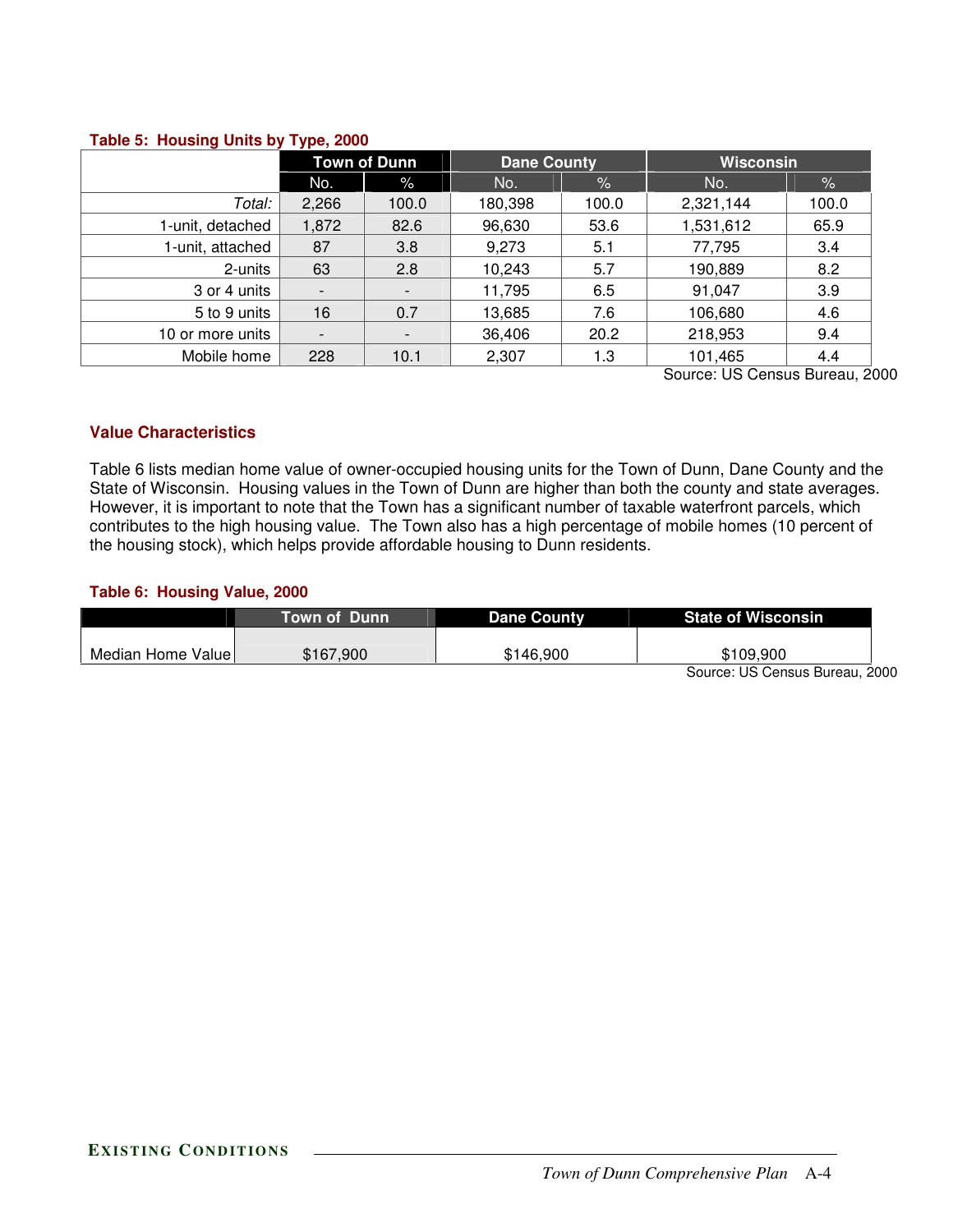### **Housing Projections**

Good planning involves maintaining and rehabilitating the existing residential stock in the Town, while also planning for future housing growth. Additionally, the Comprehensive Planning Law requires communities to provide an adequate supply of housing to meet existing and forecasted housing demand. This section makes projections for the amount of new housing stock that will be needed in the Town of Dunn over the next 20 years.

The housing projections represent the number of housing units that will be required to meet the basic components of growth. They are not intended to be forecasts of the effective demand for housing, which is affected by many factors such as consumer income, tastes and preferences, price and financing. All forecasts, including those presented in this plan, must be used with great caution. Forecasts cannot take into account unpredictable events that could have a significant effect on the housing market.

Since the late 1970's, households have been decreasing in size primarily due to an increase in the divorce rate, a decrease in the birth rate, the postponement of marriage and an increase in the proportion of the population age 65 and older.

As households decline in size, the need for additional housing increases. Household size is a key production factor. Dane County had an average household size of 2.5 persons in 1990 and 2.4 persons in 2000. Utilizing this most recent rate of decline and other factors, Dane County will have an average household size of 2.27 by 2030.

Household sizes have been decreasing for both owner-occupied and renter-occupied households. In 2000, owner occupied households averaged about 2.6 persons per household and renter-occupied households averaged about 2.0 persons per household. Smaller household sizes will cause the demand for housing to rise faster than population growth.

Dane County's housing supply is expected to increase by 40 percent from 2000 to 2030. This means there will be approximately 200,700 households by 2010, nearly 223,000 households by 2020 and nearly 243,800 households by 2030. The forecast does not include the addition of 10,000 to 15,000 housing units that will be needed to replace old structures that will be razed, converted or remodeled with fewer units.

Owner-occupied households are expected to make up 68 percent of the new households. Since persons who are age 65 or older are expected to make up 60 percent of the new owner-occupied households, many of these housing units will likely be owner-occupied multifamily units.

The Town of Dunn is focusing on a regional housing approach. Under this approach the Town anticipates extremely low rates of housing growth in the Town, consistent with the Town's thoughtfully planned housing approach, but would possibly allow condominium housing for senior citizens on Quam Drive, which would help provide homes for the 65 and older population that is anticipated to increase in the county in the coming decades.

The State of Wisconsin has prepared household forecasts for all counties, municipalities and towns in Wisconsin. Based on the state projections, the Town of Dunn is projected to see household growth of 3.2 percent by 2010. By 2025, total households are projected to grow as shown in Table 7.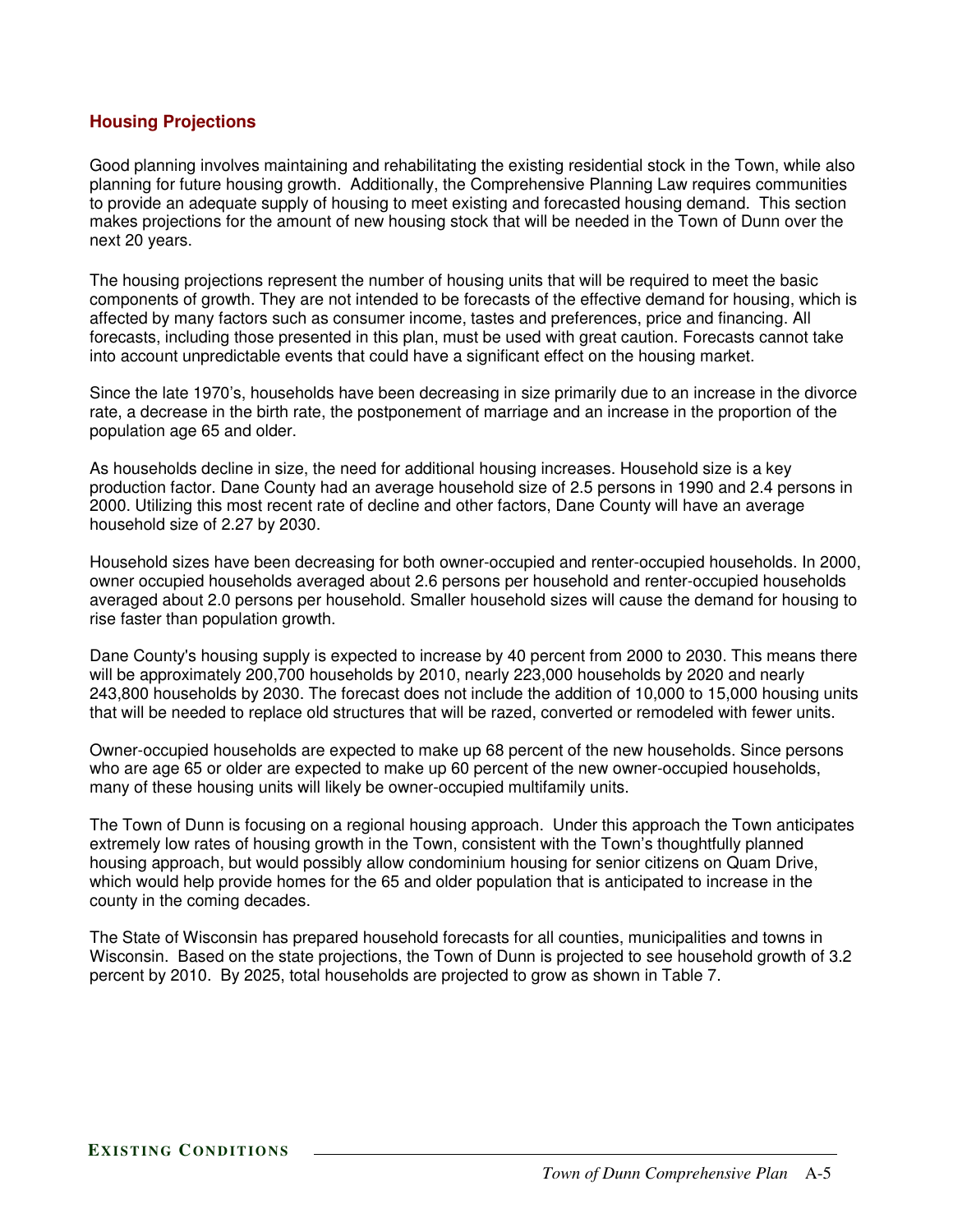|        | l able 7 Future Housing Projections |                      |                     |                      |         |
|--------|-------------------------------------|----------------------|---------------------|----------------------|---------|
|        | Year                                | <b>Town of Dunn</b>  |                     | <b>Dane County</b>   |         |
| Census |                                     | <b>Housing Units</b> | % Change            | <b>Housing Units</b> | % Cha   |
|        | 2000                                | 2,079                |                     | 173,484              |         |
|        | 2005                                | 2,123                | 2.1                 | 187,768              | 7.6     |
| ction  | 2010                                | 2,147                | 1.1                 | 200,334              | 6.3     |
|        | 001E                                | 0.110                | $\bigcap$ $\bigcap$ | 011077               | $E - 1$ |

### **Table 7 Future Housing Projections**

**Proje**

Source: Wisconsin Department of Administration, 2004

 $%$  Change

These projections show that housing growth of between zero (0) and four (4) houses each year can be expected. However, according to data displayed in Table 2.1, new housing permits on vacant lots have averaged closer to 10 annually since 1996. As buildable lots are developed, the housing growth in the Town will slow. However, the housing projections in Table 2.7 may be lower than the Town will actually experience, and there are already more housing units in the Town than the Wisconsin Department of Administration predicted; the 2000 Census showed 2,226 housing units in the Town of Dunn, which is 147 more than predicted.

2015 2,149 0.1 211,077 5.1 2020 2,159 0.5 222,178 5.0

2025 2,170 0.5 233,110 4.7

It is important to note that the Town's housing policy focuses on allowing existing lots to be developed, but then guiding new housing growth toward urban areas where the growth can be more efficiently served with community facilities and utilities. A Transfer of Development Rights (TDR) program could help implement this regional housing approach. A TDR program would involve landowners in a "sending area", or area to be preserved (such as the Town of Dunn), selling their development rights to private developers who transfer those rights to develop real estate in a "receiving area", which is often an urban area such as Madison or another surrounding municipality.

It should be emphasized that the Town of Dunn is nearing its capacity for new housing units given the Town's agricultural and natural resource protection areas and the limited community utilities and facilities. The Town recognizes the importance of planning for and providing housing and will continue to participate in regional approaches to providing adequate, safe and affordable housing for area population growth.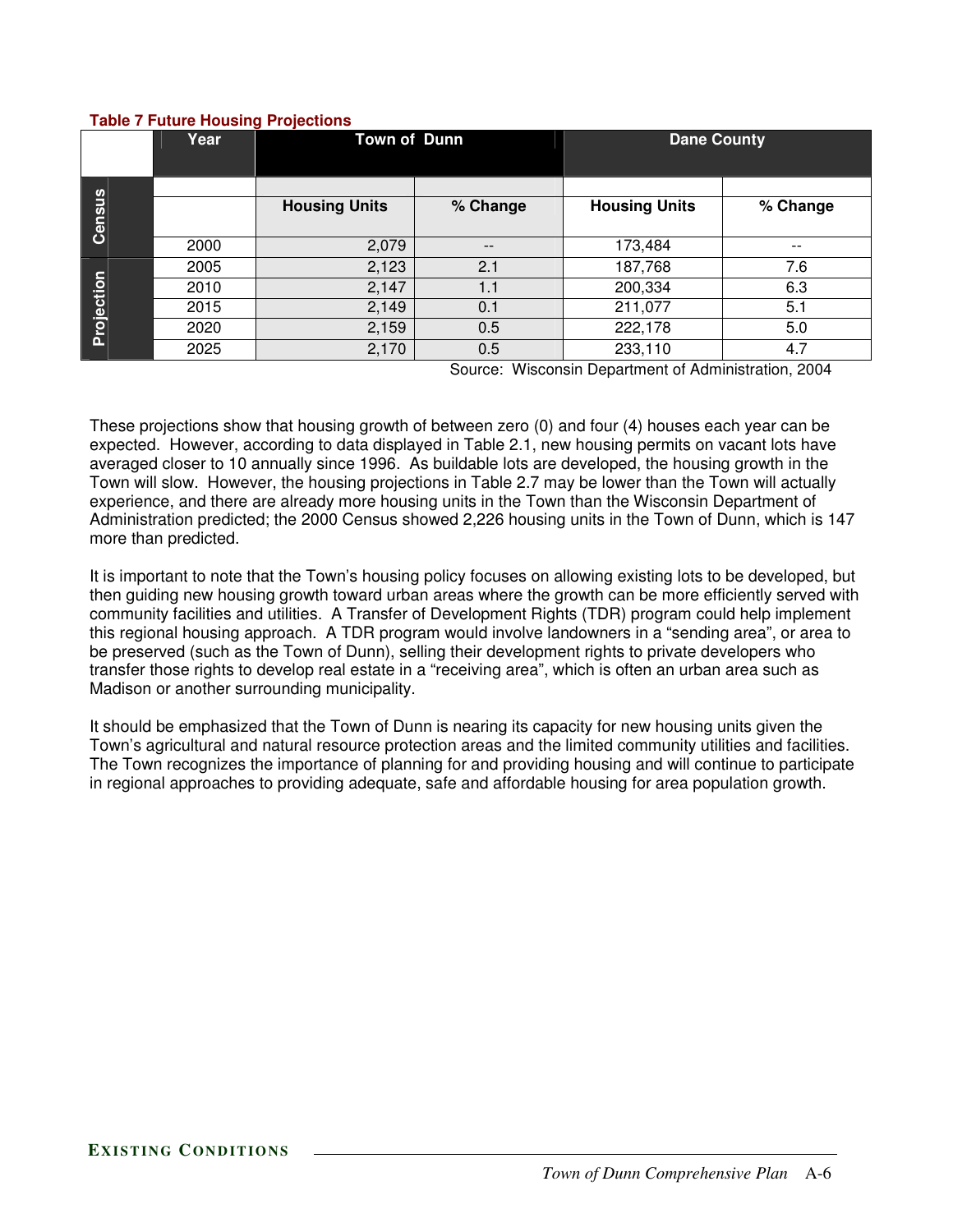# **II. Transportation Trends and Analysis**

# **Existing Transportation Facilities**

Transportation networks are a critical determinant of growth and development in a community or region and have a significant impact on community character. The Town of Dunn is served by regional and local street networks. Other regional transportation facilities accessible to Dunn residents, but located outside of the Town, include: freight and passenger rail; airport service; bike and pedestrian routes; and recreation trails.

The Town of Dunn, like most rural communities with low levels of development densities, is automobile dependent. This means that most trips both within and outside of the Town will be made by personal automobile and currently there is relatively low demand for alternative commuter transportation modes, such as ridesharing, transit and bicycling. Therefore, the current transportation system is primarily designed for automobiles. However, Town residents have expressed interest in these alternative modes of transportation and this plan therefore encourages a diversified, affordable transportation network within the Town and region to accommodate alternative transportation options.

# **Street Network**

### *Traffic Counts*

Table 8 shows average daily traffic counts on several roads in the Town. Traffic counts have fluctuated, depending on the road and the road segment. However, several trends are evident, including increased traffic counts between 1993 and 2002 on the following roads:

- USH 51 at Halverson Road
- USH 51 at Rutland/Dunn Town Line Road
- CTH AB south of Elvehjem Road
- CTH B between Hawkinson Road and Dyreson Road

### **Table 8 Town of Dunn Annual Average Daily Traffic Counts**

| <b>Town of Dunn Road Segment</b>        | 1993   | 1996   | 1999   | 2002   |
|-----------------------------------------|--------|--------|--------|--------|
| USH 51 (at Mahoney Road)                | 11,200 | 8,600  | 10,100 | 10,400 |
| USH 51 (at Dyreson Road)                | n/a    | 10,400 | 10,300 | n/a    |
| USH 51 (at Halverson Road)              | 8,800  | 9,500  | 10,700 | 11,100 |
| USH 51 (at Rutland/Dunn Town Line Road) | 6,700  | 7,800  | 9,300  | 9,500  |
| CTH MN (McFarland to CTH AB)            | 1,400  | 1,400  | 1,800  | 1,500  |
| CTH AB/MN (CTH AB to Town Line)         | 1,900  | 1,800  | 1,900  | 1,600  |
| CTH AB (South of Elvehjem Road)         | 610    | 860    | 840    | 1,000  |
| CTH B (Sandhill Road to Mahoney Road)   | 3,200  | 2,600  | 2,800  | 3,300  |
| CTH B (Hawkinson Road to Dyreson Road)  | 1,600  | 1,900  | 2,100  | 2,800  |
| Keenan Road (North of CTH B)            | 750    | 760    | 890    | 850    |

Source: Wisconsin Department of Transportation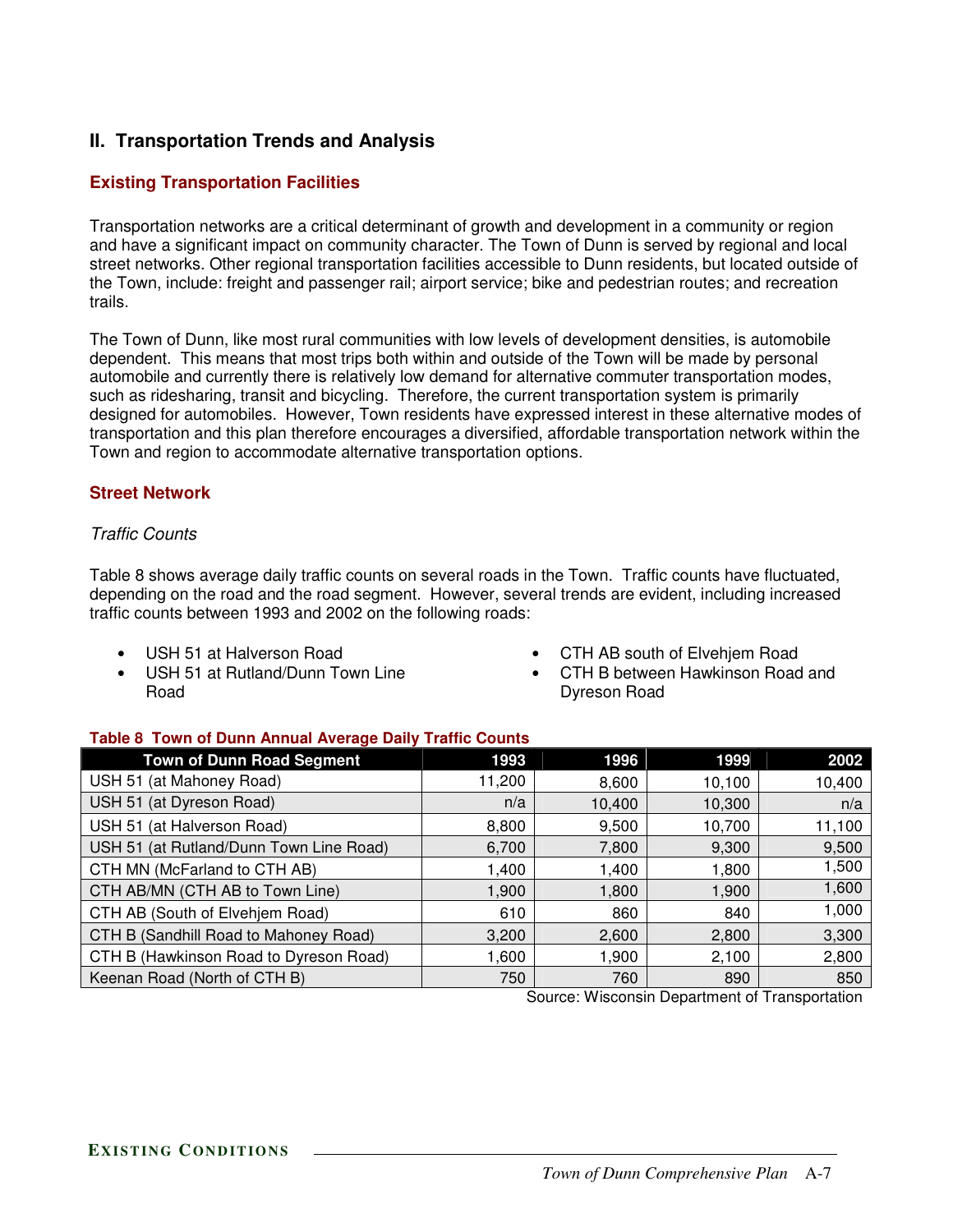### *Functional Street Classification*

The street network shapes access and circulation throughout the Town and surrounding communities. Public streets in the area are classified as arterial, collector or local. Table 9 shows the standards used by the Wisconsin Department of Transportation (WisDOT) to classify streets and lists streets in the Town of Dunn by classification.

| <b>Classification</b> | <b>Description</b>                                                                                                                                                                                                                                                                     | <b>Dunn Streets</b>                                                                                                                                               |
|-----------------------|----------------------------------------------------------------------------------------------------------------------------------------------------------------------------------------------------------------------------------------------------------------------------------------|-------------------------------------------------------------------------------------------------------------------------------------------------------------------|
| Principal arterials   | Serve longer intra-urban trips and traffic traveling<br>through urban areas. They carry high traffic<br>volumes and provide links to major activity<br>centers.                                                                                                                        | n/a                                                                                                                                                               |
| Minor arterials       | Provide intra-community continuity and service<br>to trips of moderate length, with more emphasis<br>on land access than principal arterials. The<br>minor arterial system interconnects with the<br>urban arterial system and provides system<br>connections to the rural collectors. | <b>USH 51</b>                                                                                                                                                     |
| Collectors            | Provide both land access and traffic circulation<br>within residential neighborhoods, commercial<br>areas, and industrial areas. These facilities<br>collect traffic from the local streets in residential<br>neighborhoods and channel it onto the arterial<br>system.                | CTH MN<br>CTH AB/MN<br>CTH AB<br>CTH <sub>B</sub><br>Dyreson Road<br>Halverson Road<br>Goodland Park Road<br>Lake Farm Road<br><b>Mahoney Road</b><br>Keenan Road |
| Local streets         | Local streets primarily provide direct access to<br>adjacent land and access to higher order<br>systems. Local streets offer the lowest level of<br>mobility, and through traffic movement on this<br>system is usually discouraged.                                                   | All local streets not included as a collector<br>street (e.g. Evans Road, Hawkinson Road,<br>Lake Kegonsa Road, etc.)                                             |

#### **Table 9 Functional Street Classification for the Town of Dunn**

Source: Dane County, 2004

Arterials are intended to move traffic quickly and smoothly, providing for long-distance traffic movement. USH 51 is classified as a minor arterial. Collector roadways serve the dual function of providing for both traffic mobility and access to homes or businesses. The following roadways in the Town of Dunn are classified as major collectors: CTH MN (McFarland to CTH AB); CTH AB/MN (CTH AB to Town Line); CTH AB (CTH MN to USH 51); CTH B (Town Line to USH 51); Dyreson Road, Halverson Road, Goodland Park Road (Town Line to Lake Farm Road); Lake Farm Road (Town Line to Goodland Park Road); Mahoney Road (USH 51 to Keenan Road); and Keenan Road (Mahoney Road to CTH B). In addition to the roads mentioned above, several roads in the Town (including Schneider Drive, Rutland-Dunn Town Line Road and Lake Kegonsa Road) have experienced significant increases in daily traffic and may be considered as collectors, although not officially designated as such. Access to arterials such as USH 51 serves an important function to the agricultural economy in the Town of Dunn by allowing easy access to major markets.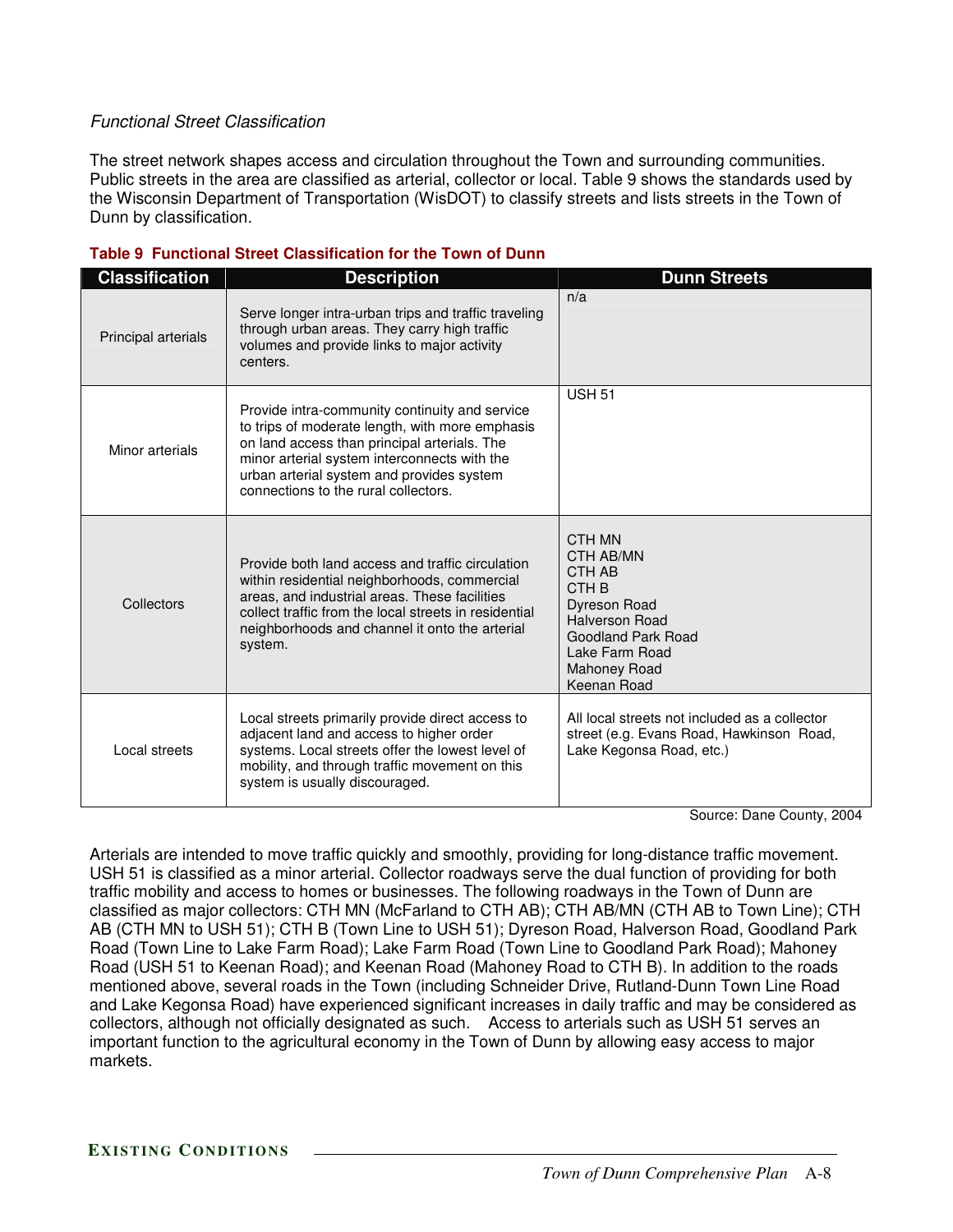### **Rustic Roads**

In addition to the roads identified in Table 9, the Town of Dunn also has two (2) designated Rustic Roads, Lalor Road and Dyreson Road. The Rustic Roads System in Wisconsin was created by the 1973 State Legislature in an effort to help citizens and local units of government preserve what remains of Wisconsin's scenic, lightly traveled country roads for the leisurely enjoyment of bikers, hikers and motorists.

#### *Lalor Road*

Lalor Road is a 2.3 mile paved road that runs north/south from CTH B to Goodland Park Road. The road is bordered on either side by native prairie plants, including numerous stands of wild plum and scattered wild asparagus. Lalor Road crosses Swan and Murphy Creeks and borders the Waubesa Wetlands preserve. Set back in the evergreens along the west side of the road is the William Lalor Farm, originally purchased from the government in 1846. President James Polk signed the original deed.

#### *Dyreson Road*

Dyreson Road is a 2.9 mile paved road that runs from Schneider Drive north to CTH AB. Rich in heritage, Dyreson Road travels through fertile farmland and wooded areas. The road offers an excellent view of Lake Kegonsa as it crosses CTH B. Historic Dyreson Bridge over the Yahara River is the site of early Native American and pioneer crossings and is adjacent to ancient Native American effigy mound sites. Nearby wetlands provide glimpses of native waterfowl, fish and wildlife. Also located on the road is Dyreson House, an early Wisconsin homestead listed in the Wisconsin State Historical Society's Inventory of Historic Places.

### **Highways**

The only State highway in the Town of Dunn is USH 51, which in its entirety runs 1,286 miles north/south from Hurley, WI to New Orleans, LA. Three (3) County Trunk Highways are located in the Town of Dunn: CTH B, CTH AB and CTH MN.

### **Transit Service**

### *Bus Service*

Local bus service is available in the City of Madison through Madison Metro. Regional bus service is provided by Greyhound, which has a station located at 2 S. Bedford Street in Madison and serves many regional and national locations. In addition, Badger Bus Service runs daily between Madison and Milwaukee and stops at the Memorial Union and the Madison Depot.

The Dutch Mill Park and Ride lot is located at the USH 51 and Broadway Street intersection and provides service to Chicago and to locations in Madison via the Madison Metro Transit System. There is limited parking at this park and ride location. Additionally, there are Madison Metro stops in Fitchburg, west of Dunn.

### *Elderly/Transit Dependent Service*

A variety of transit services are available for elderly and transit dependent Dane County residents. The Dane County Department of Human Services (DCHS) Adult Community Services Division contracts with private providers for provision of several group trip and demand-responsive services for the elderly, persons with physical or developmental disabilities, and low-income persons who live outside of the Madison Metro area.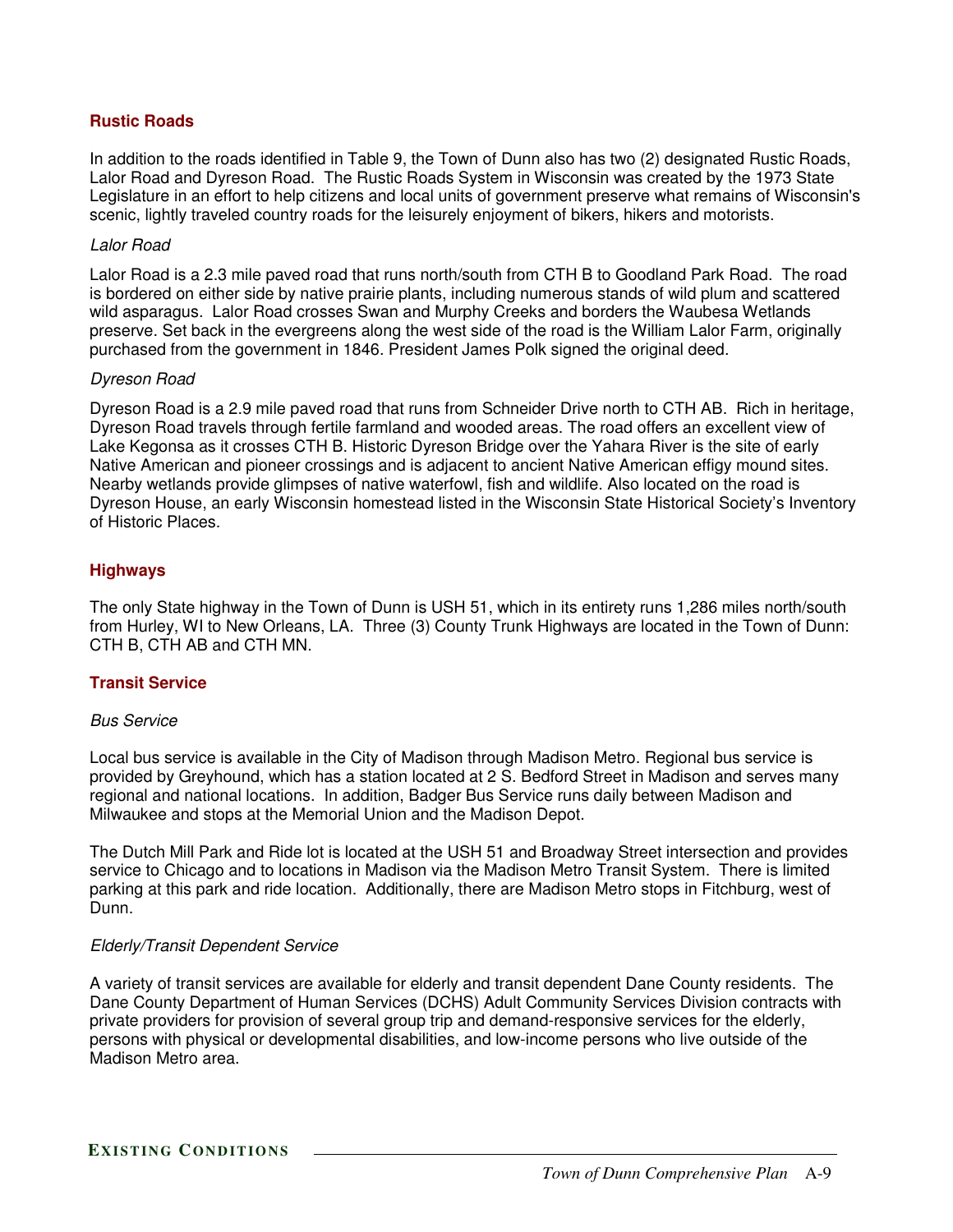The Retired Senior Volunteer Driver Escort Program (RSVP) provides individual and small group rides for the elderly throughout the County when other options are not available. Rides are provided using volunteer drivers in private automobiles. Medical trips are the first priority for the program.

The City of Stoughton offers a shared-ride taxi service primarily within the City, but also to outlying areas for a higher fare.

### *Ridesharing*

The Madison Area MPO's Rideshare, Etc. Program provides information and assistance to commuters interested in an alternative means of transportation. The program includes a ride-matching service for callers to the information number (266-RIDE), utilizing a computerized database of over 2,000 commuters interested in ridesharing. Program participants are eligible for a guaranteed ride home program, providing transportation home in the event of an emergency. In addition, on-site ridesharing assistance and transportation demand management (TDM) services are provided to

major employers and coordinated with Madison Metro, the State Employee Vanpool Program, Dane County and the Wisconsin Department of Transportation (WisDOT).

In 2003, it is estimated that the ridesharing program resulted in a reduction of 11.0 million vehicle miles of travel (VMT), 1,370 required parking spaces, and 221 tons of smog-producing hydrocarbon emissions and saved commuters over \$2.7 million in commuting costs.

### **Rail Service**

Rail freight service in Dane County is currently provided by two (2) mainline operators, Canadian Pacific Rail System-Soo Division, and the Union Pacific/Southern Pacific, and by one (1) short-line carrier, the Wisconsin & Southern Railroad Company.

Freight rail service has been discontinued from the Union Pacific rail line running south of Madison to north of Evansville. The City of Fitchburg and the Village of Oregon purchased the rail line in 1999 with a grant from WisDOT for a planned joint business/industrial park. That project has not yet been implemented, but it is in the planning phase.

WisDOT and the National Railroad Passenger Corporation (Amtrak) completed a study in 2001 for the possible implementation of high-speed (up to 110 mph) passenger rail service in the Canadian Pacific (CP Rail) corridor between the Cities of Milwaukee and Madison. Implementation of the project is dependent on federal funding, which is uncertain at this time. At the time of this writing, the closest Amtrak service access point to the Town of Dunn is the Dutch Mill Park and Ride, located at the USH 51 and East Broadway Avenue intersection. This access point provides connecting thruway bus service to the Amtrak station in Chicago.

# **Airports**

Airport facilities are accessible by car or bus (via the Dutch Mill Park and Ride) to Dunn residents. The Dane County Regional Airport (DCRA), located in Madison, is the second largest airport in the state and provides service to commercial air passenger, air cargo carriers, general aviation and the military.

Construction work on a major terminal expansion and remodeling project began in February 2003. The project will almost double the terminal's square footage and is scheduled to be completed in 2005. The increased space will be used to expand the airlines'operations and commuter areas, add a baggage claim carousel and accommodate a new commuter security checkpoint.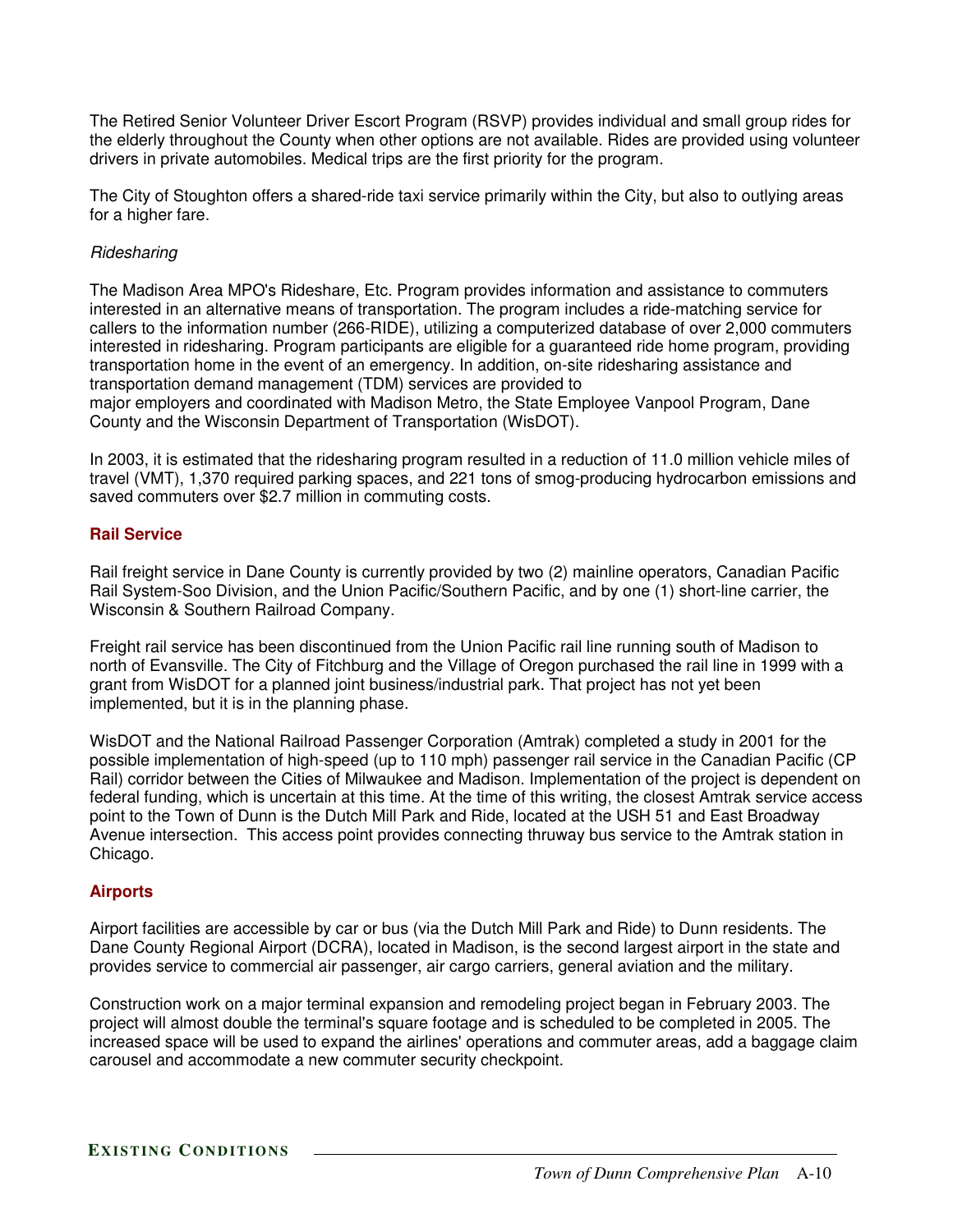Metro bus service provides weekday service to the airport from the North Transfer Point with 30-minute peak and 60-minute off-peak frequencies.

In addition to the DCRA, Uff-Da Airport is a private airport facility located on Halverson Road in the Town of Dunn.

### **Water Transportation**

Water transportation facilities in the Town of Dunn exist in the form of recreational watercraft marinas and boat launches on Lake Waubesa and Lake Kegonsa.

Lake Waubesa water transportation facilities include:

- Goodland Park boat access (County owned)
- Babcock Park boat access (County owned)

Lake Kegonsa water transportation facilities include:

- Fish Camp Launch (County owned)
- Quam Drive Launch (Amundson Boat Launch Town owned)
- Quam's Motor Sports marina and boat rentals (privately owned)
- Kegonsa Cove marina and boat rentals (privately owned)

On busy days, the Quam Drive Launch has problems with overflow parking. The facility has just five (5) parking stalls, with overflow parking allowed off of the road.

### **Pedestrian/Bicycle Transportation**

Pedestrian and bicycle travel are vital parts of transportation and recreation networks.

#### *Pedestrians*

Because Dunn is a rural community, pedestrian travel is not common. However, it is important to provide safe pedestrian environments within and between neighborhoods. Also, the Town survey supported the creation of recreational hiking trails, which is included as a goal in this plan. Pedestrian trails are provided within Centennial Park and the Town is considering allowing equestrian access within this park as well. In addition, there are informal pedestrian trails through the DNR property located south of CTH B.

#### *Bicycles*

The Bicycle Transportation Plan for the Madison Urban Area and Dane County (2000) provides the planning and policy framework and serves as the guide for development of bicycle facilities and programs. The plan outlines a prioritized set of recommended facility improvements and proposed bicycle routes for both the Madison area and the rest of the County. Specifically the plan recommends widening the paved shoulders along USH 51, CTH MN and CTH AB to better accommodate on-road bicycle traffic.

WisDOT identifies CTH AB south of CTH MN as exhibiting moderate conditions for bicycling. In the Town of Dunn, WisDOT maps show that bicyclists are prohibited or not recommended on CTH B, USH 51 and CTH MN. Generally, rural Town roads are safe for bicyclists because of their low traffic volumes. However, it is important to adequately maintain these facilities to ensure safe, comfortable bicycle travel. Additionally, it will be important to identify a safe route for bicyclists to ride through the Town to reach the Capital City Trail, which is located just north of Dunn.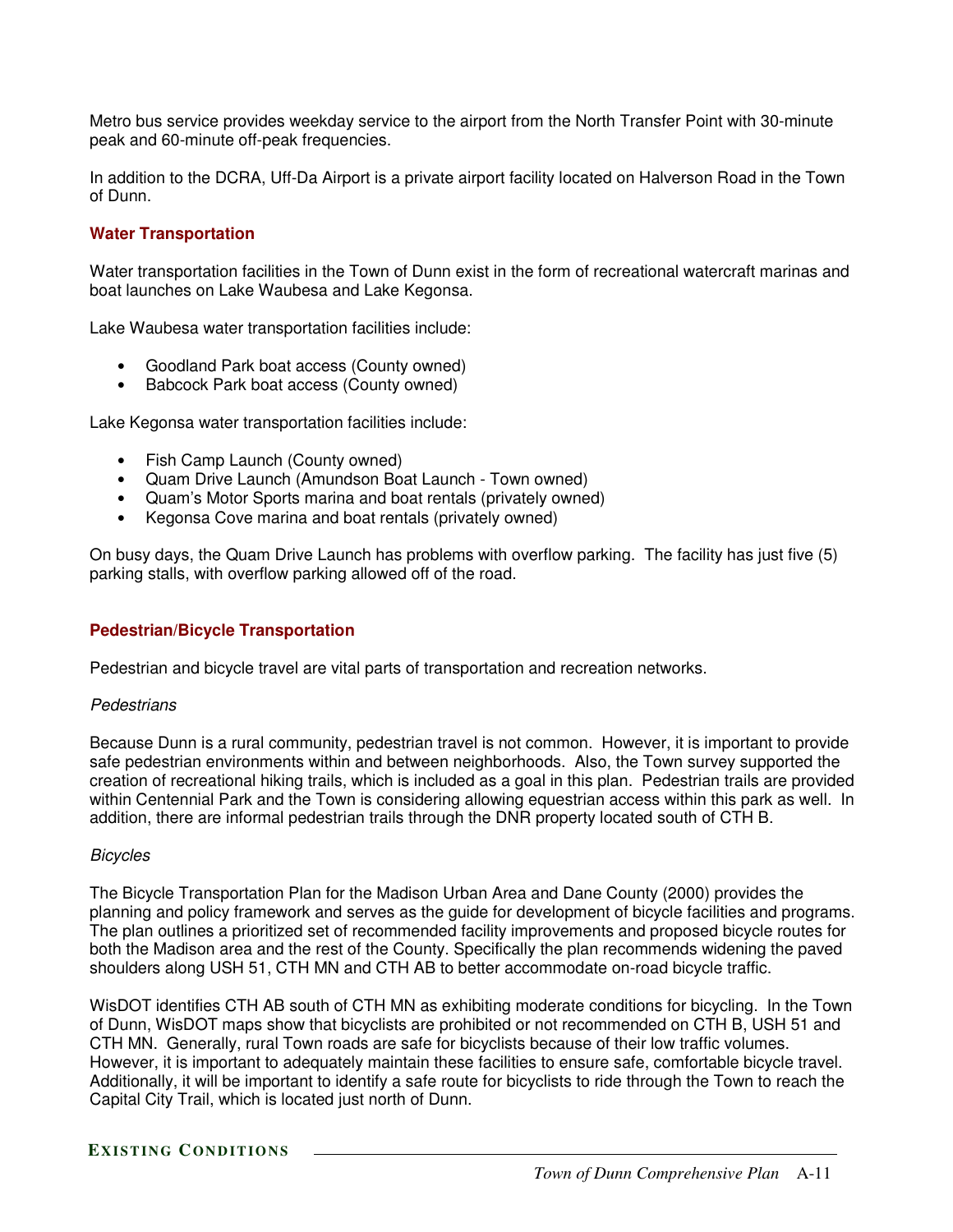There are long range plans to provide a bike path parallel to the Wisconsin & Southern rail line that would connect bicyclists from Stoughton to McFarland.



#### **Figure 1 Regional Bike Paths near Dunn**

The Madison Urban Area and Bicycle Transportation Plan recommends providing a paved shoulder at least four (4) feet in width on rural roads. It recommends five (5) to six (6) feet on roads with an average daily traffic count of at least 5,000 vehicles. This extra width makes roads more convenient and safer for motorists, increases highway capacity, facilitates maintenance and snow removal, and helps extend roadway life by reducing edge deterioration. The plan also recommends adding or widening paved shoulders in conjunction with road resurfacing and reconstruction.

# **Trucking**

Trucking is an important transportation element and is used extensively throughout the region. The only designated truck route through the Town is USH 51.

# **Commute to Work**

The data in Table 10 show that most employed civilian persons age 16 and older in both the Town of Dunn and Dane County drive to work alone. Differences between Town and County commuting patterns include:

- A higher percentage of Town residents than County residents drove alone (86.7 versus 74.1)
- Slightly fewer Town residents than County residents car pooled (8.6 percent versus 9.5 percent)

Source: Dane County Regional Trends, 2003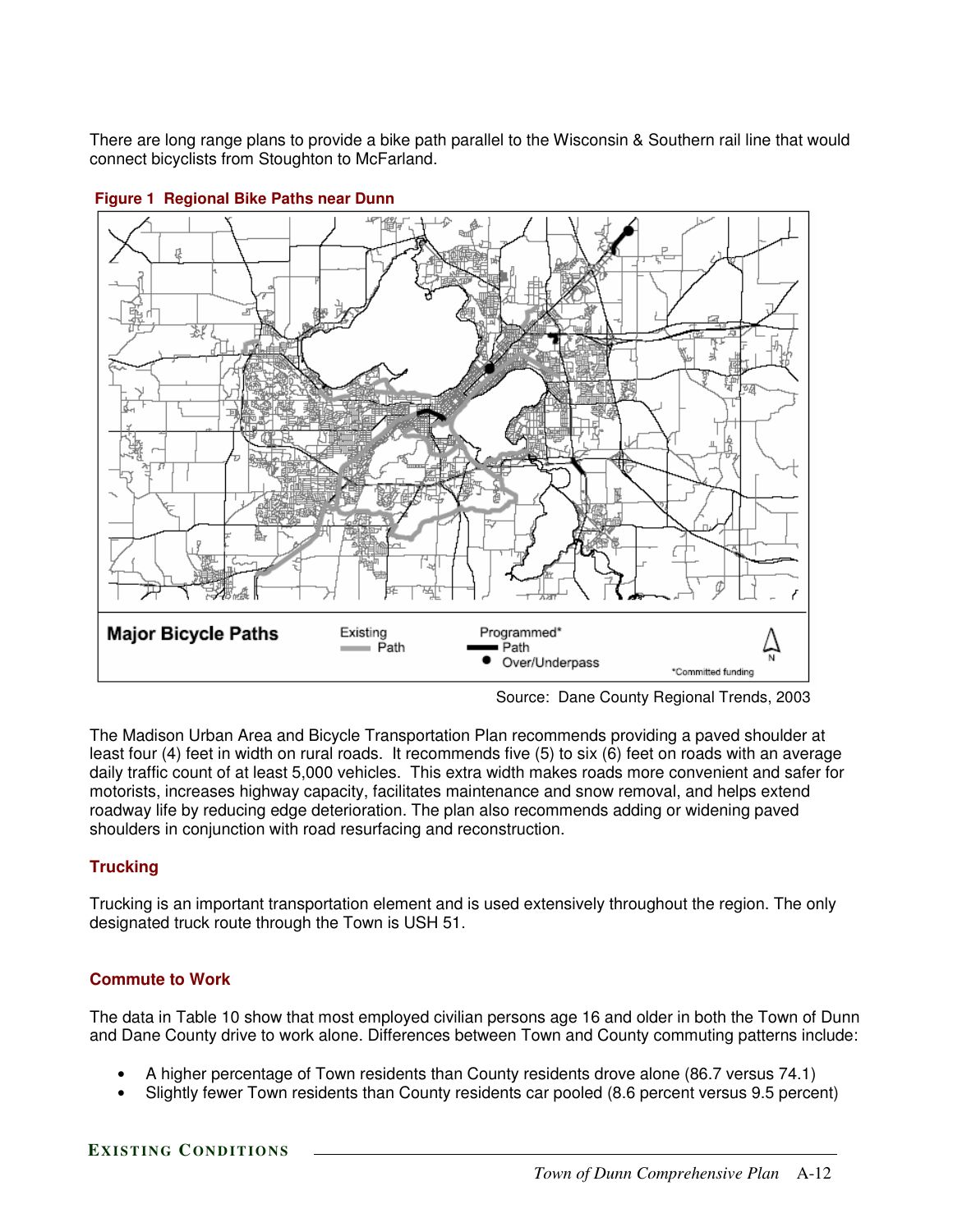- Fewer Town residents than County residents used public transportation (0.6 percent versus 4.2 percent) or walked to work (0.3 percent versus 6.2 percent)
- Mean travel time to work was slightly higher for Town residents than County residents (21.1) minutes versus 19.9 minutes)

### **Table 10 Commute to Work Patterns**

| Group                              | Town of Dunn (%) | Dane County (%) |
|------------------------------------|------------------|-----------------|
| Car, truck, or van-drove alone     | 86.7             | 74.1            |
| Car, truck, or van- car pooled     | 8.6              | 9.5             |
| Public transportation              | 0.6              | 4.2             |
| Walked                             | 0.3              | 6.2             |
| Other means                        |                  | 2.2             |
| Worked at home                     | 3.9              | 3.8             |
| Mean travel time to work (minutes) | 21.1             | 19.9            |

Source: U.S. Bureau of the Census, 2000

# **State and Regional Transportation Plans**

Effective local planning requires consistency with state and regional plans. Wisconsin Statutes §66.1001(2)(c) requires communities to compare the local governmental unit's objectives, policies, goals and programs to state and regional transportation plans. This section satisfies this statutory requirement. The Town of Dunn's transportation goals, objectives, policies and recommendations are consistent with and implement all relevant sections of the following plans and programs.

# *Translinks 21: A Multimodal Transportation Plan for Wisconsin's 21 st Century (1995)*

This plan covers a broad array of transportation topics and includes an overall vision and goals for transportation systems in the state for the next 25 years. The plan recommends complete construction of the Corridors 2020 "backbone" network by 2005; the creation of a new state grant program to help local governments prepare transportation corridor management plans to deal effectively with growth; the provision of state funding to assist small communities in providing transportation services to elderly and disabled persons; and the development of a detailed assessment of local road investment needs.

# *Wisconsin State Highway Plan (2000)*

This plan focuses on the 11,800 miles of State Trunk Highway routes in Wisconsin. The plan does not identify specific projects, but does outline overall strategies and policies to improve the state highway system through 2020. The plan includes three (3) areas of emphasis, including pavement and bridge preservation, traffic movement and safety. This plan indicates that traffic congestion along USH 51 between Stoughton and McFarland will become "severe" in 2020 if there are no capacity expansions to this roadway.

# *Wisconsin DOT: Six Year Highway Improvement Program*

This plan identifies all construction projects scheduled for Wisconsin's 112,363 miles of public roads between 2002 and 2007. The projects change frequently, and plan updates are made monthly. Each project is listed by highway, county, location, cost, year and brief description of the project. No projects are identified for the Town of Dunn during this time period.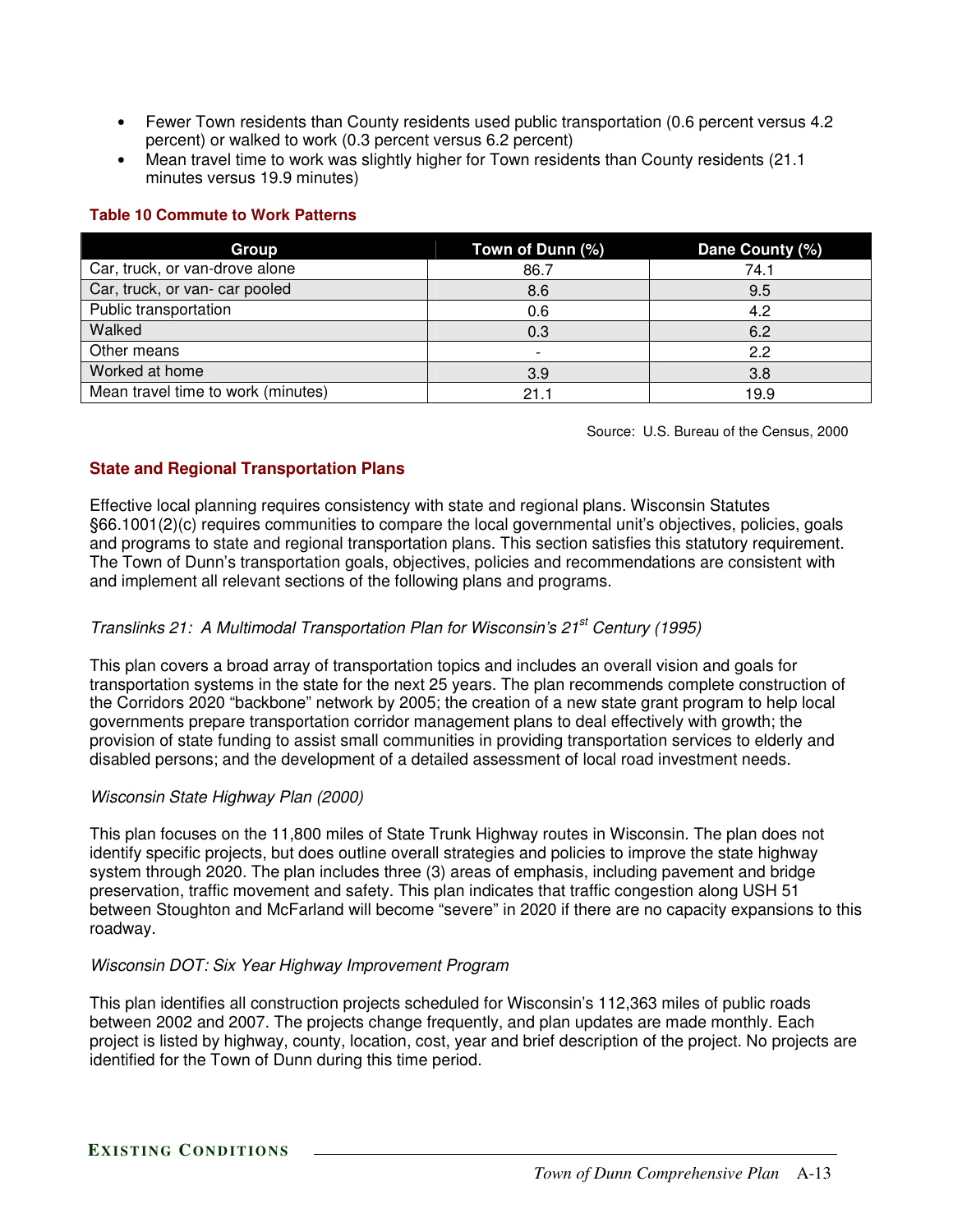### *Wisconsin Bicycle Transportation Plan 2020 (1998)*

The *Wisconsin Bicycle Transportation Plan 2020* establishes WisDOT goals, objectives and policies for both intercity and urban and suburban bicycling, and recommends strategies and actions for WisDOT, local governments and others to take to implement the plan. The two (2) primary goals of the plan are to double the number of trips made by bicycles and to reduce bicyclist-motorist crashes by at least 10 percent by the year 2010. The plan also seeks to improve bicycle access to major destinations along arterial and collector streets. The plan makes no specific recommendations for Dunn, however, it does recommend that paved shoulders should be provided on all higher-volume rural roadways (generally with motor vehicle volumes exceeding 1,000 per day). This includes all of the County roads in Dunn. Additionally, the plan recommends a three (3) foot paved shoulder on all two (2) lane State Trunk Highways with 1,250 vehicles or more per day. For highways that exceed this capacity or have more than 25 bicyclists per day, the plan recommends a five (5) foot paved shoulder.

### *The Wisconsin Pedestrian Policy Plan 2020 (2002)*

*The Wisconsin Pedestrian Policy Plan 2020*, created by WisDOT, was established to make pedestrian travel a viable, convenient and safe transportation choice throughout Wisconsin. While the plan primarily aims to minimize the barrier to pedestrian traffic flow from major road expansions and improvements, it provides guidance to local communities on how to encourage pedestrian travel through the creation of pedestrian plans, increasing enforcement of pedestrian laws, adopting and implementing sidewalk ordinances, and addressing pedestrian issues through the public participation component of Comprehensive Smart Growth Planning. The plan makes no specific recommendations for the Town of Dunn.

# *Dane County Land Use & Transportation Plan (1997)*

The Vision 2020 Dane County Land Use & Transportation Plan provides the overall framework for development and transportation decisions within the County. The transportation section of the plan provides goal, objectives and recommended implementation measures to guide needed improvements to all modes of transportation, including bicycles. The plan was adopted by the Madison Area MPO as the regional transportation plan. Bicycle-supportive land use goals in the plan include: 1) promoting functionally and visually distinct communities; 2) encouraging compact, mixed-use neighborhoods with convenient pedestrian and bicyclists access to neighborhood focal points; 3) discouraging commercial strip development; 4) protecting the scenic values of the Dane County landscape; and 5) developing a countywide system of open space corridors to protect the environment and provide outdoor recreation opportunities.

The following are plan recommendations relevant to the Dunn planning area:

- Listing a USH 51 north bypass around Stoughton (CTH B and CTH N) as a potential capacity improvement in need for further study. This bypass is recommended to be a 4-lane divided roadway. According to this plan, the estimated timetable for planning this bypass is 2011 to 2020, with actual construction beginning sometime after this planning stage.
- Listing McFarland (located adjacent to the Town) as a possible long-range commuter rail stop for a region-wide rail system.

### *Design Dane! Report (1998)*

This plan sets forth a series of recommended actions for better growth management in Dane County. Recommendations that could impact transportation planning in the Town of Dunn include: 1) give priority to projects that promote efficient development in funding highway improvements; 2) work with towns to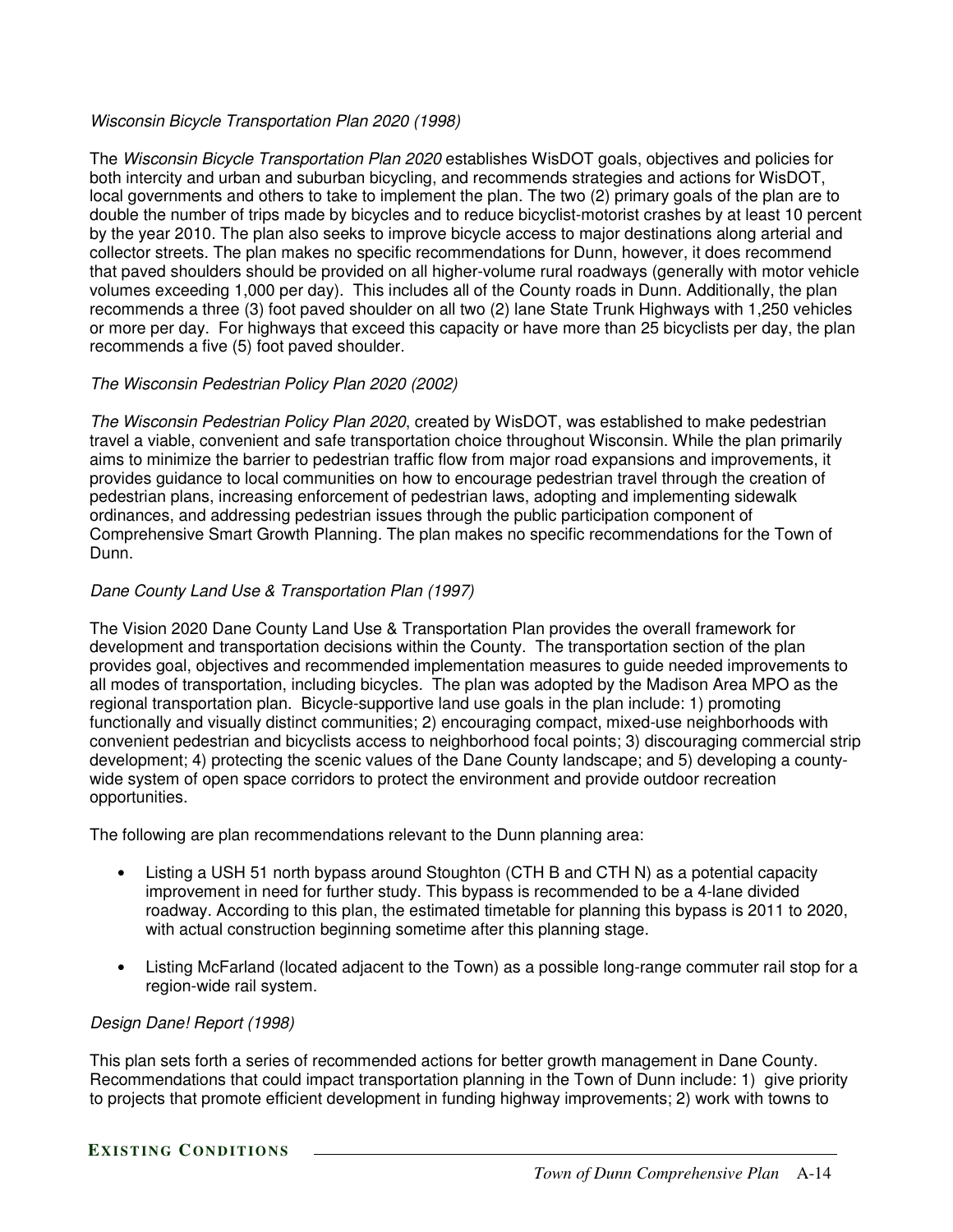create a "rural scenic byways" designation on selected county and town roads, which might then be subject to special access restrictions and development standards, in order to preserve scenic vistas, bike routes and farmland. No specific recommendations are given for the Town of Dunn.

### *Madison Area Metropolitan Planning Organization (MPO)*

The Madison Area Metropolitan Planning Organization (MPO) is the designated regional policy body responsible for cooperative, comprehensive regional transportation planning and decision making for the Madison Metropolitan Planning Area. The Madison Metropolitan Planning Area consists all or portions of the 27 contiguous villages, cities, and towns in and near Madison that are or are likely to become urbanized within a 20-year planning period. This includes the Town of Dunn and adjacent towns and municipalities.

The MPO is responsible for preparing a long-range transportation plan and a 5-year Transportation Improvement Program (TIP). Projects must be listed in these documents to obtain federal funding support. The "Vision 2020" *Dane County Land Use and Transportation Plan* is the current long-range plan, and is scheduled to be updated in the next two (2) or three (3) years. The current TIP covers the years 2003- 2007, and is updated annually. There are no projects in Dunn currently in the TIP.

### *Transport 2020:*

### *Transportation Alternatives Analysis for the Dane County/Greater Madison Metropolitan Area (2002)*

WisDOT, Dane County and the City of Madison jointly conducted this transportation alternatives analysis between 2000 and 2002. The *Transport 2020* report, released in 2002, identified a future transit system to address current and future needs and achieve regional goals identified in the planning process. According to this report, projections between 1990 and 2020 indicate that the trend in population and employment growth and vehicle trips will increase 35 to 45 percent in the greater Madison metropolitan area–which includes the Town of Dunn. As a result of this planning process, the reported "Locally Preferred Alternative" includes a network of strategically located park-and-ride lots, new regional express bus service to several Dane County communities (including areas near the Town of Dunn, such as McFarland), and new passenger rail service (i.e., commuter rail and urban streetcar service) operating in the central part of Madison.

### *USH 51 Needs Assessment Study (2004)*

WisDOT completed an in-depth study to review and analyze transportation needs for USH 51 in early 2004. The study area covered the USH 51 corridor from Burma Road in McFarland south to CTH N on the east side of Stoughton. The study identified existing problems along the corridor and looked at the impact that growth within and between McFarland and Stoughton will have on the route. In 2004, a technical report and executive summary identified several corridor issues and concerns, including the need for:

- Increased law enforcement to control travel speeds and aggressive driving.
- Improved lane markings and signage at key intersections.
- A grade-separated pedestrian crossing between Babcock Park and its overflow parking lot.
- A suitable bike and pedestrian route between McFarland and Stoughton. Since USH 51 may not be a suitable route, the study suggests that the Wisconsin & Southern rail corridor could be a potential route worth further investigation.
- Continued promotion of existing transit programs, including the State Vanpool, Dane County Rideshare and other specialized transportation services; along with continued planning for future park-and-ride sites along the corridor.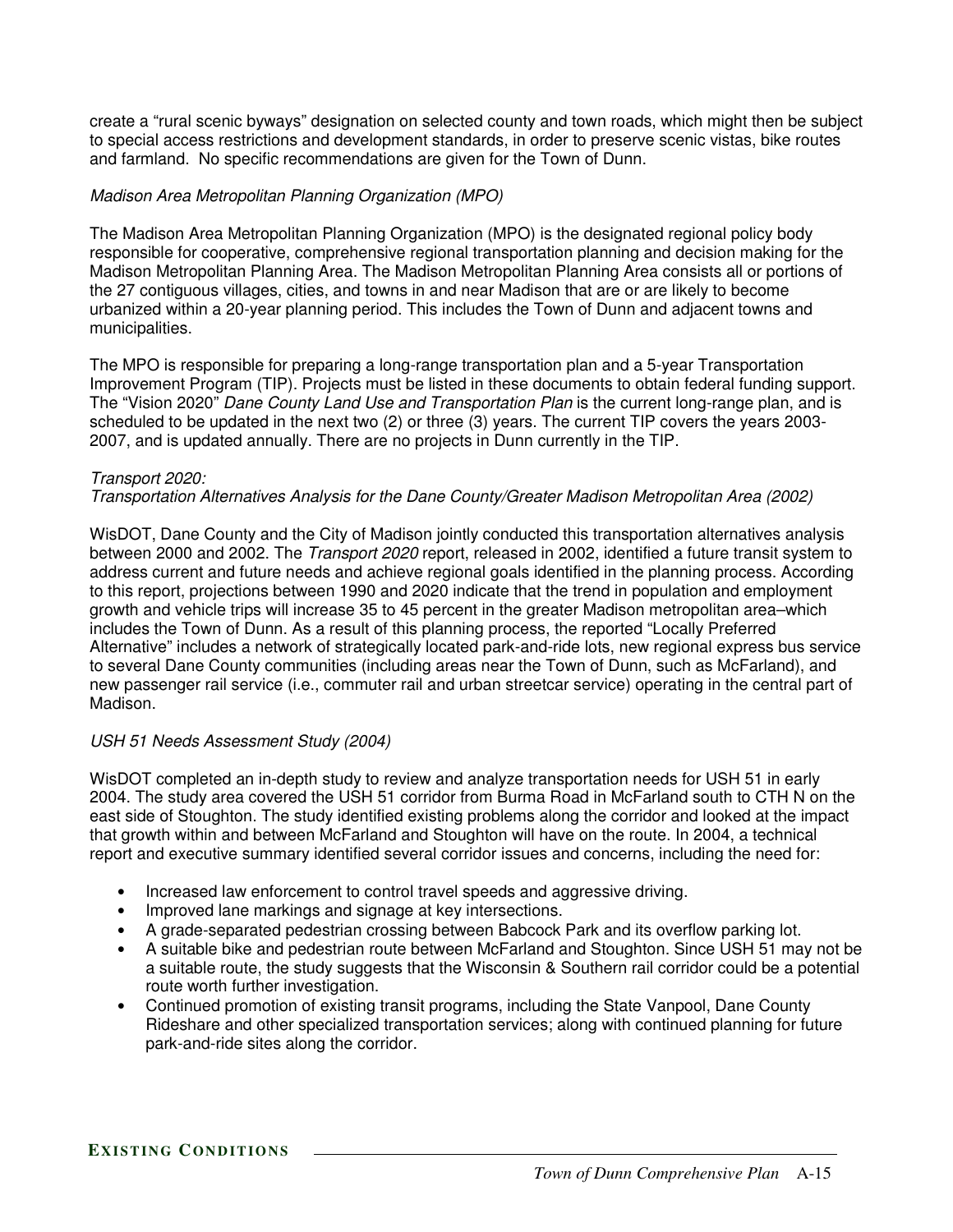### *Dane County Bike Plan (2000)*

The 2000 Madison Urban Area and Dane County Bicycle Transportation Plan recommends bicycle facility improvements for the Madison Urban area and rural Dane County. In the Town of Dunn, the plan shows CTH B and CTH AB as most suitable for bicyclists and CTH MN and USH 51 as least suitable for bicyclists. The plan recommends adding a bike lane or paved shoulder on USH 51 and CTH MN through the Town. The plan also proposes a multi-use path/trail along portions of Lake Kegonsa and as a connection between Stace Road and Lalor Road. Finally, the plan recommends a special transportation corridor along the railroad tracks between McFarland and Stoughton to allow for off-street bicycle facilities as well as rail use.

# **III. Utilities and Community Facilities Profile**

# **Sanitary Waste Disposal Facilities**

The Town of Dunn has two (2) Limited Service Areas (LSA's), Kegonsa and Waubesa. These LSA's were created to accommodate existing homes and provide water quality protection. They are not intended to provide the impetus for additional growth in the Town. Within these areas, residents are served by public sewer that is provided by four (4) different sanitary districts:

- Sanitary District #1 serves the west and southwest sides of Lake Waubesa
- Kegonsa Joint Sanitary District (formerly Sanitary District #2) serves the properties around Lake Kegonsa and the adjoining residential areas
- Sanitary District #3 serves the east and southeast sides of Lake Waubesa and Spartan Hills, Waubesa Heights and Burmester Woods
- Sanitary District #4 serves the Meadowview Subdivision in the northwest corner of Dunn

The sanitary districts are separate entities from the Town and their only connection to Dunn is that the Town Board appoints the commissioners who oversee the districts' operations. Each district has its own budget and taxing authority. As a service to Town residents, a financial statement is provided for each sanitary district as part of the Town's annual report in April.

The disposal of wastewater in the Town of Dunn outside of the LSA's is handled through the use of individual on-site wastewater disposal systems, often referred to as septic systems. Some residents also use holding tanks. Septic systems discharge wastewater to underground drainage fields. There are currently six (6) types of on-site disposal system designs authorized for use in the state: conventional (underground), mound, pressure distribution, at-grade, holding tank and sand filter systems.

The Wisconsin Department of Commerce (COMM) regulates the siting, design, installation and inspection of most private on-site sewage systems. Also, the Dane County Zoning and Subdivision Regulations control on-site placement in floodplain and shoreland districts.

Recent changes to the State's Plumbing Code (COMM 83) allows both conventional and advanced pretreatment systems for residential development. These changes present local communities with new land use challenges. The COMM 83 changes allow properties that have soil depths or soil types that were once unsuitable for conventional septic systems to now be developed and serviced by advanced pre-treatment sewage systems. This could result in widespread areas of scattered non-farm related residential development in the Town unless sound land use planning principles and policies are followed. Scattered non-farm residential development is both costly and inefficient to serve and would significantly degrade the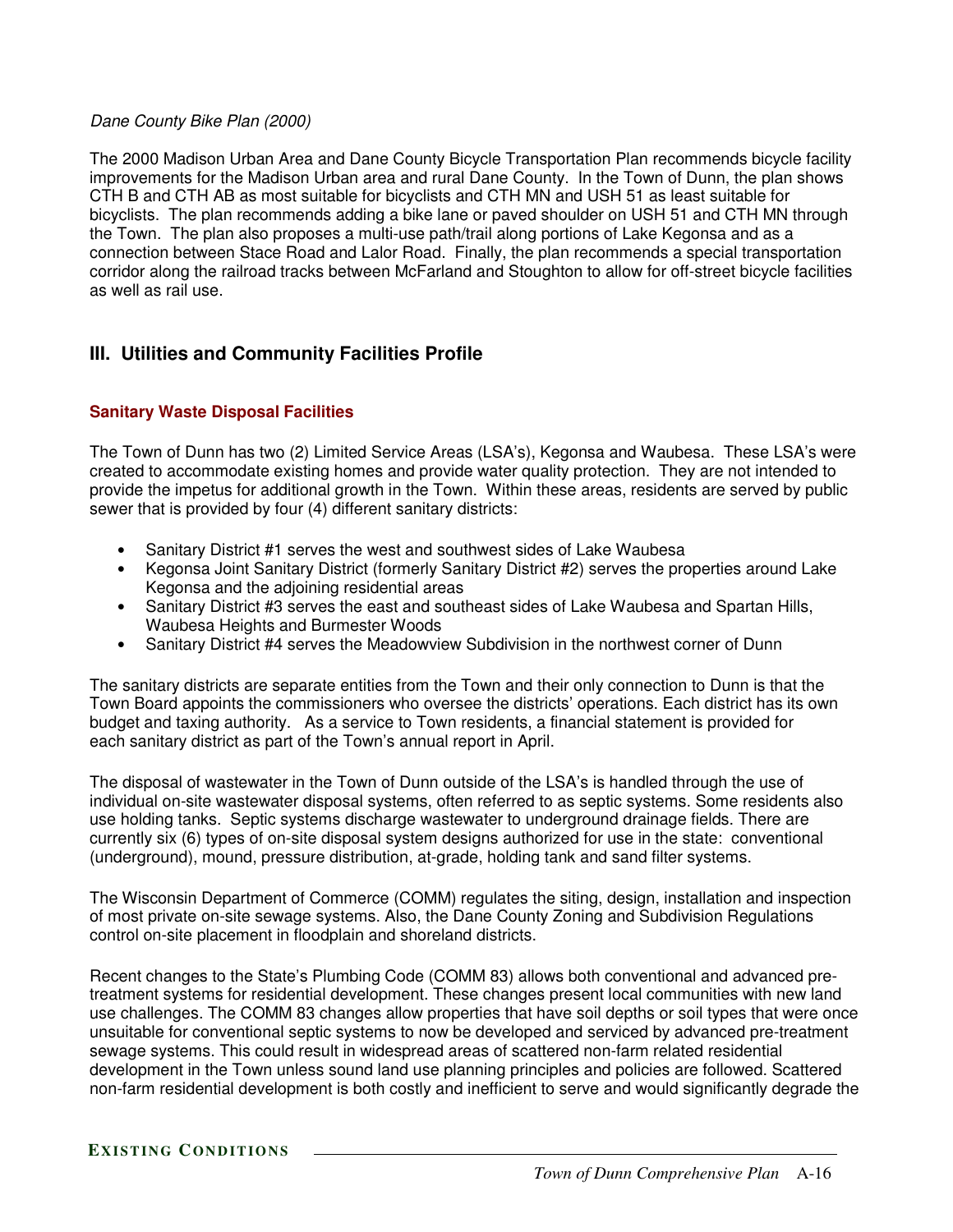Town's rural character. Further, such scattered non-farm development often leads to increased conflicts between agricultural operations and non-agricultural uses.

During this planning horizon, the Town anticipates that private on-site sewage treatment will continue and that sewer service will be provided only within the Limited Service Areas to service existing properties.

# **Water Supply**

The Town of Dunn does not provide municipal water service to its residents. Water in the Town generally comes from private wells drilled into the aquifer or from small community wells that serve a few homes in a subdivision. Such wells are not considered to be public systems under Wisconsin Statutes.

Groundwater in the Town of Dunn is generally of good quality. Calcium, magnesium and bicarbonate are the principal constituents, which are minerals that contribute to the "hard" groundwater in the County. Despite the generally good water quality, there are known groundwater contaminants, including nitrates, bacteria, pesticides and volatile organic chemicals (VOCs). High priority should be given to safeguarding existing groundwater quality from further degradation.

Nitrate levels in private wells in the Town of Dunn have been tested and in 1993, 22 percent of wells tested exceeded the state groundwater enforcement standard of 10 mg/L. The Town of Dunn is in a prohibited Atrazine use area, as this chemical has been known to affect groundwater quality in many areas of the state.

The Dane County Health Department has been delegated state authority to administer and enforce well siting and abandonment permits and requirements. Private well owners are encouraged to test their water for bacteria and nitrates on a yearly basis, but this is not required. The Town anticipates residents will continue to receive their water from private wells during this planning period.

### **Stormwater Management**

Stormwater is untreated runoff from rainfall and snowmelt. It flows across impervious surfaces (such as buildings, roads, driveways and parking lots), through fields and over construction sites, crossing municipal boundaries and carrying contaminants to lakes and streams. These contaminants can include sediment, excess nutrients, heavy metals, oil, pesticides and bacteria. Because runoff is often warmer than the receiving body of water, it can raise lake and stream temperatures and degrade fish habitat.

The Wisconsin Department of Natural Resources (DNR) requires an erosion control plan and permit for all projects that disturb one (1) or more acre of land. The landowner is required to ensure that a site specific erosion control plan and stormwater management plan are developed and implemented at the construction site.

In addition, the Dane County Lakes and Watershed Commission, after more than two (2) years of careful and collaborative work, developed a stormwater management ordinance to control stormwater runoff. In August 2001, the Dane County Board of Supervisors adopted the ordinance as an amendment to Chapter 14 of the Dane County Code of Ordinances. This ordinance must be followed in the Town of Dunn.

The Town of Dunn maintains drainage ditches along Town roads to provide stormwater management, and also worked with the Wisconsin Wetlands Association and the DNR to maintain the wetlands along 3<sup>rd</sup> Street. The Town has also required retention ponds on several properties to slow water before it enters the receiving body of water.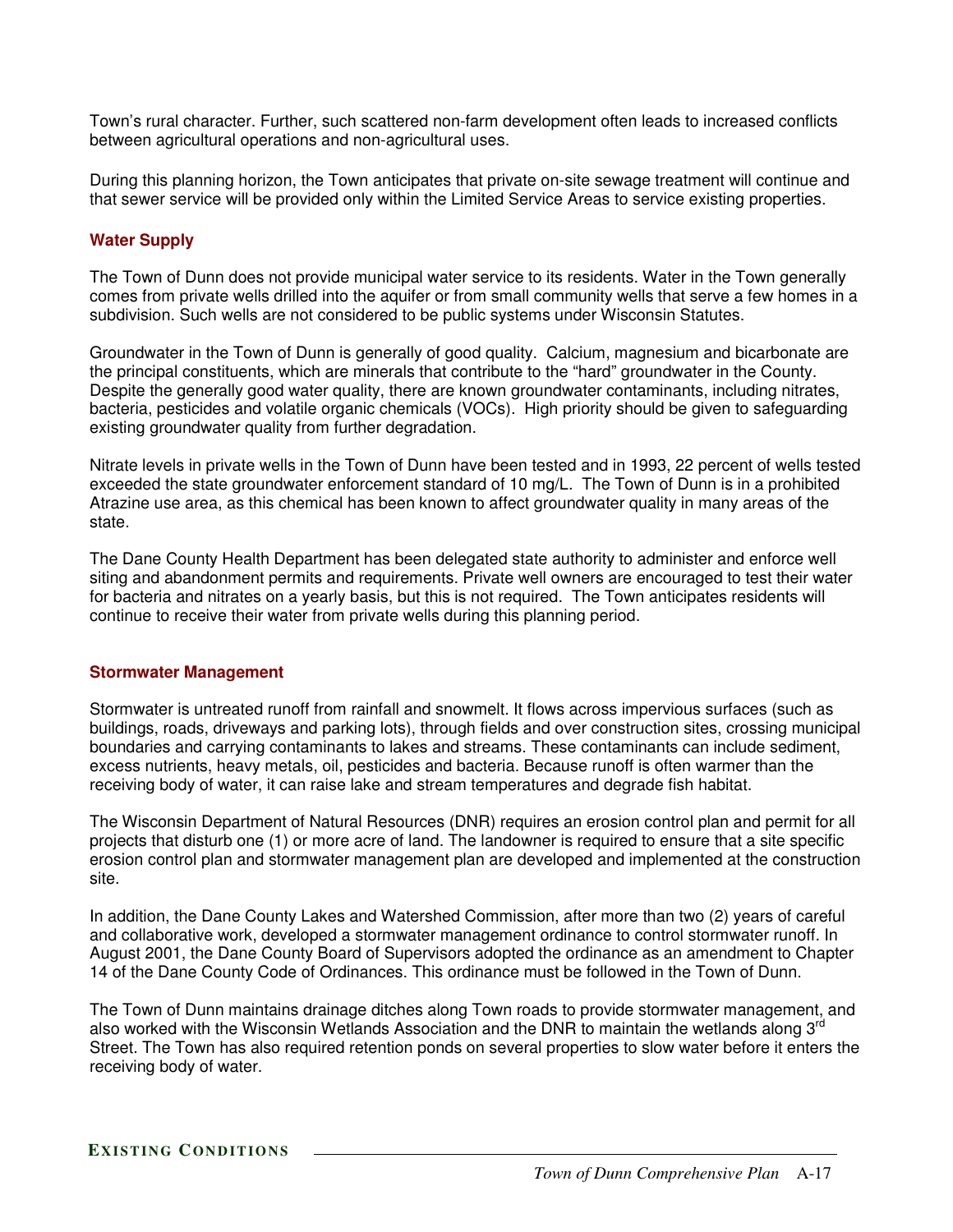### **Solid Waste Disposal/Recycling Facilities**

The Town has a five (5) year contract with Waste Management for private waste collection. Dunn also has a transfer station located on CTH B where scrap metal, compost materials and other solid waste items are collected from Town residents.

The State of Wisconsin adopted a recycling law in 1989. Beginning in 1995, the disposal of paper products such as newspaper, office paper, magazines and corrugated cardboard and containers made from aluminum and steel were prohibited from being disposed of in landfills. Certain glass and plastic containers were also banned. In addition, the recycling law prohibited landfill disposal of tires, automotive batteries, oil, appliances, toxic substances and yard wastes. The Town of Dunn contracts with Waste Management to provide curbside recycling pick-up of some of these items in the Town. Materials are collected weekly and the Town has no immediate plans to change this arrangement. There are no anticipated problems handling the Town's recycling needs for the duration of this planning period.

### **Town Facilities and Government**

Town facilities generally include property such as fire stations, meeting halls and any road or other maintenance equipment.

#### *Town Facilities*

The Town owns public buildings at two (2) sites.

- 1) The Town Hall is located at 4156 CTH B, on the corner of CTH B and Keenan Road. This site has the following amenities, including the Town Hall: a new highway garage/office; an old highway garage used for cold storage of old equipment; a storage building for highway equipment; and a salt storage shed.
- 2) The Recycling/Transfer site at 4030 CTH B includes a small oil recycling building, a small Quonset style storage building and a small garage/storage building.

Town residents have access to the Town Hall and the new highway garage for Town sponsored events. Additional public buildings in Dunn include:

- The Goodland County Park bathroom facilities and shelter on Waubesa Avenue
- The Kegonsa Sanitary District administrative building at CTH AB/CTH B/USH 51
- The County Parks Department bathrooms and storage buildings at Fish Camp Boat Landing
- The County Parks Department bathrooms and fish cleaning room at Babcock County Park
- Other state-owned buildings and facilities

The Town owns several large pieces of road maintenance equipment but contracts out for most road reconstruction and for some brushing and tree trimming.

### *Town Government Structure*

The Town is governed by an elected board of supervisors consisting of four (4) members, including the Town Board Chair, and an elected clerk/treasurer. The Town has a seven (7) member planning commission and is regulated by County zoning. The Town also has a land trust commission and a parks commission.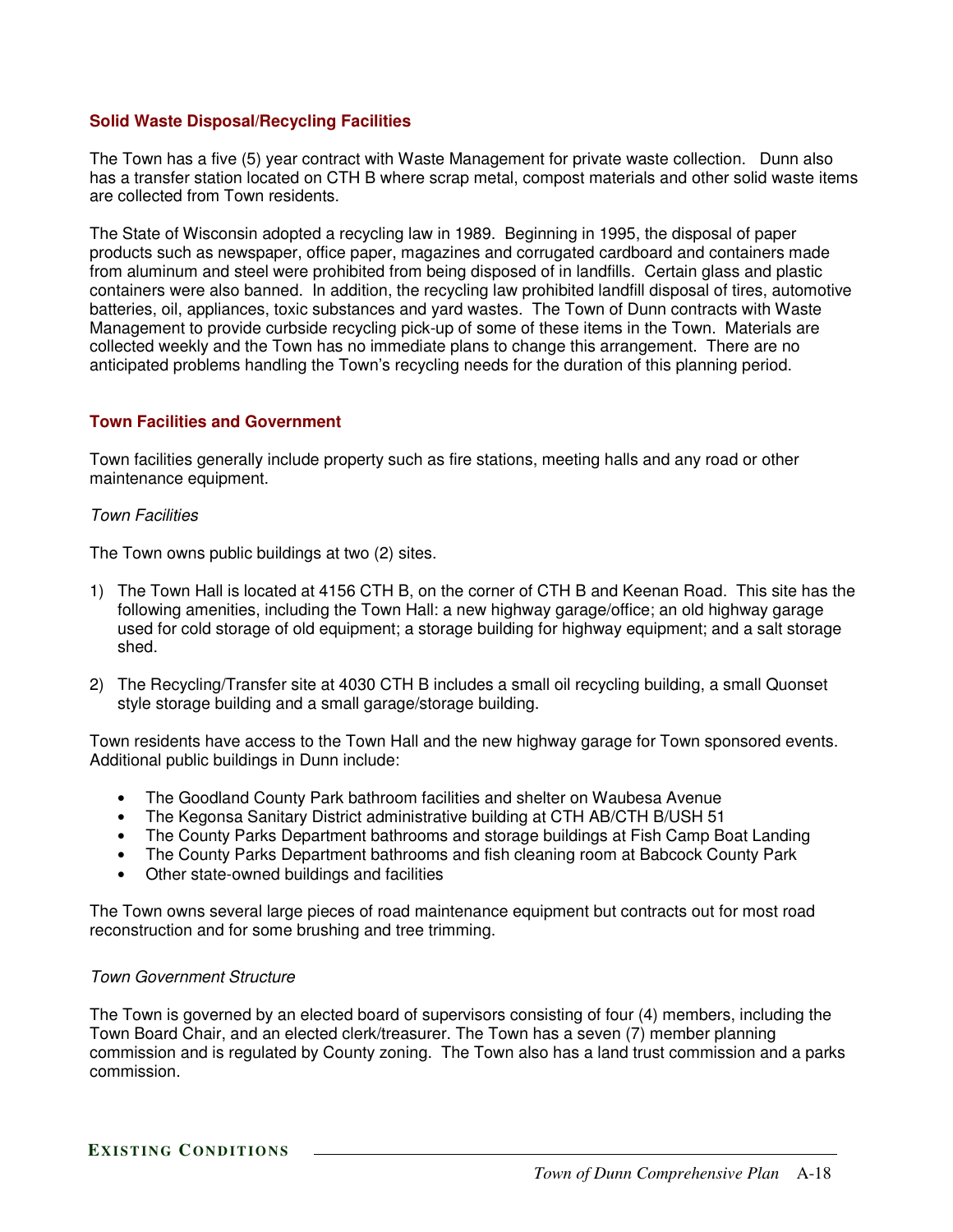In addition to the elected and appointed positions, the Town employs the following:

- Financial Assistant
- Court Clerk
- Deputy Clerk
- Land Use Manager
- Public Works Superintendent
- Highway Foreman
- Crewman
- Public Works Assistant

# **Fire Protection & Rescue/Emergency Medical Services**

The Town has entered into three (3) separate contracts with the Villages of McFarland and Oregon and the City of Stoughton to provide fire and EMS services. The nearest fire stations are located in each of these communities. Two (2) dry hydrants are located on the west side of Lake Waubesa to be used by the fire districts to pump water from the lake in the event of a fire.

The McFarland Fire Department provides fire protection and ancillary services in a 36 square mile fire district that consists of the Village of McFarland and portions of the Town of Dunn and the Town of Pleasant Springs, including a segment of Interstate 90. McFarland Fire responds to a wide variety of emergency situations including structure fires, motor vehicle accidents, grass fires, severe storm emergencies, smoke and carbon monoxide alarms, and water related emergencies. The water related emergencies involve responses to Lakes Waubesa and Kegonsa for lake or ice related emergency situations. To respond to these varied emergencies, the Department's volunteer firefighter's staff has a variety of apparatus including:

- Two (2) fire engines
- Two (2) water tankers
- One (1) heavy rescue
- One (1) 85 foot ladder truck
- One (1) brush truck
- One (1) rescue boat

The Oregon Area Fire-EMS District provides fire protection and emergency medical services to the Village of Oregon, Town of Oregon, Town of Dunn and the Town of Rutland. The protection area covers 44 square miles. The district has 60-70 paid on-call firefighters and a newly expanded facility. The following equipment is available:

- Two (2) engines
- One (1) rescue squad
- One (1) tanker
- One (1) brush truck
- Three (3) command cars
- One (1) ATV utility for rescue/brush fires
- Two (2) ambulances

The City of Stoughton Fire Department suppresses and prevents fires in the City of Stoughton and the townships under contract for protection with the City, including Dunn, Dunkirk, Pleasant Springs, Rutland, Porter and Albion. The department is also trained to handle other emergencies such as wind storms or tornadoes, gas explosions, industrial accidents, and farm and auto accidents. The department is attended 24 hours and has the following equipment:

- Two (2) engines (with water)
- One (1) rescue squad/command vehicle
- Two (2) tankers
- Two (2) brush trucks
- One (1) ATV utility for rescue/brush fires
- One (1) boat
- One (1) hazardous materials trailer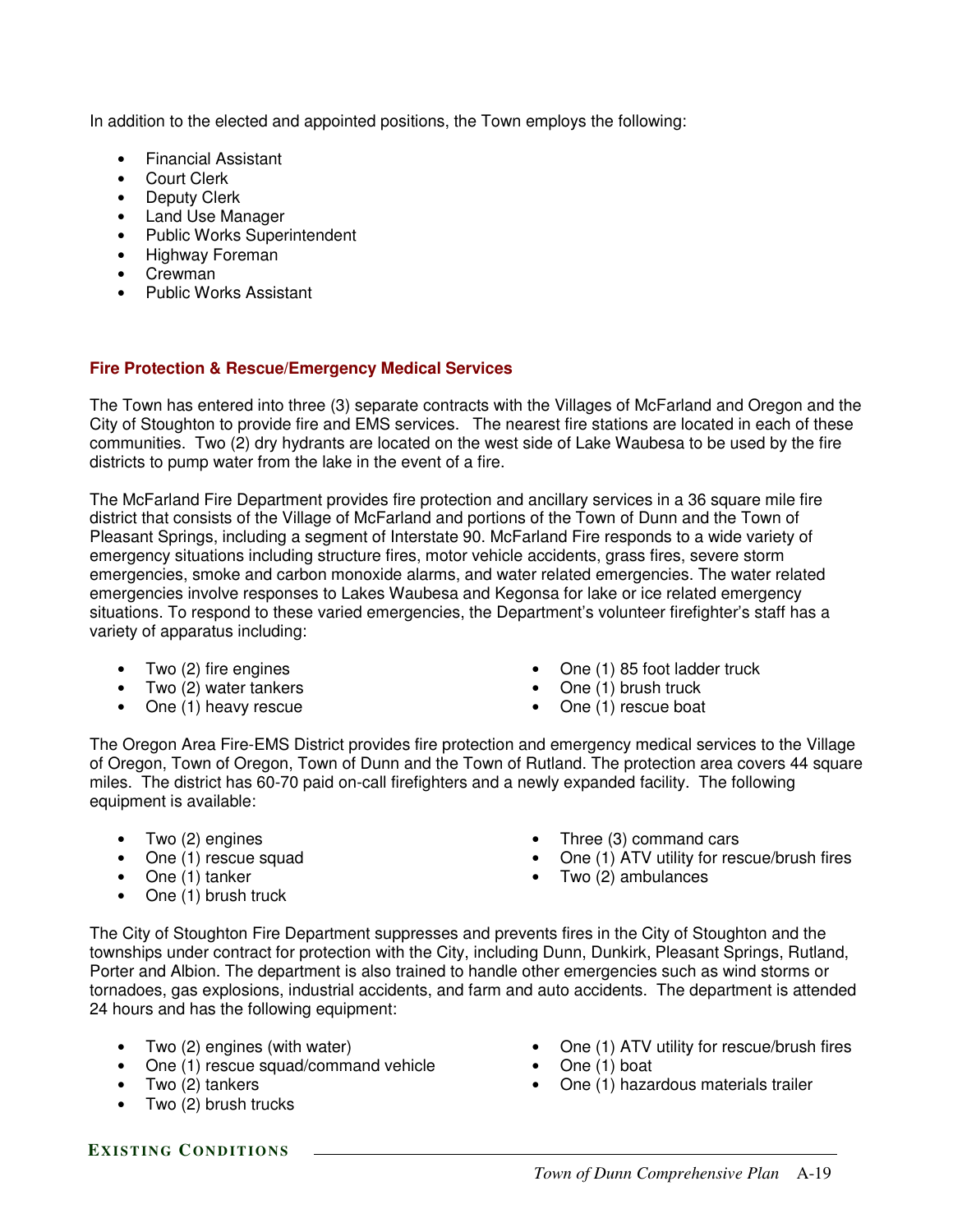The Stoughton Area EMS has two (2) fully equipped ambulances and three (3) trained EMTs.

All of Dane County is served by 911 Emergency Dispatch.

### **Law Enforcement**

In addition to the existing police protection provided to the Town by the Dane County Sheriff's Department, the Town has contracted with the Department for an additional 16 hours of coverage per week. In the survey conducted for this planning process, residents indicated that they are overall satisfied or very satisfied with police/sheriff service in the Town. However, some residents in the focus groups complained of minor vandalism and the need for increased police patrol.

### **Health Care Facilities**

No health care facilities are located in the Town of Dunn, as the Town's population is not large enough to support its own hospital or other major medical facility. However, many health care facilities are located near the Town in the Cities of Madison, Stoughton and Fitchburg and the Villages of McFarland and Oregon. The health care facilities in these surrounding communities are sufficient to serve the Town for the duration of this planning period.

### **Library**

Dunn is served by the seven (7) county South Central Library System (SCLS). The nearest branches are located in the Villages of McFarland and Oregon and the City of Stoughton. The McFarland Library is being expanded and a new building is scheduled to open in December 2005.

The South Central Library System serves nearly 700,000 people in Adams, Columbia, Dane, Green, Portage, Sauk and Wood counties. Its membership includes 48 public libraries, the eight (8) branches of the Madison Public Library, the three (3) branches of the Portage County Public Library and the Dane County Library Service and its Bookmobile. More than 200 libraries of all types participate with the system in multitype planning and to further cooperative activities among all libraries. SCLS headquarters are located in Madison.

### **Schools**

The Town is served by three (3) school districts: McFarland, Oregon and Stoughton.

# *McFarland School District*

The McFarland School District serves the central and northeast portion of the Town. Schools within this district include:

- McFarland High School, grades 9 through 12
- Indian Mound Middle School, grades 6, 7, 8
- Waubesa Intermediate School, grades 3- 5
- McFarland Primary School, grades 1-2
- CE Early Learning Center, early childhood and kindergarten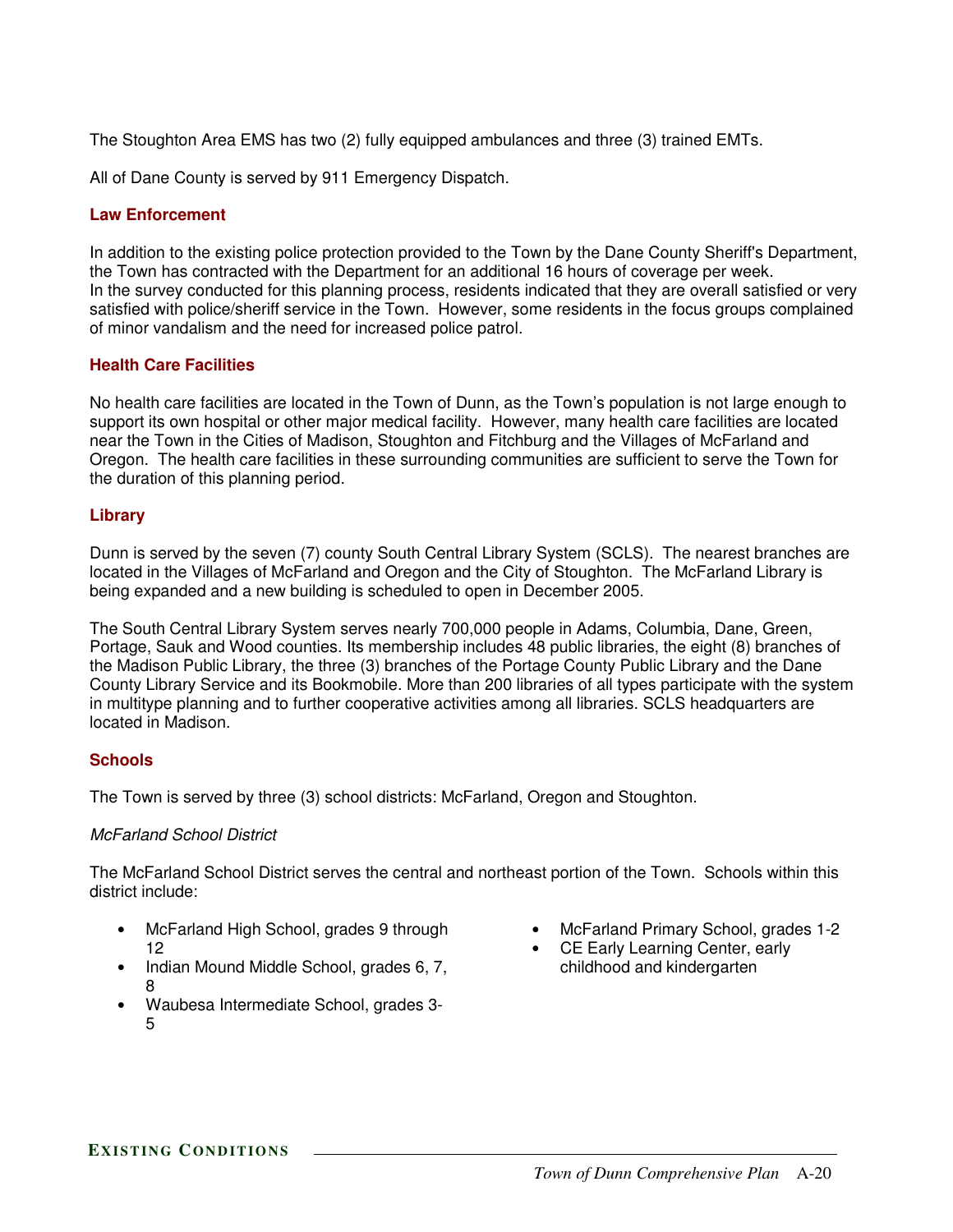### *Oregon School District*

The Oregon School District serves most of the western half of the Town of Dunn. Schools in this District include:

- Oregon High School, grades 9 through 12
- Oregon Middle School, grades 7 and 8
- Rome Corners Intermediate School, grades 5 and 6
- Prairie View Elementary School, grades pre K-4
- Netherwood Knoll Elementary School, grades K-4
- Brooklyn Elementary School, grades pre K-4

### *Stoughton School District*

The Stoughton School District serves the southeastern part of the Town. Schools in this District include:

- Stoughton High School, grades 9 through 12
- River Bluff Middle School, grades 7 & 8
- Sandhill School, grades 5 and 6
- Yahara Elementary School, pre K-4
- Kegonsa Elementary School, K-4
- Fox Prairie Elementary School, K-4

It is important to remember that each school district boundary extends beyond the Town of Dunn. As a result, development in neighboring communities can impact the need for new or expanded school facilities. Given that the school districts serve relatively rural areas, much of the districts' financial support is derived from residential taxes. Major changes in facility and staff needs can impact the Town's taxpayers. Therefore, it is important for Dunn to coordinate with the school districts and adjacent communities as the Town implements this plan.

### **Child Care Facilities**

Privately owned childcare operations exist in several homes scattered throughout the Town, and other childcare facilities are located in nearby communities. Because many residents work outside of the Town, they choose to utilize childcare options near their places of employment. Therefore, there is not a strong demand for child care services in Dunn, and facilities seem adequate to serve the current demand.

### **Power Plants/Transmission Lines/Electricity**

Utilities in the Town are provided by the following companies:

- Madison Gas & Electric (serves the northwest part of Dunn)
- Stoughton Utilities (serves the southeast part of Dunn)
- Alliant Energy (serves the remainder of the Town)

These companies have a long history of supplying safe and reliable service to its customers and this is expected to continue throughout this planning horizon.

The American Transmission Company (ATC) is a multi-state transmission company that provides electric transmission service from the Upper Peninsula of Michigan, throughout the eastern half of Wisconsin (including the Town of Dunn) and into portions of Illinois. ATC's 8,900 miles of high-voltage transmission lines and 450 substations provide communities with access to local and regional energy sources. ATC is proposing a new 138 kV transmission line in Southern Dane County to improve system reliability, address overloads and accommodate growth. Also, there are plans for a new 345 kV loop around the Madison area, which has the highest projected annual growth rate in electric demand in the state. Additional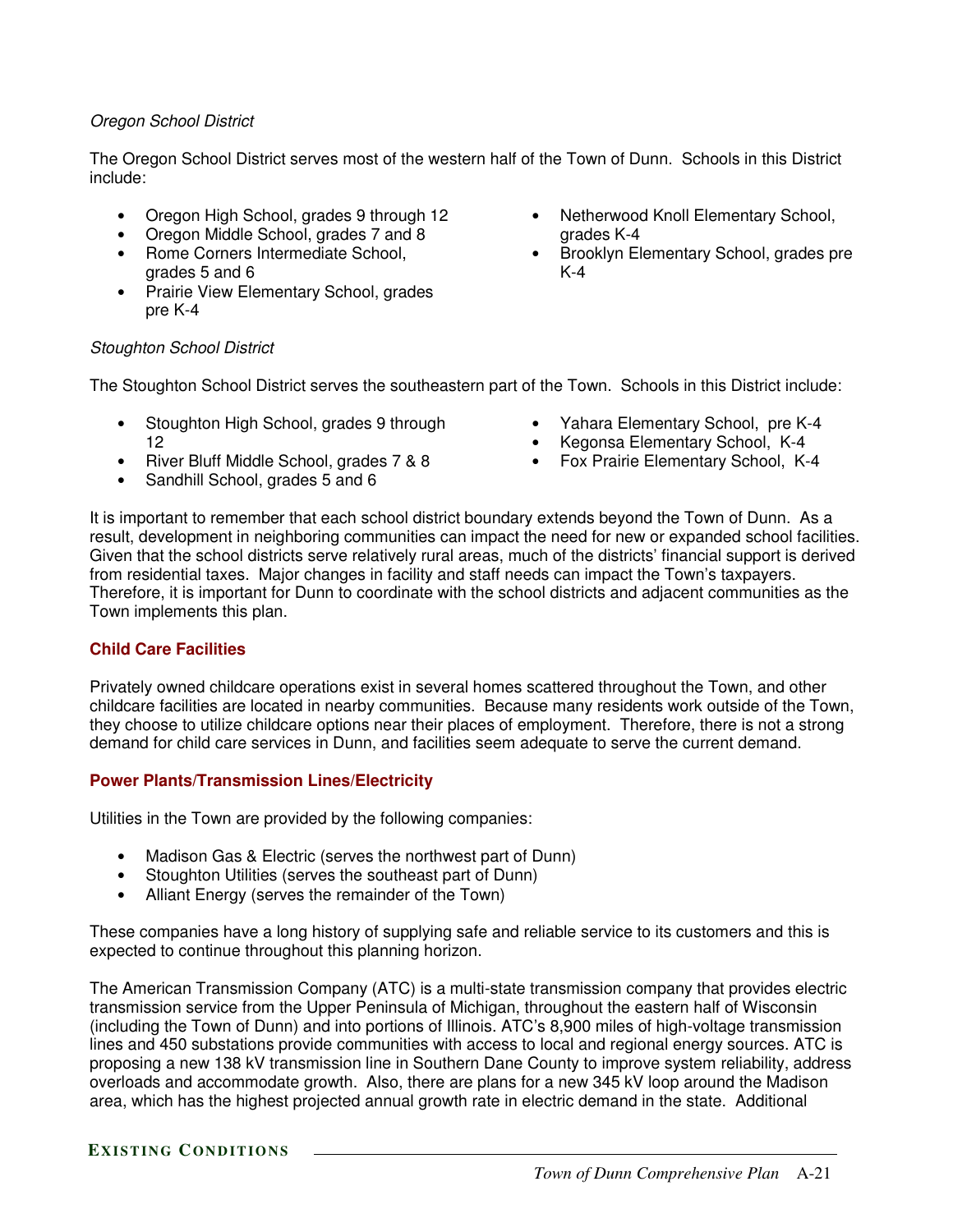transmission lines are planned from the Sprecher Substation to the Femrite Substation, located just north of the Town of Dunn.

### **Communication Services**

Access to communication facilities is very important in the modern economy. Several communication companies provide services to the Town of Dunn and the quality of these services depends upon the capacity of the lines and towers serving the Town.

Several companies offer local and long distance telephone service to Dunn residents. Most of the Town is served by Verizon for local telephone service and Madison lines are served through Ameritech/SBC, with residents choosing their own long distance provider. Because many different providers are available, costs remain competitive and services are regularly upgraded to reflect new technologies and services in this competitive environment.

Charter Communications provides cable service where it is available in the Town, generally only in medium density areas. Many Town residents also supplement the local television service with a satellite dish.

The Town Hall has high speed internet access and it is available to any properties that can hook up to cable service; it is also available with a satellite dish. This service is provided by Charter Communications. The Town also has its own website, www.town.dunn.wi.us, which is used to educate and inform residents about community services and programs. Contact information for elected and appointed officials, as well as meeting agendas, announcements and plans are posted on the website.

The Town of Dunn publishes and distributes a spring and fall newsletter, which is distributed to all Town residents. This publication provides residents with current information about official Town business, local activities and other important features.

The advent of advanced communication technologies, such as cell phones, has greatly increased the need for towers to provide receiving and sending capabilities. The federal government formally recognized this need by passing the Federal Telecommunications Act of 1996. This act has increased the need for many local governments to examine their zoning ordinances to ensure they do not discriminate against cellular communications in land use and zoning decisions. Under Section 714 of the act, townships have the power to regulate the placement, construction and modification of personal wireless facilities, as long as the rules do not unreasonably discriminate between providers or prohibit service. The Town of Dunn does have its own tower siting ordinance, Ordinance 12.5, which regulates communication towers in the Town. It will be important for the Town to continue to enforce and update this ordinance as needed in the future as technology changes and the demand for service increases.

Several communication towers are located in the Town of Dunn. One (1) tower is located near USH 51 and Dyreson Road; one (1) is located near Goodland Park Road and Lake Farm Road; an AM radio tower is located between East Tower Road and Mahoney Road and a tower farm is located in this area as well. Towers in the Town are depicted on the "Facility by Type" map.

### **Cemeteries**

Often overlooked, cemeteries are an important facility that every community should provide. There is one (1) cemetery in the Town; the cemetery is located at the corner of Sand Hill Road and County Road B and is owned by the Town of Dunn.

### **Churches**

There are two (2) churches located in the Town of Dunn. Good Shepherd By the Lake Church is located on USH 51, near Stoughton; the Deer Park Buddhist facility is located on Schneider Drive, near Oregon. This facility has monastic living quarters, offices and a library and is undergoing plans for expansion.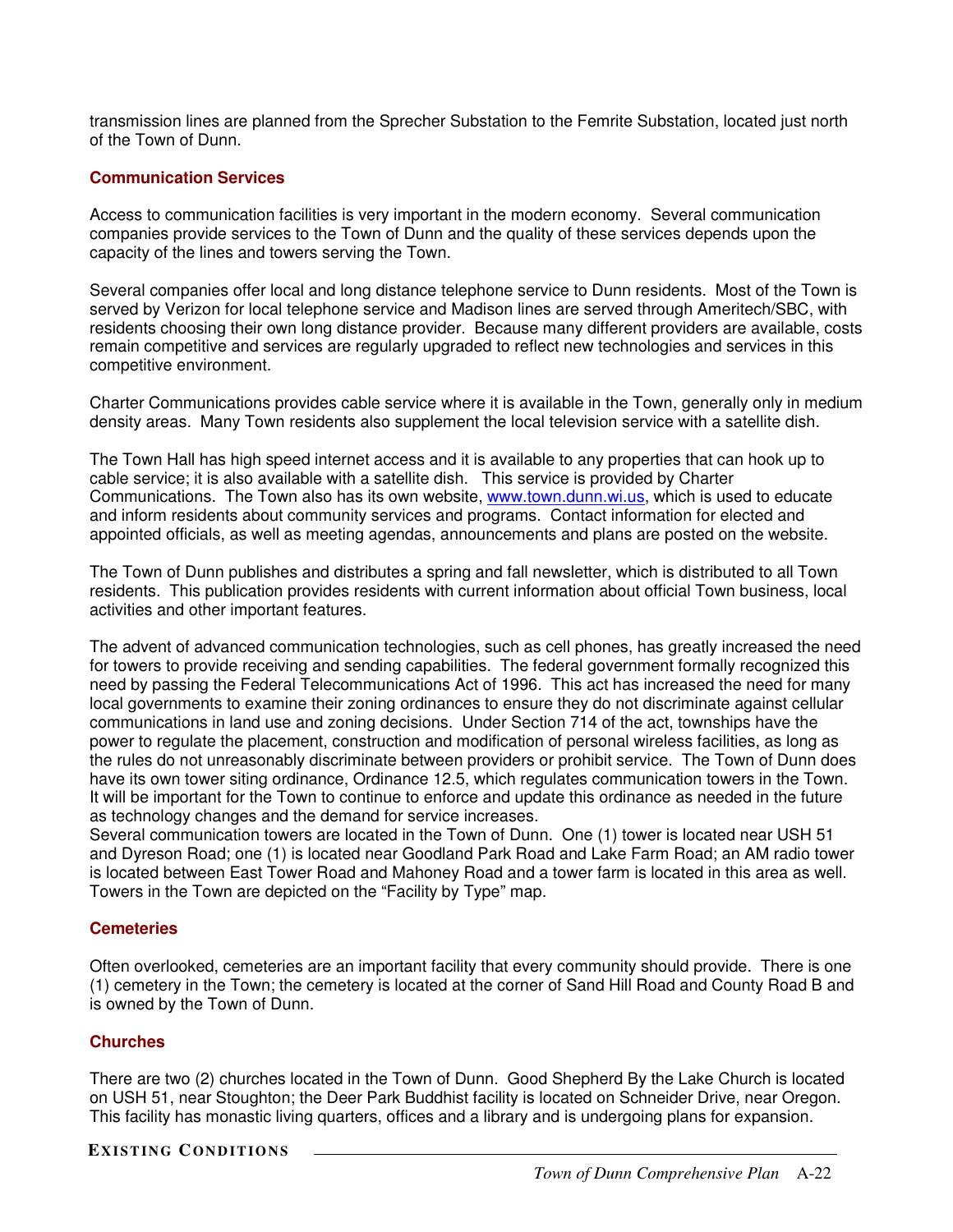# **Timetable for Utilities and Community Facilities Expansion or Renovation**

This section provides an approximate timetable of the necessary expansions or renovations of utilities and community facilities that should take place in the Town of Dunn during this 20-year planning horizon.

| <b>Utility or Community</b>                           |                                                                                                        | Year of                    |
|-------------------------------------------------------|--------------------------------------------------------------------------------------------------------|----------------------------|
| <b>Facility</b>                                       | <b>Status</b>                                                                                          | <b>Expansion or Action</b> |
| Stormwater Management                                 | Follow Dane County Ordinance                                                                           | Ongoing                    |
| Solid Waste/Recycling                                 | Existing facilities adequately serve the Town                                                          | N/A                        |
| <b>Water Supply</b>                                   | All water supplied by private wells                                                                    | N/A                        |
| Wastewater Disposal                                   | LSA and Private Septic-fill in existing LSA areas before<br>considering any expansions                 | N/A                        |
| Power Plants and<br>Transmission lines                | Existing facilities adequately serve the Town                                                          | N/A                        |
| <b>Electricity and Natural Gas</b><br><b>Services</b> | Existing facilities adequately serve the Town                                                          | N/A                        |
| Cemeteries                                            | Maintain                                                                                               | N/A                        |
| <b>Health Care Facilities</b>                         | Existing facilities adequately serve the Town                                                          | N/A                        |
| <b>Child Care Facilities</b>                          | Existing facilities adequately serve the Town                                                          | N/A                        |
| Police                                                | Maintain and monitor vandalism                                                                         | Ongoing                    |
| Fire                                                  | Monitor response times and work on improving                                                           | 2005                       |
| Rescue                                                | Monitor response times                                                                                 | Ongoing                    |
| <b>Telecommunication Facilities</b>                   | Existing facilities adequately serve the Town. Enforce<br>tower siting ordinance and update as needed. | Ongoing                    |
| <b>Schools</b>                                        | Work cooperatively with School Districts. Consider<br>appointing Town Board liaison.                   | Begin in 2005-ongoing      |
| <b>Town Hall</b>                                      | Maintain and make repairs as necessary                                                                 | N/A                        |
| <b>Town Employees</b>                                 | Maintain                                                                                               | N/A                        |

### **Table 11 Town of Dunn Utilities and Community Facilities Updates/Expansions**

Source: Town of Dunn, 2004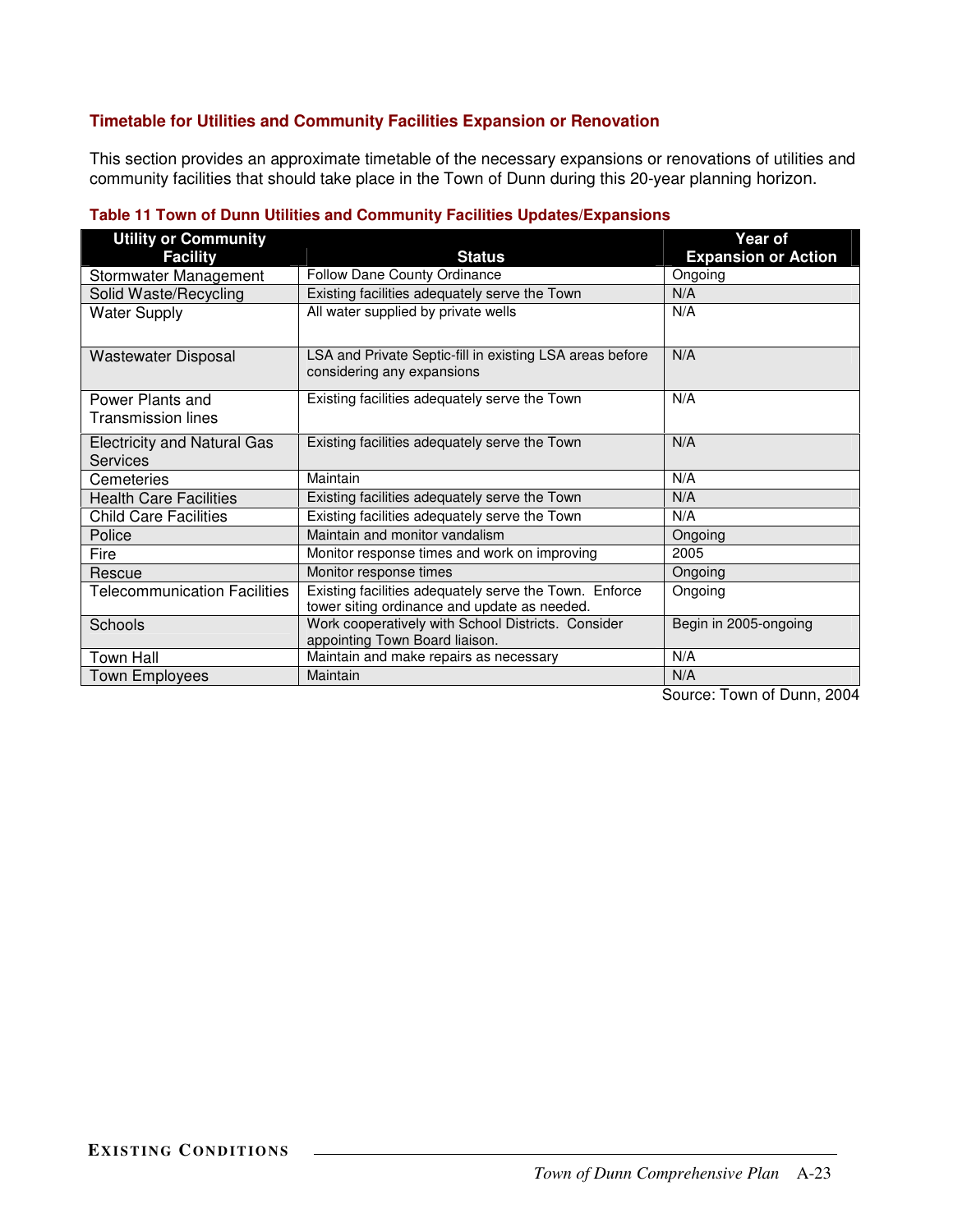# **V. Agricultural Resource Inventory**

Agriculture has long been an important livelihood in the Town of Dunn. Most land in the Town was originally prairie or thinly timbered and was in great demand because of the ease of converting it to agricultural production.

The soils in the Town are generally well suited to crop production and result in good yields without overly intensive management. The Town's proximity to Madison means farm commodities, including beef, dairy, hogs, corn, tobacco, oats, alfalfa, soybeans and canning crops, are easily marketed.

Agriculture in the Town of Dunn has changed significantly over the years. The average age of active farmers has steadily risen as the economics of small scale farming has made it more difficult for farms to remain in families. The types of crops and livestock raised have changed as the economics of producing one crop or animal versus another have changed. Farms are sold for various reasons, such as for retirement, when the farmer is unable to make a profit given the increasingly tight cost-price squeeze and/or when high prices are offered for land by non-farming interests.

With fewer farmers and farms, the active farms have become larger and often include as part of their operation land rented from other farms. However, both numbers of farms and total acreage in farms have decreased, reflecting land purchased for purposes other than farming.

In 1977, the Town prepared a study to determine the agricultural activities in the Town. The study showed that the major cash crops in the Town appeared to be corn and tobacco. Corn acreage was dispersed throughout the Town, but tobacco was concentrated in the eastern and southern parts. The 1977 study also showed 10 farms involved in dairying as a major source of income, 15 farms with cattle and nine (9) farms with hogs.

For the 1998 update of the Town's Land Use Plan, the Town surveyed large landowners and operators of agricultural operations. Approximately 70 percent of the surveys were returned. Survey results indicated that about 7,500 acres in the Town were devoted to some type of agricultural use. The largest agricultural activity in terms of acreage was corn production. Significant acreage was also devoted to soybeans and hay. In 1998, the number of farming operations with dairy and beef cattle was similar to the number in 1977, while the number of hog farms appeared to have decreased. Approximately 60 percent of the land in agricultural production in the Town was owned and 40 percent was rented.

Preserving agricultural lands, farm operations and open spaces in the Town is essential. It is recognized that the essence of the Town has historically been its agricultural base and that the importance of agriculture to the Town in terms of economic strength, food supply and scenic beauty remains today. The Town implemented actions to preserve its agricultural resources, including the adoption of exclusive agricultural zoning in July 1978 and the creation of the Purchase of Development Rights (PDR) program in September 1996. This program is described in the Land Use Element of this Plan.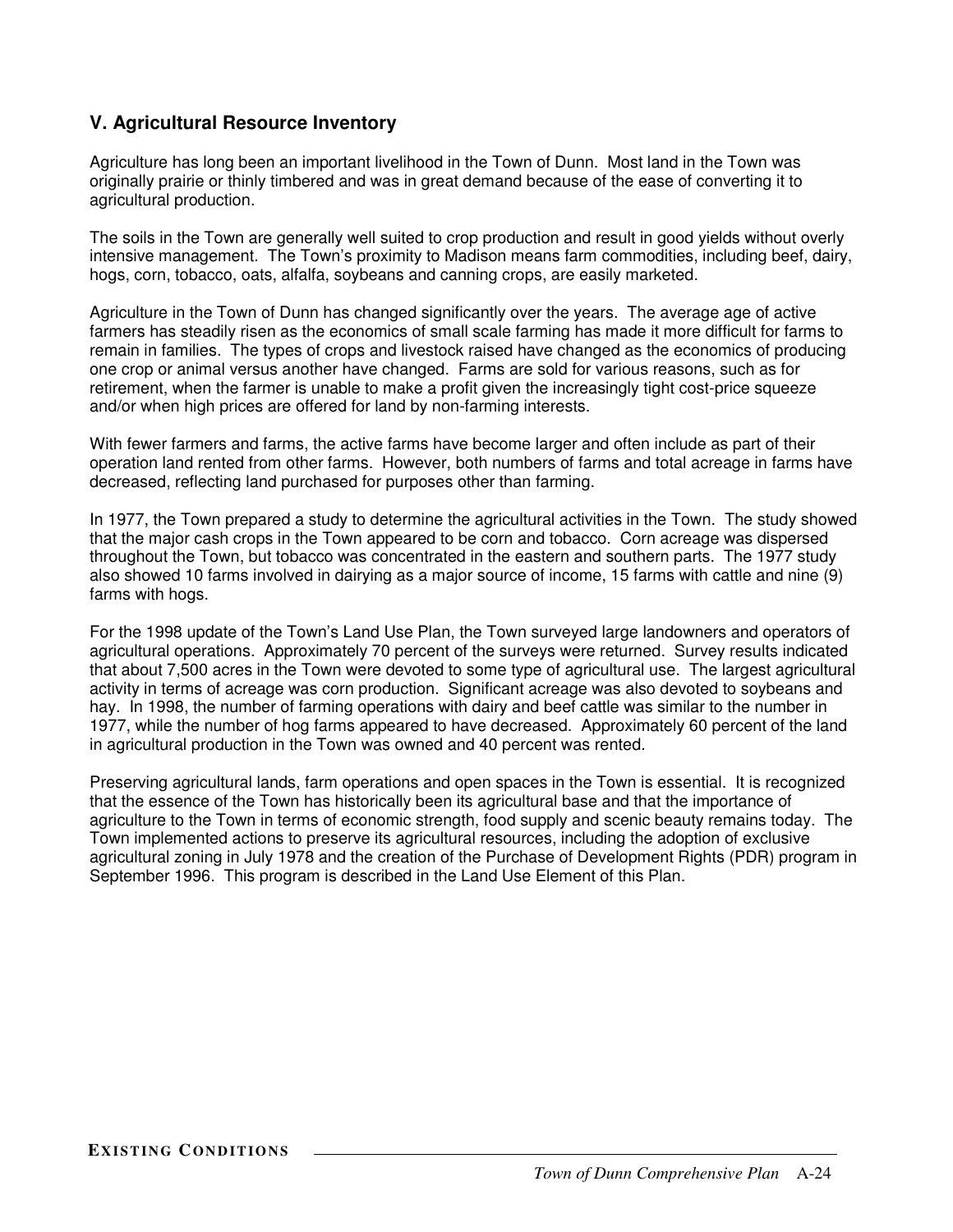# **VI. Natural Resources Inventory**

The Town's natural resources are extremely important to its character and the health and vitality of the entire region. The Town is blessed with abundant water, wetland and wildlife amenities and it has worked hard to protect these important resources and will continue to do so. Town residents support open space conservation and resource protection. There are many opportunities to safeguard the features people love about Dunn. The PDR program has been one successful implementation tool, and others, including Transfer of Development Rights (TDR) could also prove successful. These implementation strategies are discussed in the Implementation Element of this Comprehensive Plan.

### **Landforms and Topography**

The Town of Dunn lies within two (2) topographic regions: the glacial moraine area, in the southern one-third of the Town, and the Yahara River Valley area, which makes up the northern two-thirds of the Town.

The moraine area in Dane County is perpendicular to the south-southwest movement of the region's most recent glacier. It is composed of material that was pushed in front of the glacier as it advanced southward, and represents the furthest reaches of the last glacial period, which ended about 12,000 years ago.

The moraine in Dunn is characterized by knobby hills and ridges that consist of rock fragment ranging in size from clay to boulders. Layers of sorted sands and gravels that were deposited by glacial meltwaters are also evident in the area.

Some small kettle-holes exist in the moraine area, most less than 20 feet in depth. These kettles were formed by the accumulation of glacial material around isolated ice blocks left behind from a glacial advance or retreat. The blocks, which slowly melted away, then left a depression in the ground. These depressions, or kettles, occasionally contain a small lake or wetland. An example of a kettle-hole lake is Hook Lake, located in the southwest area of the Town. The island in Hook Lake is a glacial deposit. Several other small kettle-hole marshes exist just south of Grass Lake.

The Yahara River Valley region includes Lake Waubesa, Lake Kegonsa and Upper and Lower Mud Lakes. The lowlands adjacent to these lakes and the Yahara River are marshy while the upland areas are generally well-drained. The topography of the area varies from flat and rolling to hilly and hummocky. Some drumlins are evident. The drumlins, which are rounded cigar-shaped hills formed from glacial materials, were formed under glacial ice and lie parallel to the southwest movement of the glacier.

### **General Soils Information**

The soils in the Town of Dunn are predominantly high quality agricultural soils and wetland soils. Soils vary from silt loams to muck and marsh soils that are part of complex wetland systems. Soil classifications are depicted on the Hydric Soils and Wetlands Map, Agricultural Land Evaluation Map and the Building Site Potential Map.

Soil suitability is a key factor in determining the best and most cost-effective locations for new development and soils are a strong determinant of the type of use the land will support. For example, the sand and gravel areas in the Town are poorly suited for septic systems and landfill sites, and such facilities should be very carefully sited in this part of the Town. Other problems that limit development on certain soils include slumping, poor drainage, erosion, steep slopes and high water tables.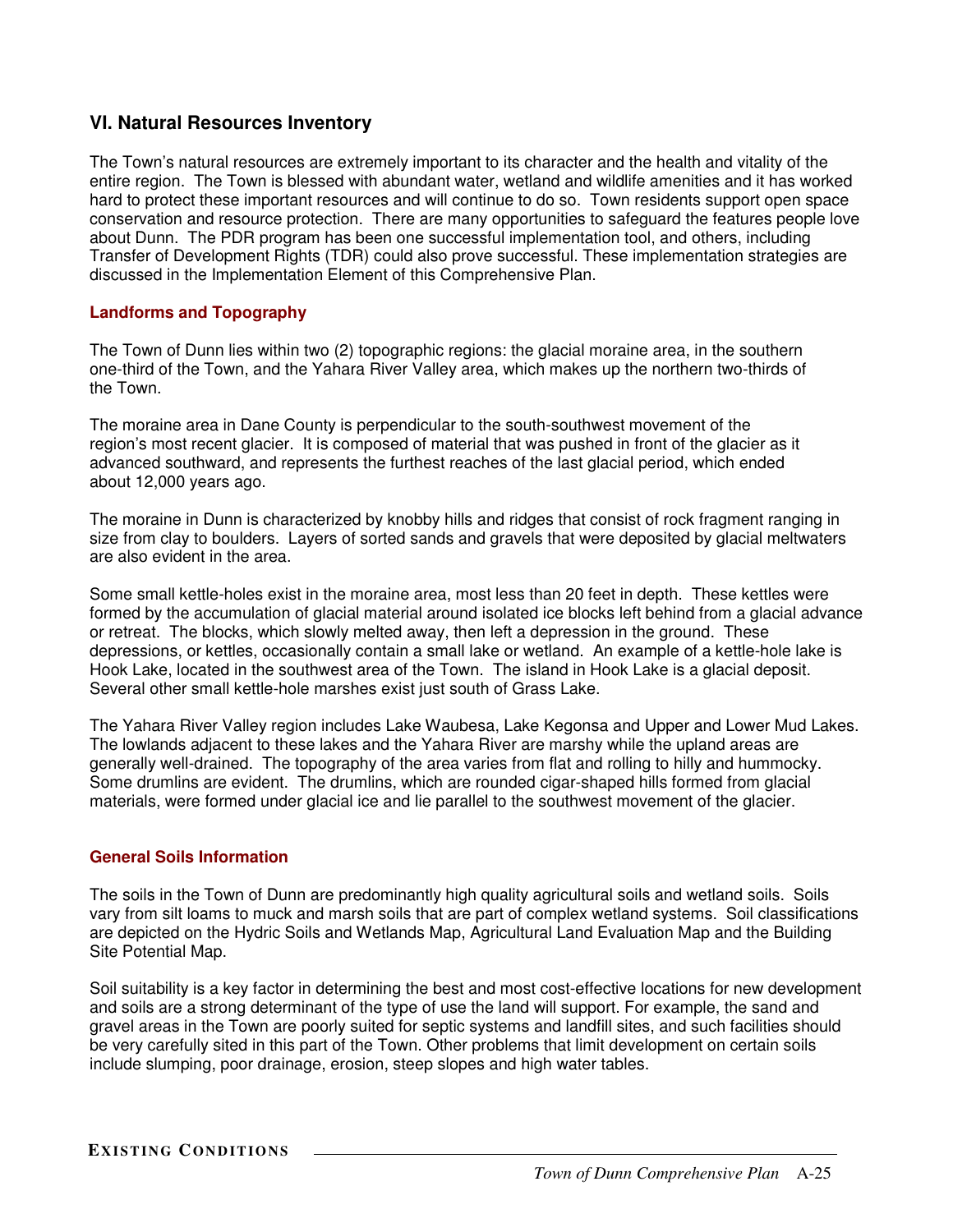#### **Groundwater**

The groundwater reservoirs, or aquifers, in the Town are found at two levels: the upper aquifer, which is composed of fine wind-blown soil (loess) and glacial deposits; and the lower aquifer, which is composed of various rock types. These two aquifer levels lie above a bed of impermeable rocks.

The movement of groundwater in the aquifer is from points of recharge, such as areas of high elevation, to points of discharge, or areas of low elevation like springs, streams, lakes, wells and drainage ditches. For example, rainfall percolating down from high areas in the southern part of the Town moves to discharge areas, like the springs in the Waubesa Wetlands, which release water to the streams and lake.

Groundwater is depleted through the artificial means of pumping from wells. If water storage in the aquifer is to remain constant, recharge should equal discharge. Most water in the Madison Metropolitan Area is treated at the Madison Metropolitan Sewerage District Nine Springs Treatment Plant, which is located north of Dunn. From there it is discharged into the Lower Yahara River Basin via Badfish Creek. Because of the discharge out of the basin, groundwater levels in the Town are declining.

Eventually the diversion of groundwater outside of the Upper Yahara River Basin will cause a decline in surface water levels. This diversion could significantly affect the Town's lakes, streams and wetlands. In the long run, the problem could be solved by returning treated water to the Upper Yahara River Basin or by recharging the aquifer with the treated water.

### **Slopes**

Slopes in the Town of Dunn are fairly moderate, with no areas of extreme elevation change. However, there are numerous isolated areas of the Town that exhibit slopes greater than 12 percent. These slopes are small in area and are generally found in agricultural areas in the southern and western portions of the Town.

Elevations in the Town range from 816 to 1064 feet above sea level, with lower elevations typically in the northeast corner of the Town and higher elevations in the southwest corner of the Town. The Elevation Map shows the elevations in the Town of Dunn.

#### **Floodplains**

Floodplains are land areas that have been or may be covered by floodwater during the "regional flood". The regional flood is determined to be representative of large floods known to have occurred in Wisconsin or that may be expected to occur on a particular lake, river or stream. In any given year there is a one (1) percent chance that the regional flood may occur or be exceeded.

Floodplains are mapped by the Federal Emergency Management Agency (FEMA). According to FEMA, floodplains exist throughout the Town of Dunn, primarily in areas adjacent to lakes, wetlands and streams, including the Lake Waubesa shoreline and the Yahara River corridor.

In 2001, FEMA and Dane County began digitizing the floodplain areas for Dane County. The National Flood Insurance Program maps produced by FEMA should be referenced for official delineation and elevations of floodplain boundaries.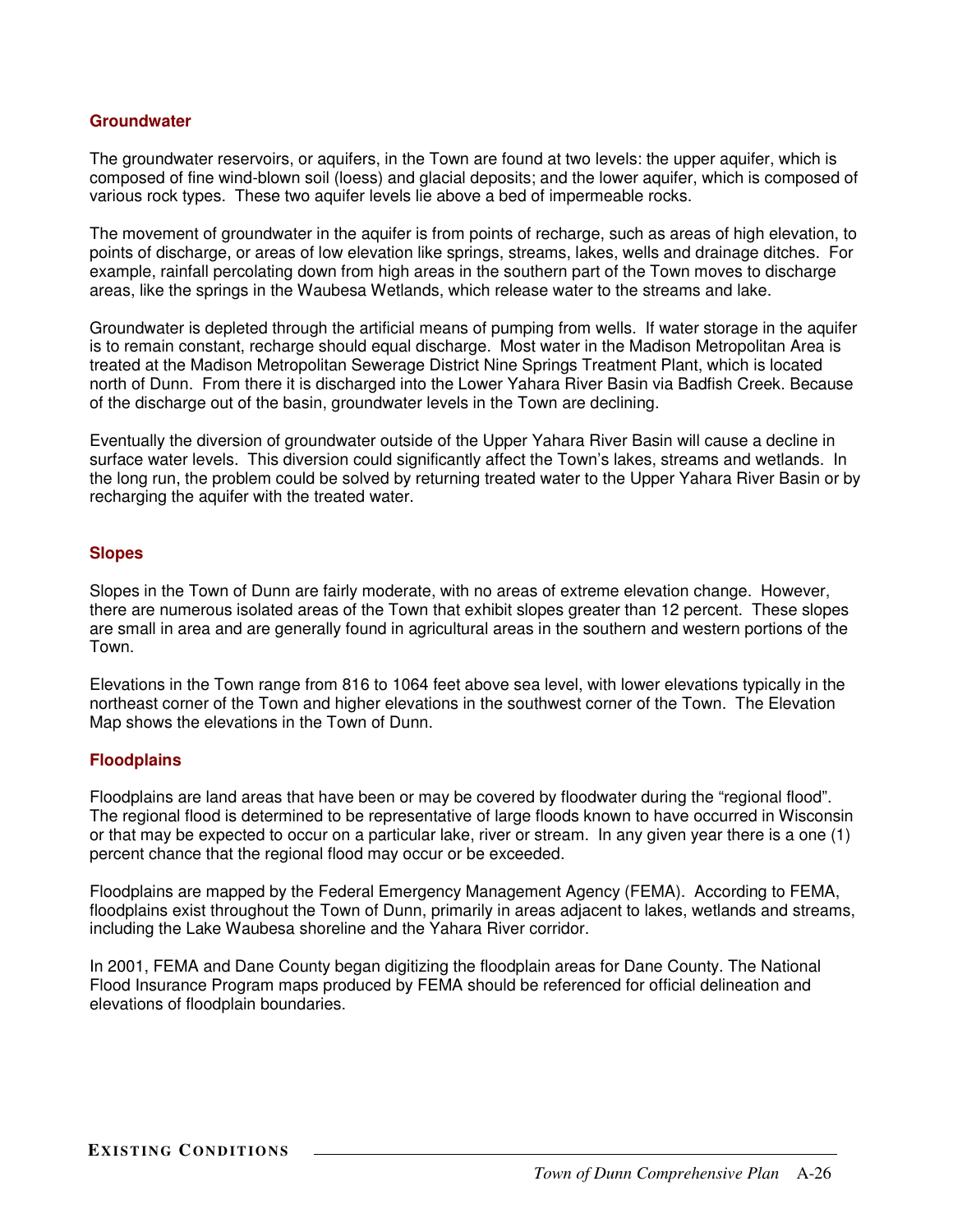### **Wetlands**

Wetlands provide valuable wildlife habitat areas, provide important groundwater recharge and water quality functions, and contribute greatly to the aesthetic appeal of the area. Wetlands are protected by the Wisconsin Department of Natural Resources (WisDNR) and the U.S. Army Corps of Engineers and alteration of any wetland without regulatory approval from one or both of these agencies is prohibited.

The Yahara River watershed has relatively few tributaries and flows through broad, undrained areas containing large wetlands. The wetlands located in the Yahara River watershed and in the Town of Dunn are among the largest in Dane County. They include the South Waubesa Marsh, Lower Mud Lake Marsh and Door Creek Marsh.

The Town of Dunn has a greater concentration of high-quality wetland areas than any other township in Dane County. The five major wetland systems and several smaller systems in the Town are an important part of the Town's open space system because they: 1) provide habitat and/or food for most fish and wildlife species in the Town; 2) store floodwaters and release them slowly; 3) filter sediments and pollutants from runoff entering lakes and streams; 4) serve as groundwater recharge and discharge areas; and 5) are an important part of the Town's scenic landscape.

The Town's wetlands are the result of glacial activity. The last glacier deposited a layer of glacial till in varying thicknesses across the landscape. The material often blocked the path of rivers and streams, creating lakes and marshes of varying size, shape and distribution. The Yahara River Valley topographic region is characterized by this type of wetland formation.

• **Waubesa Wetlands.** The Waubesa Wetlands are located in the southwest corner of Lake Waubesa and cover more than 700 acres of a variety of wetland types. The wetland complex includes fens, sedge meadows, shallow marsh, deep marsh and shrub carr, all of which lie on a deep bed of peat. This peat bed is one of several important large peat deposits in the Yahara River system.

Murphy's Creek and Swan Creek both flow through the wetland. Nine (9) large springs and seepages maintain high water quality in the wetland and in Murphy's Creek, which in turn contributes to the water quality in Lake Waubesa. Seepages and springs indicate that the wetland is a groundwater discharge area.

The wetland also provides excellent habitat for waterfowl, small marsh birds, sandhill cranes, hawks and owls. Cooper's hawks, rough-legged hawks and red-tailed hawks are found in the area. The large springs keep water open and provide an over-wintering area for several hundred ducks.

Over 600 acres of the wetland have been purchased by a variety of groups for preservation and study. Among those participating in protecting this resource are the State of WisDNR, the Nature Conservancy of Wisconsin and the Natural Heritage Land Trust. The Town of Dunn and the Southern Wisconsin Wetlands Association also participate in protecting the wetland.

• **Lower Mud Lake Wetlands.** The Lower Mud Lake Wetlands that surround the natural widening of the Yahara River (Lower Mud Lake) are part of the many large peat deposits along the Yahara River. A large peat bed underlies the marsh on the west side of the lake. The marsh is fed directly by springs and partially from overland runoff. The open water area, Lower Mud Lake, is an extremely important resting area for migrating waterfowl during the spring. Ducks, geese, herons and swans stop to rest and feed here. Because the water opens early on the river, the area is especially suited to early migrating waterfowl.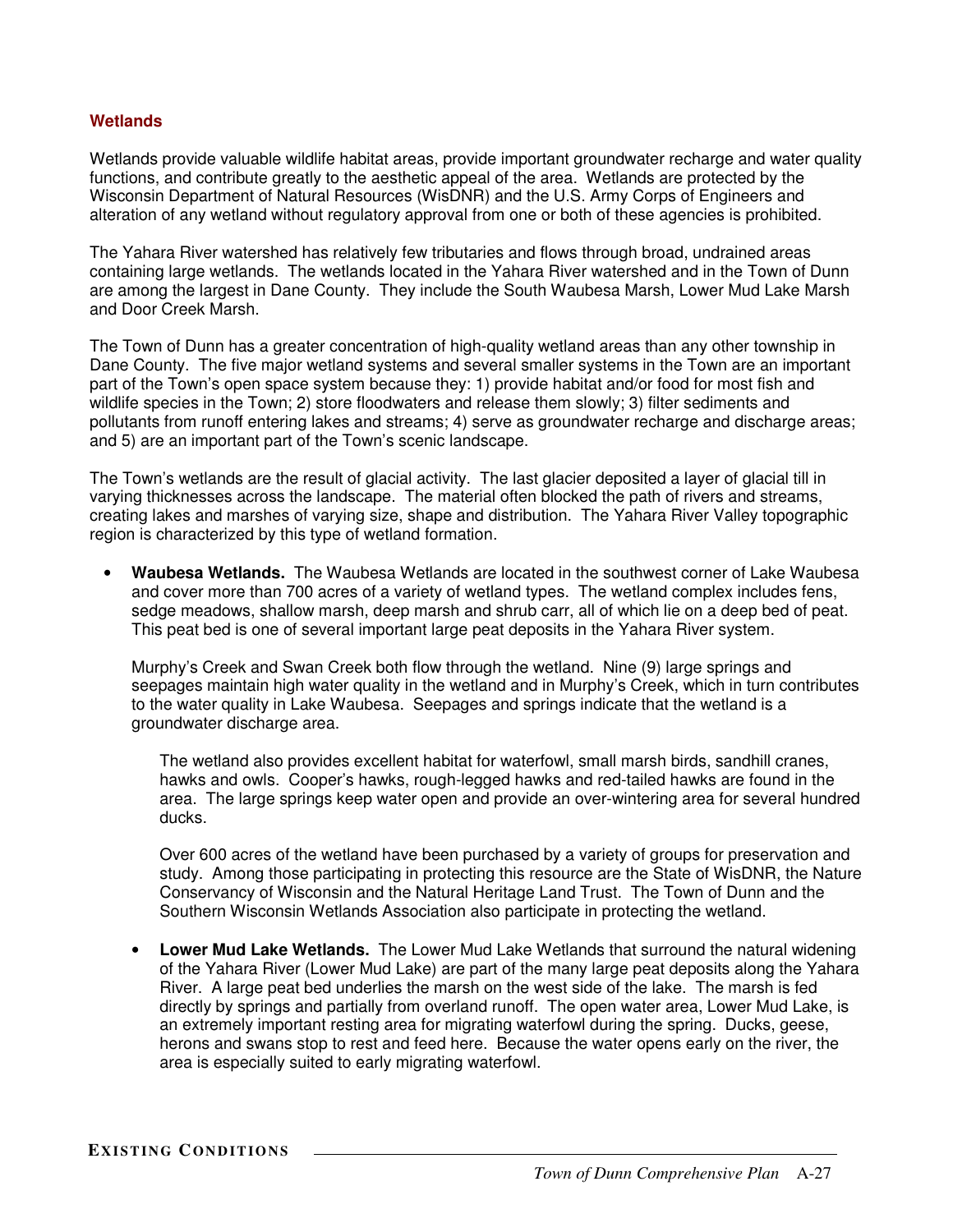The east side of the wetland is primarily sedge meadow lying upon peat and is drier than the west side. Shrubs and trees are invading the area, as is reed canary grass. Breeding and feeding habitat areas are used by woodcock and snipe.

In 1994 the Dane County Board of Supervisors adopted the Lower Mud Lake Resource Protection Plan as part of the County Parks and Open Space Plan. The main objectives of the plan are to create a preserve along the Yahara River and Lower Mud Lake to preserve and restore natural resources; preserve wetland, floodplain, springs and related features to protect water quality along the Yahara chain of lakes; provide and protect natural habitat for fish, waterfowl and wildlife; and preserve archeological and historic resource sites.

• **Door Creek Marsh.** Door Creek Marsh is a shallow marsh with stands of cattail. This marsh also sits on a major peat deposit of the Yahara River Valley. The north end of the peat deposit is drier than the south end, and is vegetated by sedge meadow and shrubs. Further north, Door Creek's ditched water course is lined with sedge meadow and disturbance vegetation. The upper reaches of the creek have been ditched and farmed extensively. Because Door Creek is channelized, the wetland no longer acts as a filter. Therefore, nutrient and sediment input into Lake Kegonsa is very high from this source.

The Dane County Regional Planning Commission prepared the Door Creek Wetlands Resource Protection Plan, which was adopted by the Dane County Board of Supervisors in 2000 as an element of the County Parks and Open Space Plan. The plan specifically focuses on establishing a Door Creek Wetlands Resource Area; providing Northern Pike spawning habitat; promoting wetland restoration; and encouraging stormwater management.

• **Hook Lake.** Hook Lake, located in the moraine region of the Town, is a bog and shallow marsh of several hundred acres in size. The lake was created when the last glacier retreated more than 12,000 years ago, leaving a kettle hole depression. A bog is a community containing characteristic sedges, forbs, shrubs, trees and sphagnum mosses that grow in acidic organic soil. Hook Lake, which contains emergent floating and submerged aquatic plants existing in shallow waters, is one of the most unusual wetlands in Dane County. The soft water condition of this remarkable undisturbed wetland is rare in southern Wisconsin. This type of bog lake is more common in northern Wisconsin and Canada. Water sources for the lake are nutrient-poor rainfall and limited surface runoff.

Only a small area of open water exists in Hook Lake. A well-developed tamarack stand exists in the southwest corner and an extensive leather leaf bog exists between the tamarack and open water.

Hook Lake appears to be located in the groundwater recharge area for the Waubesa Wetlands and Lower Mud Lake. The elevation of the lake is 20 to 40 feet above the bedrock surface and 20 feet above the water table. This indicates that there is no significant flow of groundwater to the lake, which is a unique condition.

A large variety of cover and habitat is available in the bog and shallow marsh because of the diversity of vegetation, which includes sedge mats, weed beds, cattails, shrubs and deciduous and coniferous woods. Common nesting birds include the snipe, woodcock, sora, green heron, wood duck and mallard. The red-tailed hawk and great blue heron use the area for feeding. Muskrat and mink inhabit the area and are trapped there.

The WisDNR owns and manages approximately 711 acres around Hook Lake as the Hook Lake Wildlife Area. The WisDNR has initiated numerous activities to restore the site to an open oak savanna common to the area in pre-settlement. Logging has been conducted to remove the nonoak trees, such as cherry, elm, box-elder and aspen. In total, the WisDNR hopes to restore more than 500 acres of cropland and "weedy" woodlots to oak savanna. The site is also being seeded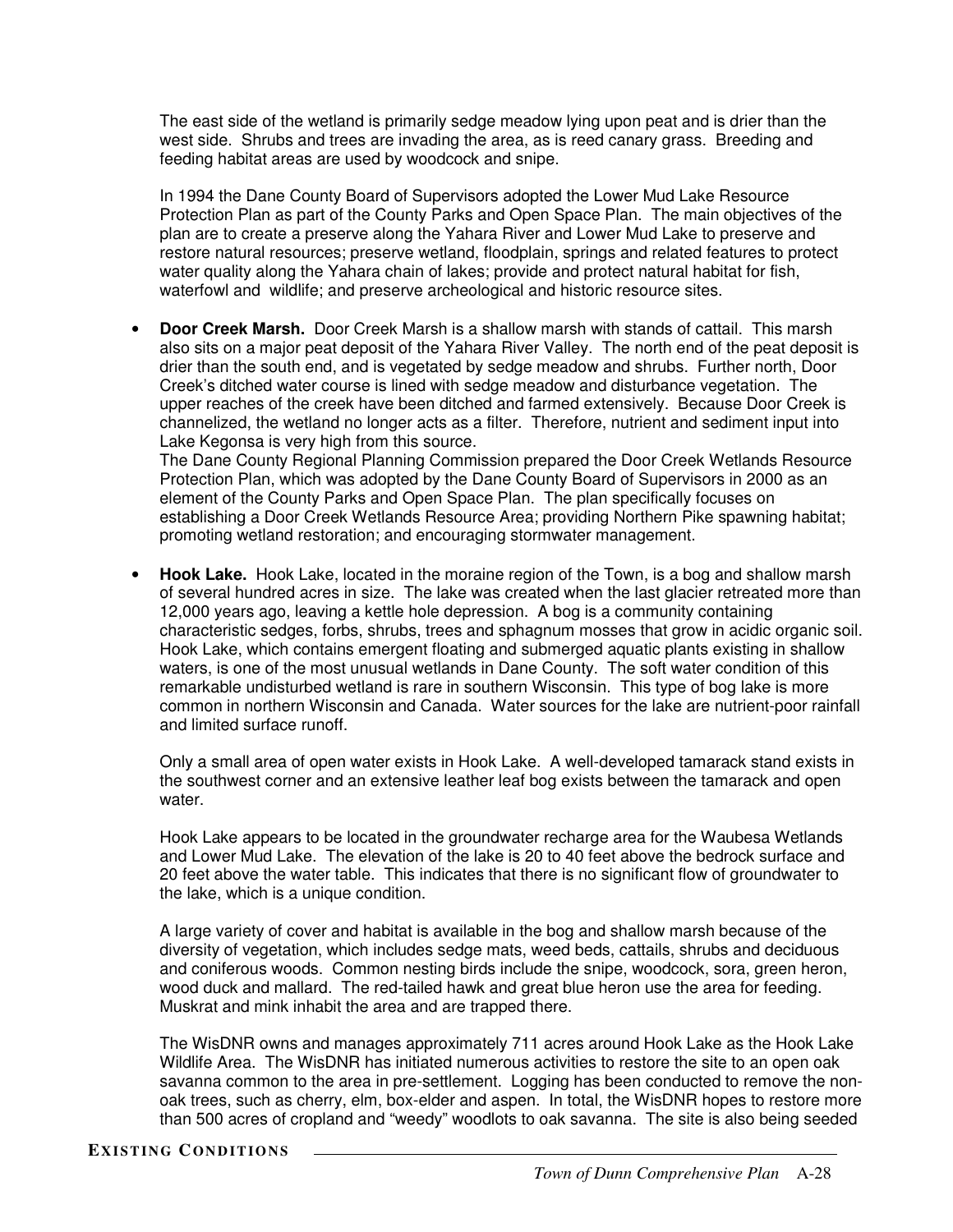with prairie grasses and burned in the spring to clean out some of the fire-susceptible exotic plants. The site is open to the public for hiking, bird watching, hunting, skiing and other outdoor recreational activities.

Housing development, the major threat to Hook Lake, could result in disruption of internal water flows and wildlife habitat, the loss of its aesthetic qualities and a decrease in water quality.

• **Grass Lake.** Grass Lake, also located in the moraine region, is one of the few deep water marshes found in Dane County. The lake contains characteristic emergent, floating and submerged aquatic plants. The water in a deep water marsh is usually permanent, except during extreme drought. Grass Lake, with its irregular edge between open water and cattails, provides good nesting sites for marsh birds. The WisDNR has purchased land on the east side of Grass Lake to help manage the biologically unique wetland.

The Madison Metropolitan Sewerage District maintains a large ditch along the marsh that carries the district's sewage effluent to Badfish Creek. This ditch bisects the northwest corner of the marsh and runs along its western boundary. Possible water contamination from the effluent ditch is a potential threat to Grass Lake.

Another potential threat to water quality in the lake is a 38-acre superfund site located approximately 700 feet southwest of the lake. The site was originally the City Disposal Corporation Landfill, but is now owned by Waste Management. The site was placed on the EPA's National Priorities List in 1984. Household wastes, industrial wastes, general construction wastes and debris were disposed of at the site. Onsite groundwater and soils are contaminated with volatile organic compounds (VOCs) that could contaminate Grass Lake. Cleanup and monitoring of the site is ongoing, and at the time of writing, groundwater discharge at the site is achieving pollutant effluent limitations.

# **Woodlands**

Woodlands play an important role in protecting water resources, reducing surface runoff and erosion, and improving air quality. Woodlands also accommodate outdoor recreation and education opportunities, provide wildlife habitat and enhance scenic beauty. According to the Dane County Regional Planning Commission's 1990 Land Use Survey, there were approximately 1,270 acres of woodlands in the Town of Dunn. In 2000, there were approximately 1,185 acres of woodlands in the Town. Most of these areas are located along Lake Waubesa and the Yahara River. Overall, the burr, black, white and pin oak are the primary oak varieties found in the Town. Shagbark hickory is the most common hickory present. Common shrub types found in the understory of woodlots include dogwood, sumac (on woodlot edges), gooseberry and the high bush cranberry.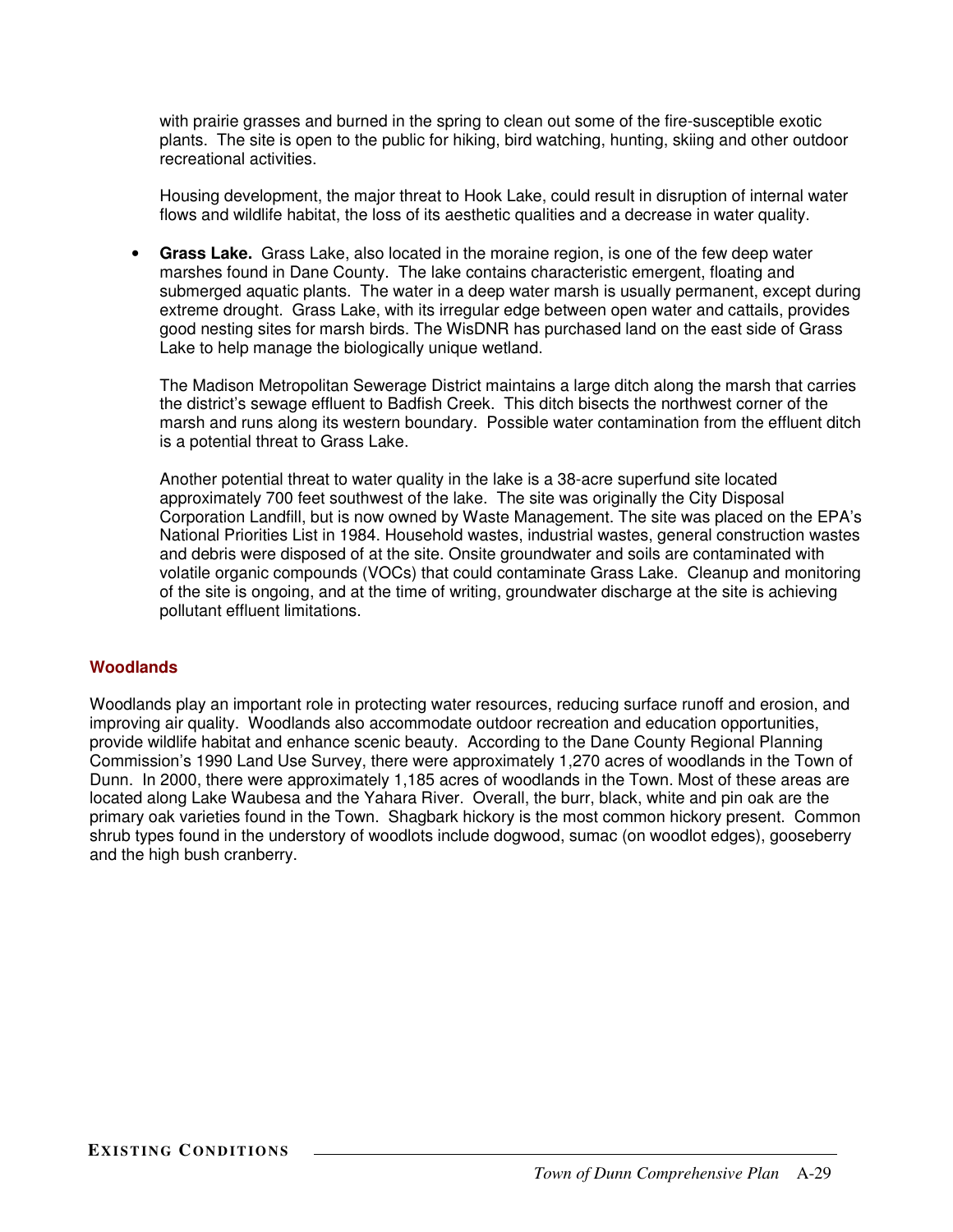# **Drainage Basins and Watersheds**

The Town of Dunn's topography and drainage patterns were originally determined by the bedrock's varying resistance to the erosive action of past glaciers.

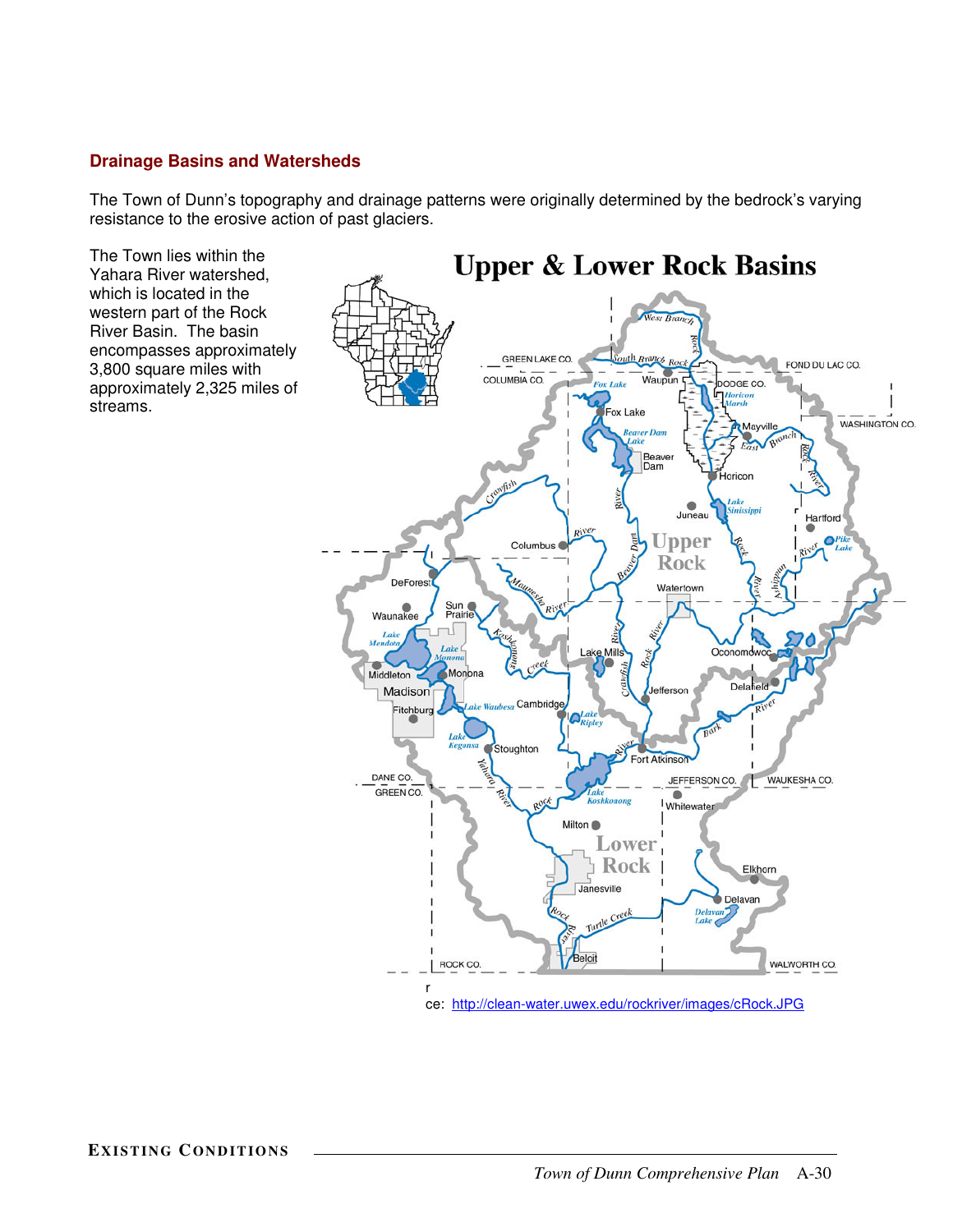### **Stream Corridors**

Several stream corridors of varying type, size and level of water quality exist in the Town. The streams are important to the hydrologic system of the area, the wildlife that inhabits the streams and its banks, and the humans who recreate in and along the streams.

- **Door Creek.** Door Creek is a tributary stream flowing from the southeast corner of the Town of Burke, south 12 miles to Lake Kegonsa. Door Creek and its tributaries have a drainage area of 29.45 square miles. Agriculture is the predominant land use in this drumlin-marsh area.
- **Swan Creek.** Swan Creek is a small stream that flows into the southwestern end of Lake Waubesa. The stream is approximately three (3) miles in length and drains approximately seven (7) square miles. Swan Creek is fed from groundwater (including marsh seepage) and from stormwater runoff within its drainage basin. The baseflow is low compared to other streams in the basin.
- **Murphy's Creek.** Murphy's Creek is a tributary stream that starts at the southwest corner of Lake Waubesa. The creek flows south of Swan Creek and drains approximately five (5) square miles. Where flow is intermittent, the water quality is poor. Baseflow near Lalor Road increases because of inflow from springs, and water quality improves in this area.
- **Keenan's Creek.** Keenan's Creek is a small tributary stream that flows northwest through agricultural land and wetlands to the southwest side of lower Mud Lake. The creek drains approximately 3.6 square miles and is 4.4 miles in length.

### **Surface Water**

There is an abundance of surface water in the Town of Dunn. Maintaining and improving water quality is an important issue in Dunn, as identified by Town residents through public surveys and other public input. Nutrient loading, sedimentation and erosion, point and non-point source pollution and invasive species threaten water quality everywhere, including Dunn. While many of these problems do not originate in the Town, the Town does need to implement and enforce strategies to manage nutrient loading from septic systems, lawn care practices, agriculture, sedimentation and erosion.

In addition to the numerous creeks and wetlands with standing water, the following lakes are located in the Town:

- **Lake Waubesa**. Lake Waubesa was formed when glacial moraines dammed the Yahara River Valley. The lake's maximum depth is 34 feet and it is 2,113 acres in size.
- **Lake Kegonsa**. Lake Kegonsa was formed by the same kind of damming action that formed Lake Waubesa. Like Waubesa, Kegonsa is relatively shallow, with a maximum depth of 31 feet. It is 2,716 acres in size.
- **Lower Mud Lake**. Lower Mud Lake is a natural widening of the Yahara River, and is located between Lake Waubesa and Lake Kegonsa. It is a very shallow lake, with a maximum depth of five (5) feet. The lake is 195 acres in size and is completely encircled by shallow marsh and sedge meadow. In addition to river flow, water sources include groundwater discharge by small springs and seepages in the surrounding marsh.

Water quality in the Yahara Lakes chain, which includes Lake Waubesa and Lake Kegonsa, is of local and regional importance for both ecological, economic and recreation purposes.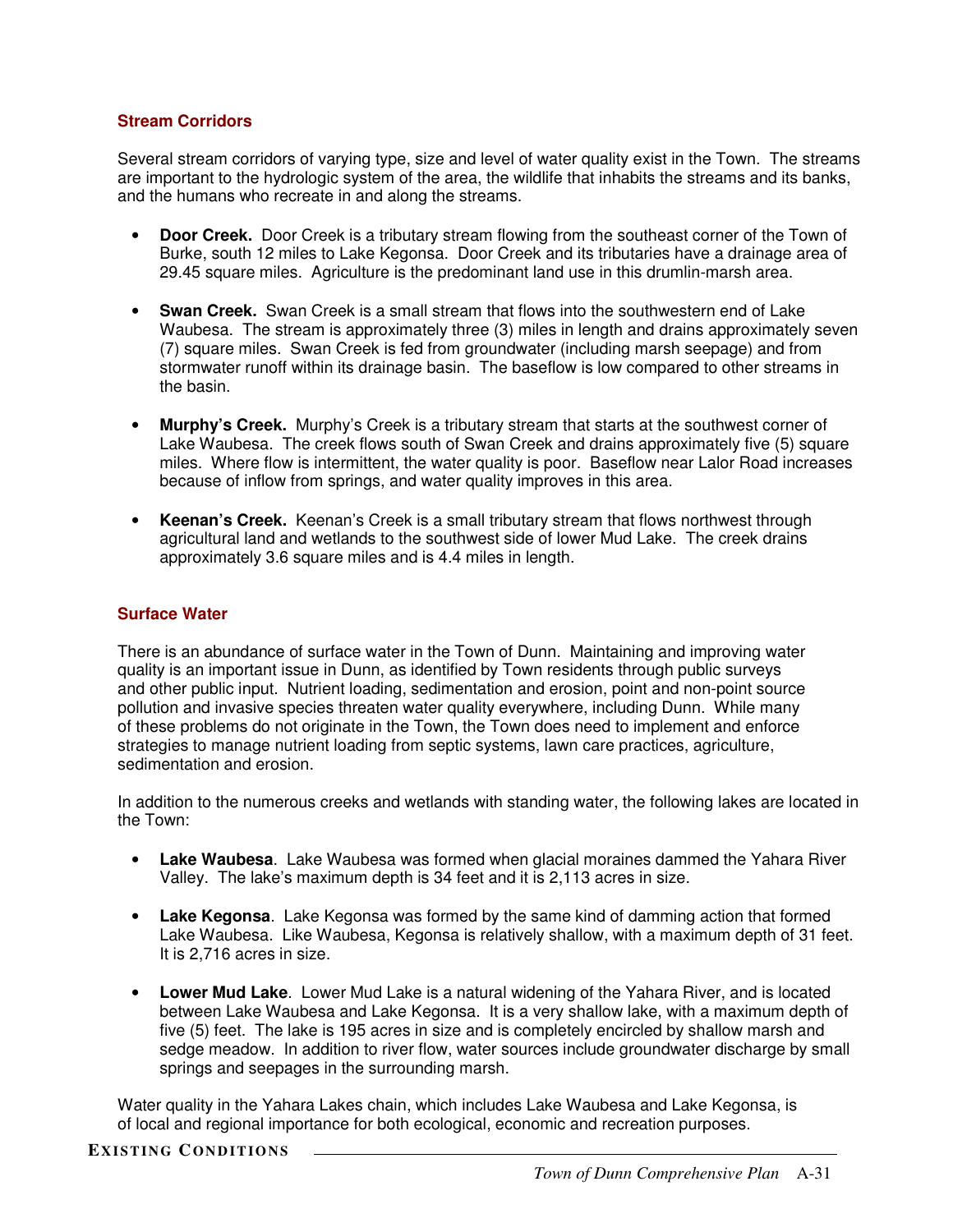Because of increasing urbanization in the watershed and runoff from agricultural lands, water quality has decreased substantially in these lakes. The following figure shows water clarity in the Yahara Lakes from 1984 through 2003. Overall, while water quality has decreased, water clarity in Lake Waubesa and Lake Kegonsa has not changed significantly.



# **Figure 2: Yahara Lakes Summer Water Clarity**

### **Open Space/Environmental Corridors**

Because of Dunn's expansive agricultural and natural resource areas, numerous open space and environmental corridors exist in the Town. A major environmental corridor runs from the northeast corner of the Town to the south and west portions of the Town. Open space and environmental corridors are mapped on the Urban Service & Resource Areas Map.

### **Nonmetallic Mineral Resources**

There are two mining sites in the Town of Dunn; both are located in the central part of the Town, south and west of Lake Kegonsa. One site is operated by Slinde Trucking and the other is owned and operated by Wingra Stone.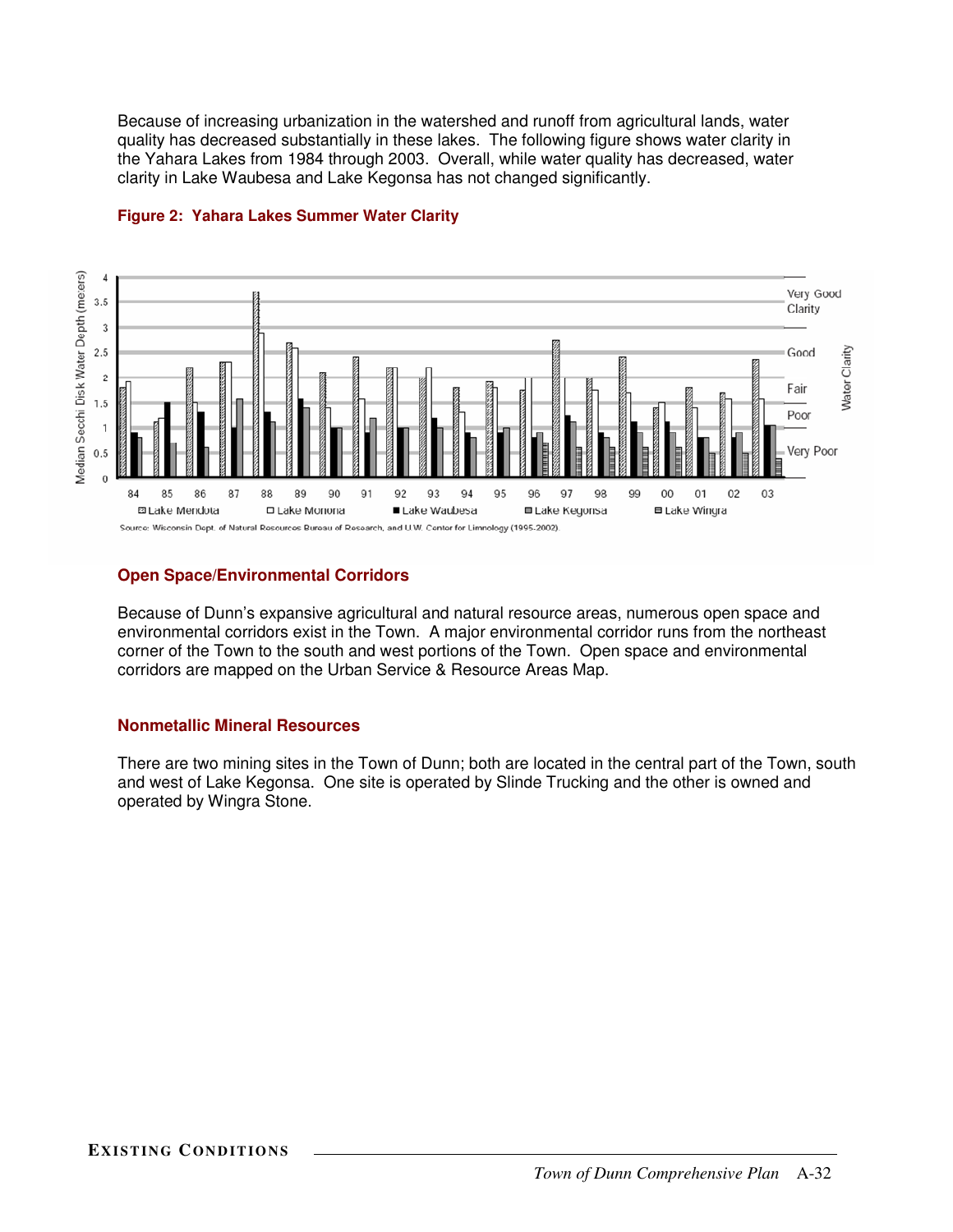### **Wildlife Habitat and Threatened and Endangered Species**

Many residents believe that one of the benefits of living in the Town of Dunn is the opportunity to enjoy the large variety of wildlife found there. While some like the wildlife for the hunting and trapping opportunities they provide, others simply enjoy observing wildlife.

### *Waterfowl and Birds*

Waterfowl are especially abundant in the Town because of the wealth of lakes and wetlands. Mallards, blue-wing teal and wood ducks are commonly found in the area. Uplands adjacent to small wetlands (to 1/10<sup>th</sup> of an acre in size) are areas where the mallard, teal and wood duck will nest and rear their young, especially if the wetland is associated with larger areas of open water nearby. Puddle ducks, such as the mallard, teal and gadwall, feed in shallow areas. Diving ducks, such as the ruddy duck, require deeper waters for feeding.

Hook Lake is a good production area for mallards, blue-wing teal and possibly wood ducks. Lakes Kegonsa and Waubesa, and especially Lower Mud Lake, support the migratory habit of several types of waterfowl. The green-winged teal, widgeon, gadwall, shoveller, ruddy duck, Canada goose and whistling swan stop at these lakes to rest and feed.

The sandhill crane, the largest and most impressive bird found in the Town, is valued as a symbol of the Town's heritage. The cranes require extensive marshes and adjacent upland feeding areas as their primary habitat. Waubesa Wetlands, Lower Mud Lake Marsh and Hook Lake all support breeding pairs of sandhill cranes. While they are also found in the Door Creek Marsh, it is not known if they nest there.

Pheasants inhabit almost any brushy type of wetland and adjacent uplands. The Hungarian partridge can be found in isolated pockets in the Town. They are dependent on grassy areas and feed on small grains, corn, and some weed seed. Woodcock, on the other hand, prefer aspen and alder bottoms. Hook Lake provides this type of habitat. A large variety of song marsh birds are present in the Town. Wild turkeys are found in abundance throughout the Town.

Predator birds that inhabit the Town include the northern harrier, rough-legged hawk, sharp-shinned hawk, Cooper's hawk, red-tailed hawk and great horned owl.

### *Mammals*

White-tailed deer are present in large numbers throughout the Town. They utilize woodlands, wetlands and agricultural lands for feeding and shelter.

Other fur bearers found in the Town are the muskrat and mink (which are associated with wetlands) and raccoon, skunk, red fox and opossum (which are upland animals). Muskrat and mink populations in the Town are quite large, and regulated trapping occurs in the winter months. The fox and gray squirrel are common in woodlots, especially when adjacent to cornfields. The cottontail rabbit is abundant.

These upland birds, song birds and animals travel along movement corridors, which include fence rows, woodlots and stream corridors. The corridors provide a protective path of cover which permits wildlife movement from one part of their habitat to another.

Hunting is quite heavy in the Town. Landowner permission is required for hunting or trapping on private property. Hunting for fox, raccoon, deer, ducks and pheasant occurs in the Town, along with trapping for muskrat, mink, fox and raccoon. Hook Lake and Lake Waubesa are two major duck hunting areas.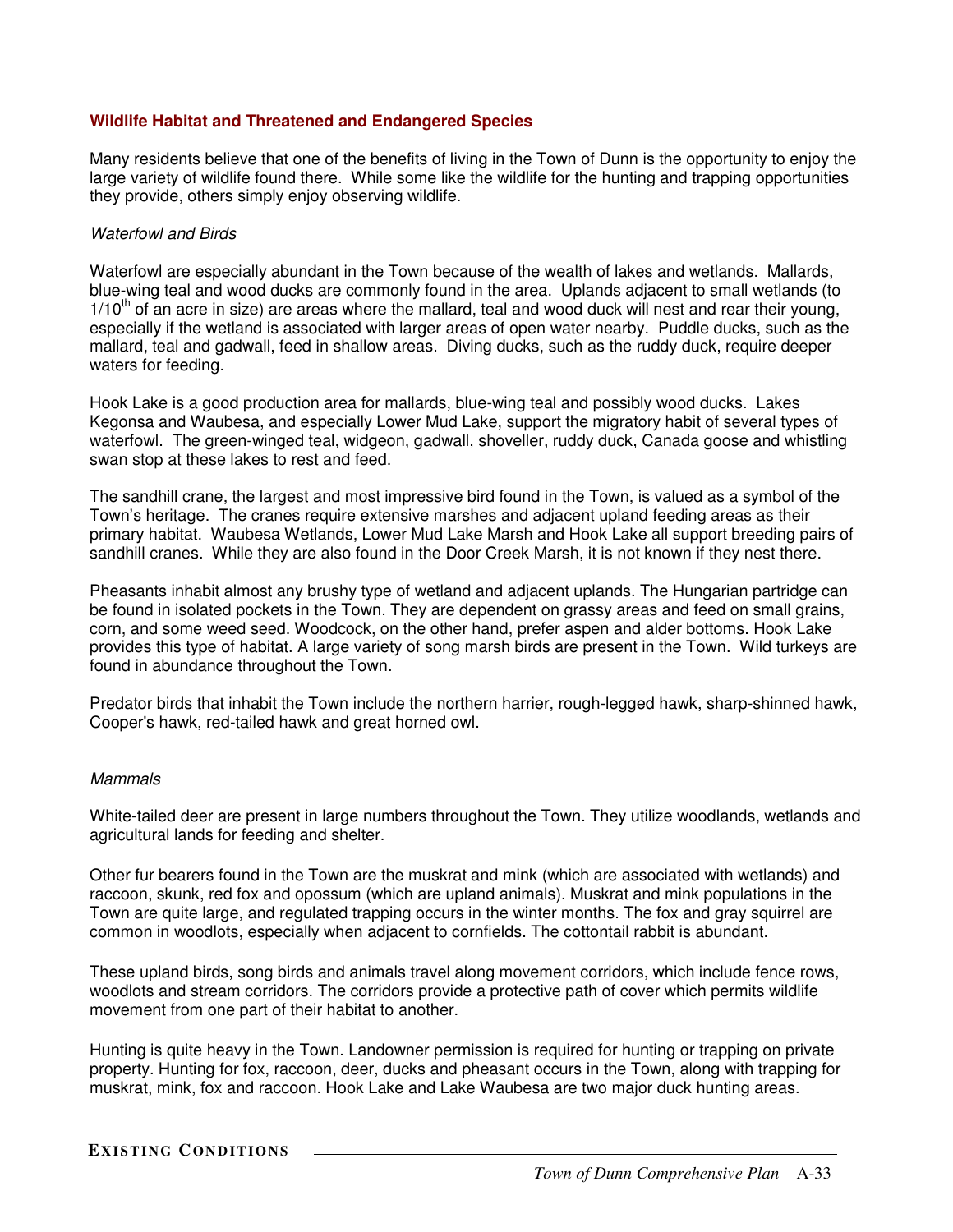### *Reptiles and amphibians.*

Turtles, salamanders, frogs and snakes are also common inhabitants of the Town's uplands and wetlands. Painted box turtles, rarely found in this part of the state, require a woodland habitat, searching out berries, fruits, grubs and earthworms to eat. Blanding's turtles, painted turtles and snapping turtles inhabit wetlands. The spiny soft-shelled turtle inhabits rivers and lakes and feeds on aquatic insects and amphibians. Map turtles, also river inhabitants, have specially constructed jaws for crushing, as their main diet is snails.

The frogs found in the Town, among others, are the leopard frog, green frog, chorus frog, spring peeper, cricket frog, tree frog and pickerel frog. Leopard frogs live in meadows and open grassy areas, whereas the green frog remains in wetlands and ponds year around. The American toad inhabits woods and fields in the summer. Frog and toad species that do not live in wetlands permanently migrate in the spring to wetlands or ponds to breed. Chorus frogs and spring peepers remain in woodlands the rest of the year. Also, a variety of snakes are found in the Town of Dunn.

# *Fisheries.*

The quality of the Town's fisheries attracted people to the area long before European settlers arrived. Since the early 1900s, walleye, northern pike and other fish have drawn people from throughout southern Wisconsin and northern Illinois. The high quality fishing in the Town, along with the other opportunities offered by Lakes Waubesa and Kegonsa, make the Town an important recreational area.

- **Lake Waubesa.** Lake Waubesa provides good and consistent fish production with periodic stocking of walleye. Other fish species will successfully reproduce. The Waubesa Wetland area provides a major spawning area for the northern pike population. Pike also spawn in the wetland area near the radio towers. Fish found in the lake include the large-mouth bass, blue gill, black crappie, white crappie, perch, walleye and pumpkin seed. The rough fish in Lake Waubesa include channel catfish, white sucker, carp, freshwater drum, the black bullhead, brown bullhead and yellow bullhead. Low populations of white bass and yellow bass and an assortment of minnow species are also found in the lake.
- **Lower Mud Lake.** Lower Mud Lake is predominantly a panfish and bass lake. Blue gill, crappie, perch, bullhead, carp, some northern pike, large-mouth bass and mud minnows reproduce here. Walleye fishing, however, is negligible.
- **Lake Kegonsa.** Lake Kegonsa supports a diverse warm water fishery, and contains similar kinds of fish as found in Lake Waubesa. However, because it also supports a large population of rough and forage fish, the quality of fishing in Kegonsa is not as high. However, it does provide for better walleye spawning than Lake Waubesa. Door Creek Marsh, just north of the lake, is used by northern pike for spawning.
- **The Yahara River.** The Yahara River fishery supports warm water fish species due to the natural conditions in the area, especially the high summer temperatures. The river provides a rocky gravel substrate and a good flow of water required by walleye for spawning grounds. Crappie, sucker and northern pike also spawn in the river to some extent.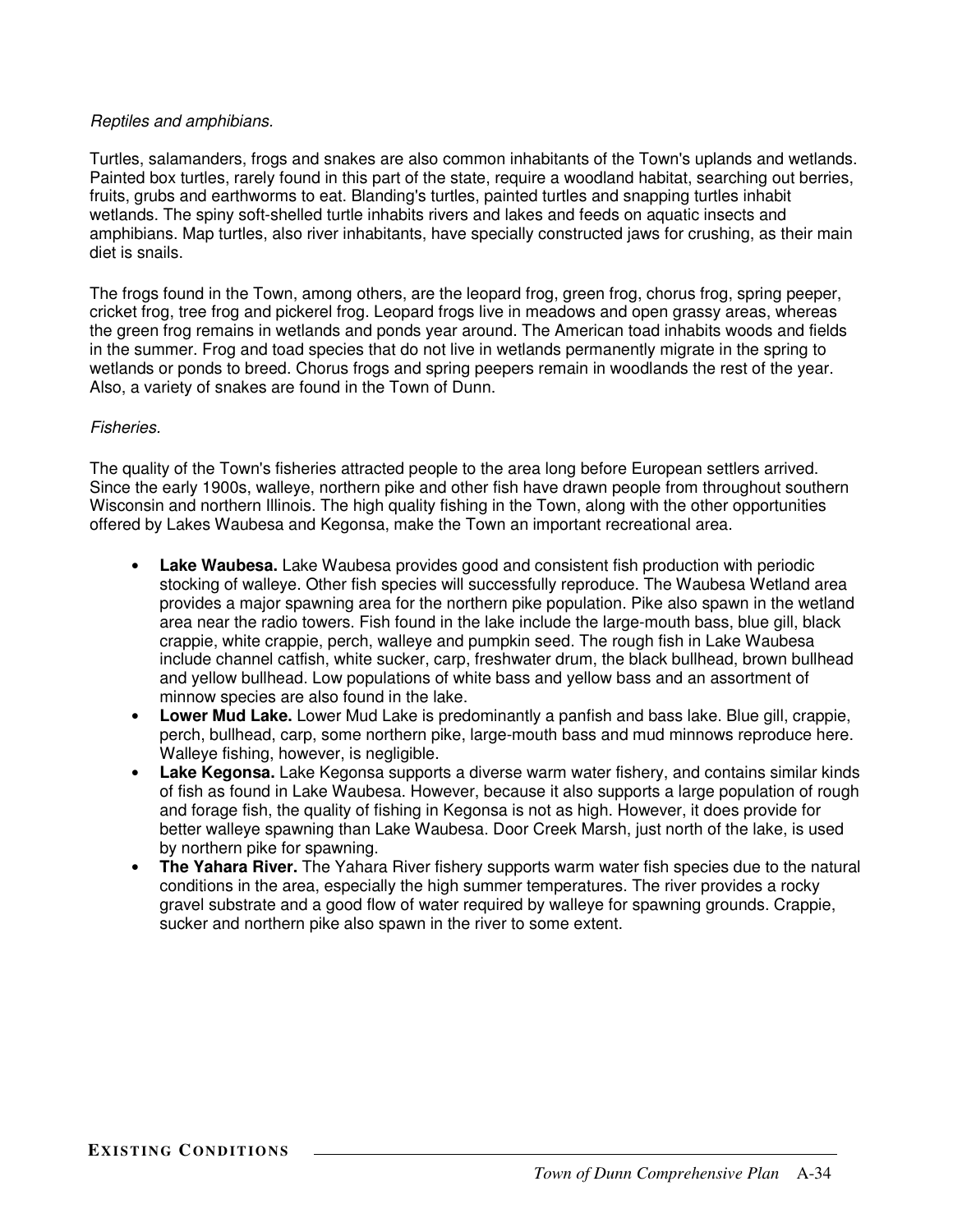• **The Town's Creeks.** Swan Creek primarily supports forage fish although some pan fish, northern pike and walleye use the creek during the spawning season. Murphy's Creek also supports forage fish where the spring flow increases and water quality improves. Pan fish and northern pike use the creek for a spawning area. Door Creek, in its channelized condition, only supports a limited warm water fishery, consisting predominantly of forage fish. Northern pike spawning areas in Door Creek Marsh can be protected by limiting further ditching and wetland drainage. No information is currently available about fish species that may inhabit Keenan's Creek.

### *Threatened and Endangered Species.*

Many rare, threatened or endangered species exist in Dane County. Rare plants and animals have been identified in the Town of Dunn by WisDNR's Natural Heritage Inventory. This is a statewide listing of known locations of rare, threatened or endangered plant and animal species. The data is obtained through field inventory and site analysis. Generally, the identified areas are located along the Yahara River and Lower Mud Lake. More specific information on location and species type is available from WisDNR's Bureau of Endangered Resources office.

### **Air Quality**

The Wisconsin Department of Natural Resources classifies Dane County as an air quality attainment area, meaning it is not in violation of any air quality regulations. Because land use densities and configurations strongly influence air quality, these must be carefully considered in the future to maintain the region's good air quality.

# **VII. Cultural Resources Inventory**

Preservation of historic and cultural resources is important to the vitality of any community as these resources foster a sense of pride and provide an important context for social and cultural continuity between the past, present and future.

### **Historic Resources**

For thousands of years since the retreat of the last glacier, nomadic bands of Native Americans took advantage of Dunn's plentiful fish and game. Approximately three to four thousand years ago, plant cultivation, pottery and effigy mounds first appeared in the area.

The effigy mounds are now the most visible landmarks of the Town's pre-settlement past. These mounds, constructed of soil, take many different forms, many in the shape of animals, birds, lines and cones. Among the largest are a bird effigy with a wingspread of 135 feet and a linear mound that measures 305 feet in length. Unfortunately, many mounds have been destroyed by housing development and cultivation.

The earliest known residents of the Town of Dunn were groups of Woodland Indians of the effigy mound culture. They lived near the lakes and waterways. Later the Ho-Chunk Native Americans inhabited the area. Indian Agent John H. Kinzie, in 1829, mentioned the existence of a Ho-Chunk village on Lake Waubesa containing four (4) lodges and 76 inhabitants. Its chief was Spotted Arm. In 1832, Kinzie listed a Ho-Chunk village on the east shore of Lake Waubesa containing 94 inhabitants.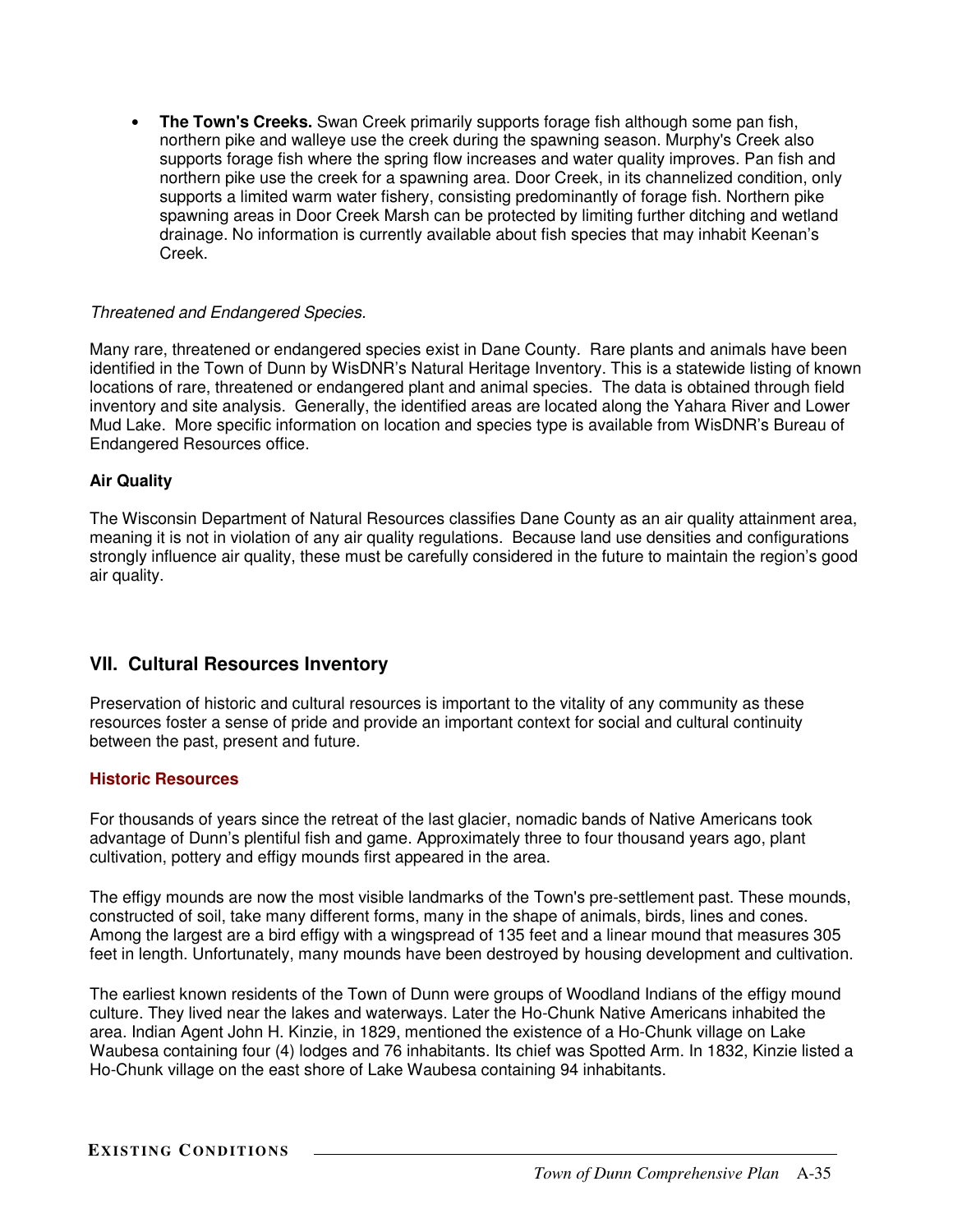Chief Blackhawk, while being pursued by U.S. government troops, is reputed to have crossed the Town of Dunn in his flight, and a skirmish is said to have occurred between Blackhawk and the pursuing troops not far from the junction of Schneider and Greene Roads. As late as 1875, groups of Ho-Chunk on their way from the Rock River region camped on the shore of Lake Kegonsa.

The Town's first European settler was Alvin W. Wetherby, who arrived with his family in 1843. They settled on a farm in Section 21, near the present Town Hall. They were soon followed by many other European settlers.

The Town had grown considerably by the mid-1880s, with settlers drawn by the rich and easy-to-clear farmland. Land in these early days sold for \$1.25 per acre. The western part of the Town was settled mostly by New Englanders, and Scottish and Irish immigrants, while the eastern part attracted more Norwegian immigrants, perhaps because of the strong Norwegian community of Stoughton, just southeast of the Town.

In 1848, the same year Wisconsin became a state, the Town of Dunn was established. Although Dover was chosen as its original name, through an error by an assembly clerk the name was misread and the name Dunn was entered.

Wheat was the primary crop for the Town's early settlers until about 1870, when the chinch bug reached the Town on its devastating march northward. Farmers then changed to dairy, livestock, corn and tobacco as their primary pursuits. This agricultural pattern remains today, although the number of dairy herds has declined significantly in the past few decades.

As farms began to prosper, the settlers built suitable homes for their families. Numerous fine examples of Greek revival and other architectural styles were constructed during that period. The Town of Dunn Bicycle Tour Guide and the Town of Dunn Bicentennial Tour, developed by the Town bicentennial committee, contains more information about many of these sites, as well as information about the Town's archaeological and natural heritage.

In the early 1900s, the rich farmland bordering Lake Waubesa and Lake Kegonsa was platted for residential use. Within a short time, the shorelines of both lakes were dotted with summer cottages. Most of these cottages were converted to permanent year-round homes, thus starting the trend that has resulted in dense tiers of homes encircling the lakes. Rural subdivisions began to appear in the 1960s.

The State Historical Society's Architecture and History Inventory (AHI) contains data on a wide range of historic properties throughout the state, such as round barns, cast iron bridges, commercial buildings, schoolhouses and turn of the century homes, that help shape Wisconsin's distinct cultural landscape. The AHI lists 59 documented properties in the Town of Dunn, including (several are not listed below because they are not named):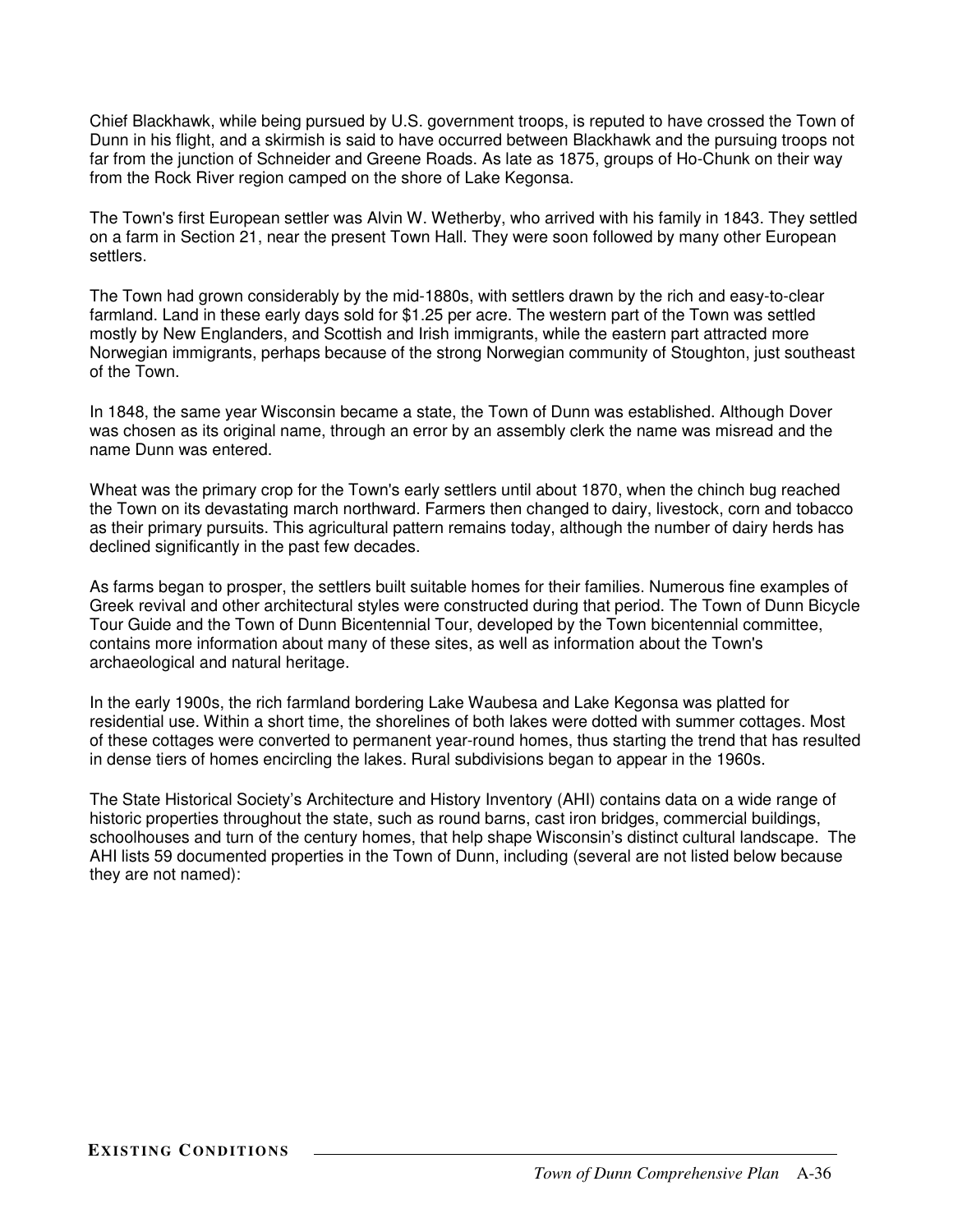- Ole E. Elvehjem House
- Dance Hall
- George Hamilton House
- Swan Creek Cheese Factory
- Chris Uphoff House
- Exchange Street Bridge
- Dyreson Bridge
- Dyreson House and Farmstead
- William E. Sherlock House
- Amelia and William Lalor House
- William Lalor, Jr. House
- George Melville House
- Walter Moody Dick House
- Oakside School
- Matilda and George Keenan House
- Dunn Town Hall
- Michael Lally House
- J. Penewell Jr. House
- Stener Halverson House
- Parachute Folding Factory
- Stener Lewton House
- Halverson's Restaurant
- Amanda and Asher Green House
- James Keeley House
- Hank and Carrie Hawkinson Homestead
- James Criddle Farm
- James Tusler House
- Ole and Gunil Berge Homestead
- Ezekial Emmons House
- Imbrecht Johnson House
- William Sigglekow House
- Ole Skare House (2)
- Dunnville Stone Quarries
- Edwin Blank Farm
- Odd Fellows Hall
- Knapp, Stout and Co County Store
- Booth Hall
- Dunnville/Red Cedar River Bridge
- Dunn Burial Ground
- Caddie Woodlawn House
- Lake Kegonsa Rough Fish Station (2)
- Deer Park-Temple
- Andrew Peterson House
- Hannah and Peter Sorensen House
- William and Lucinda Manson Homestead
- Orrin Grout Farm
- Tipple House
- Egbert Bennet House

One (1) site in the Town of Dunn is identified by Dane County as an historic site. Babcock Park, on the east shore of Lake Waubesa, is named for Stephen Babcock, 1843-1931, a UW food scientist and inventor of Babcock tester.

In addition to the properties mentioned above, markers have been erected at old school sites throughout the Town to denote their historic and cultural importance.

# **Archeological Resources**

Because of the Town's rich Native American history, it boasts many archeological resources. According to the State Historical Society, there are numerous archaeological sites and cemeteries identified in the area. The types of sites that have been identified include cemeteries (burial mounds and unmarked graves), historic campsites and early homesteads. Many of these archaeological sites are located along Lake Waubesa. Few of the sites have been evaluated by the Society for their importance, or their eligibility for listing on the State or National Register of Historic Places.

The sites that are listed on the National Register of Historic Places include:

- The Bram Mound Group in Goodland Park was added to the Register in 1993. This ceremonial burial site dates between 500 and 1499 AD.
- Moore Mound Group was also added to the Register in 1993 and also dates to between 500 and 1499 AD.
- Sure Johnson Mound Group was added to the Register in 1994. This cemetery dates between 500 and 1499 AD.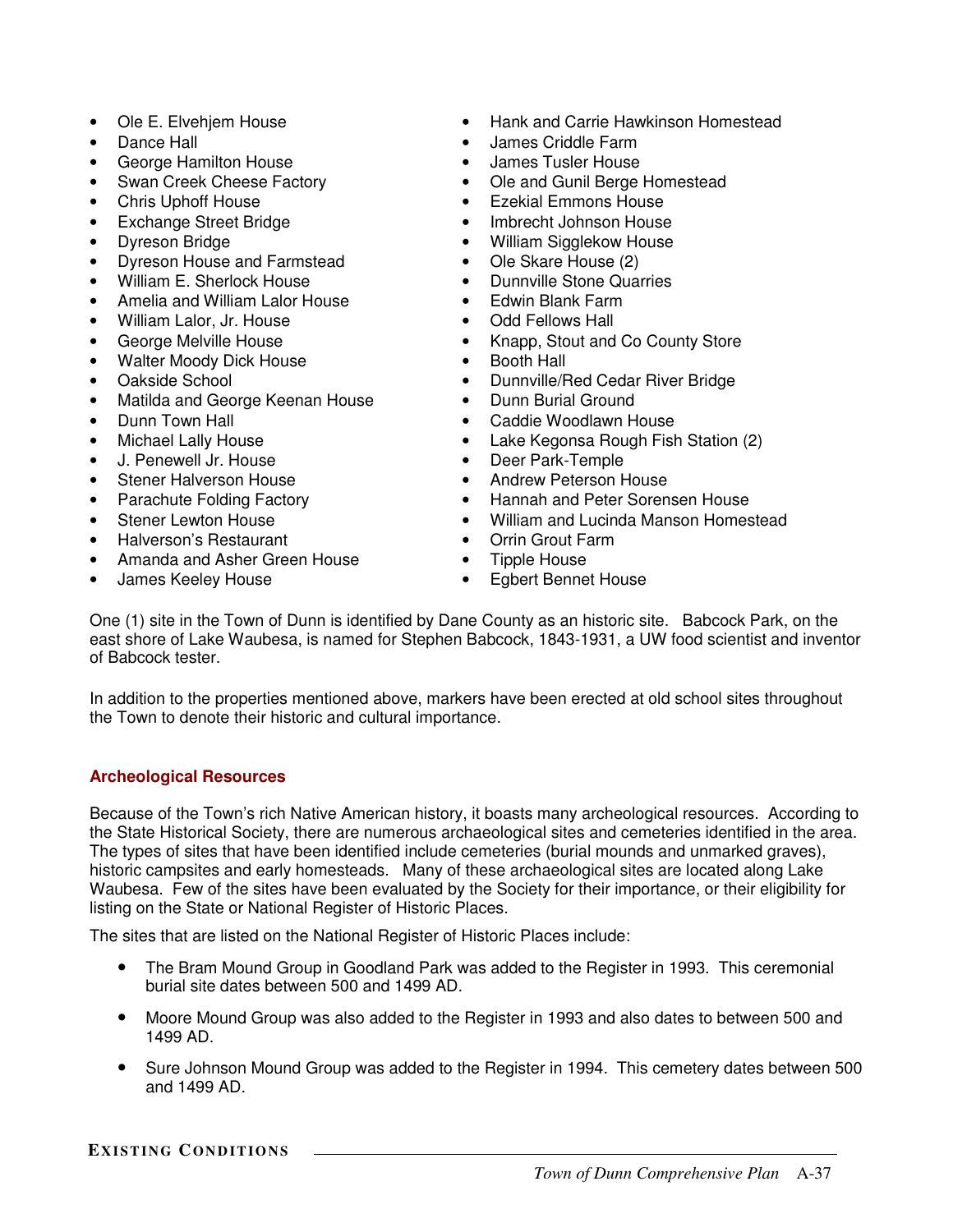• The Lower Mud Lake Archaeological Complex is listed on both the National and State Register of Historic Places, and was added to the lists in 2004. This site is one of the most significant archeological sites in the upper Midwest and is owned by Dane County. The complex was used as a camp, fishing site and water works and dates between 11,000 BC and 1860 AD.

Under Wisconsin law, Native American burial mounds, unmarked burials and all marked and unmarked cemeteries are protected from encroachment by any type of development. Dane County ordinances require a 25-foot building setback from Native American burial mounds; the Town would like to explore options to increase this setback.

### **Recreational Resources**

The Town of Dunn contains a significant amount of park, recreation and open space land owned by public agencies, including the U.S. Fish and Wildlife Service, the Wisconsin Department of Natural Resources, Dane County and the Town. In addition, there is a large amount of land owned by private nonprofit groups, including the Natural Heritage Land Trust and the Nature Conservancy of Wisconsin. There are also a number of smaller neighborhood park and open space facilities. Some of the park, recreation and open space lands are designed for active recreational use while others are conservancy lands with restricted public access. See Parks, Open Spaces, Trails, Grassland Management Areas & Public Lands Map.

The U.S. Fish and Wildlife Service owns approximately 69 acres in the Town. The Wisconsin Department of Natural Resources owns over 1,725 acres, including part of Fish Camp Launch. Dane County Parks owns and operates approximately 210 acres, including Babcock Park, Fish Camp Launch, Goodland Park, Orvold Park Conservancy and Holtzman Resource Area. Dane County also owns 428 acres in the Lower Mud Lake resource protection area. The Town of Dunn owns approximately 55 acres, including Dunn Heritage Park located between Jordan Drive and Tower Road.

In addition to these areas, there are privately owned, non-public access easements owned by The Nature Conservancy, American Farmland Trust and other private landowners.

Many of the neighborhoods in the Town have small neighborhood parks and open space areas. There are also a number of private recreational and open space uses in the Town, such as the Oregon Sportsmen's Club, the Madison Retriever Club, the Lake Waubesa Bible Camp and a portion of the Stoughton Country Club. MaHunt, a privately operated local non-profit organization, owns five (5) properties in the Town of Dunn. These properties totaled approximately 193 acres in the Town at the time of this writing.

# *County Parks*

**Goodland Park** is located on the west shore of Lake Waubesa and is one of the oldest county parks. The park consists of partially wooded 15-acres containing 600 feet of shoreline. Facilities include two (2) shelter houses, picnic areas, volleyball, tennis courts, basketball courts, a softball field, play equipment, an unsupervised swimming area and a boat launch.

**Fish Camp Launch** is a 99-acre site that is located on the northwest shore of Lake Kegonsa at the inlet of the Yahara River. This exceptional boat launch site offers a protected launching area that features new launch piers, bathrooms, a fish cleaning facility and a parking area. A picnic area along the lakeshore provides a pleasant area for family outings and shoreline fishing with fully accessible fishing piers. A new canoe launch has also been installed on the Yahara River.

**Babcock Park** is named after Stephen Babcock, a Wisconsin dairy scientist known internationally for discovering the method for determining the percentage of butterfat found in milk. The park is approximately

### **EXISTING CON DITIONS**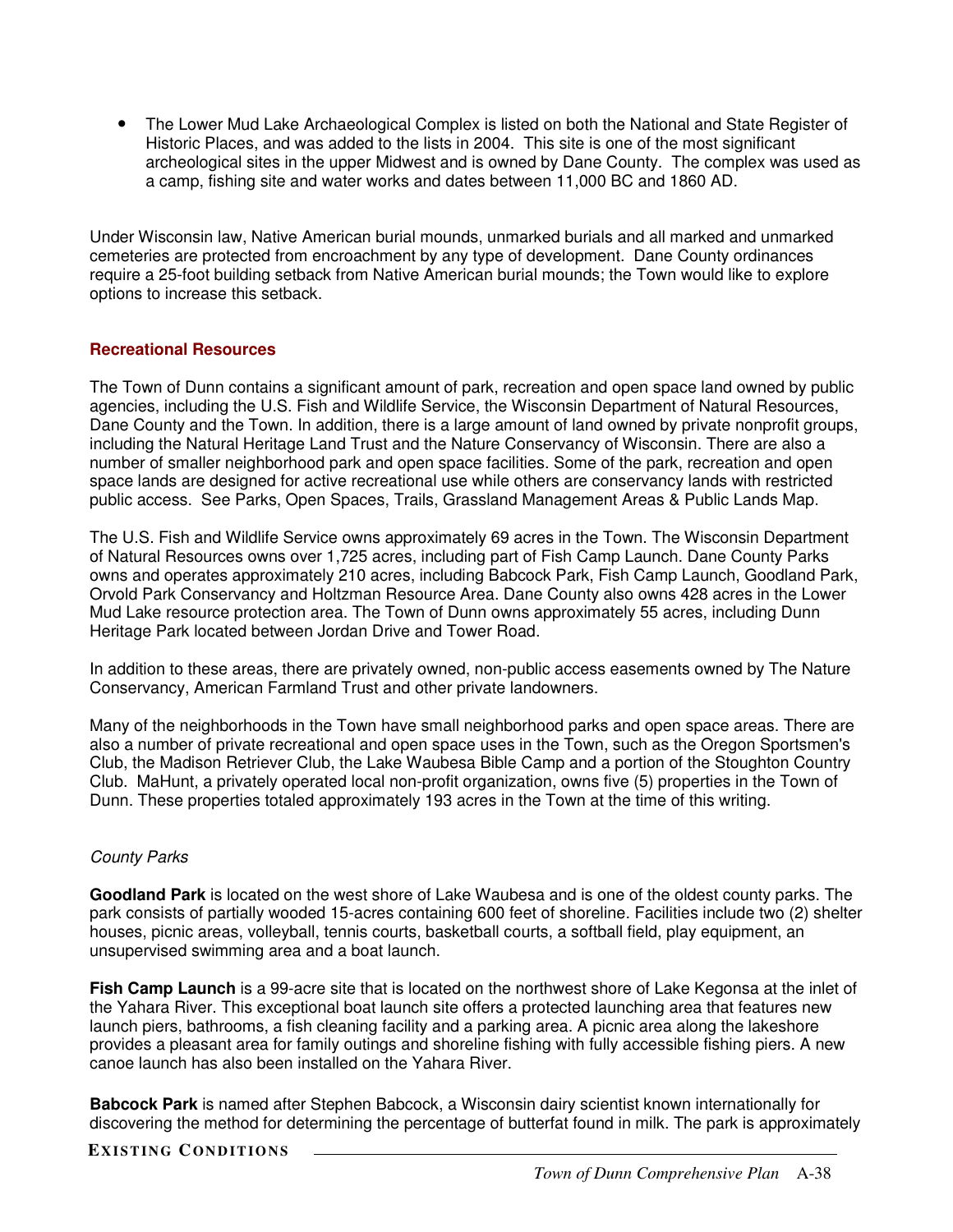33 acres in size and is located on the east side of Lake Waubesa at the outflow of the Yahara River near the Village of McFarland on USH 51. The boat launch offers a fish cleaning facility and an accessible fishing pier. The park also has a 25-unit campground with electricity supplied to all sites, a fully accessible bathroom and shower, and a sanitary dump station.

**Door Creek Wetlands** are located on the shore of Lake Kegonsa and includes the wetlands and surrounding upland buffers of Door Creek. The County owns this land and is working to protect the Northern Pike spawning habitat and enhance the water quality of Door Creek.

**Holtzman County Resource Area** is a 64-acre site that was donated to Dane County as a nature preserve. Access may be obtained only by receiving permission from one of the surrounding private landowners. The Dane County Parks & Open Space Plan 2001-2005 recommends acquiring a small addition for public access and parking. The plan also recommends turning this site over to the Town of **Dunn** 

**Lower Mud Lake** is a 1,700 acre site that includes the wetlands between Lake Waubesa and Lake Kegonsa. Approximately 229 acres have been acquired by the County in this area.

**South Waubesa Marsh** contains approximately 700 acres in the Town of Dunn. The marsh is a deep peat deposit with major springs and seepages contributing water to Lake Waubesa.

**Orvold Park Conservancy** is currently owned and operated by Dane County Parks. However, the Town provided money for the purchase of the property and is in the process of acquiring the deed. When the Town acquires the property, it will be maintained as a conservancy land. The property is located east of Dyreson Road, near Lake Kegonsa.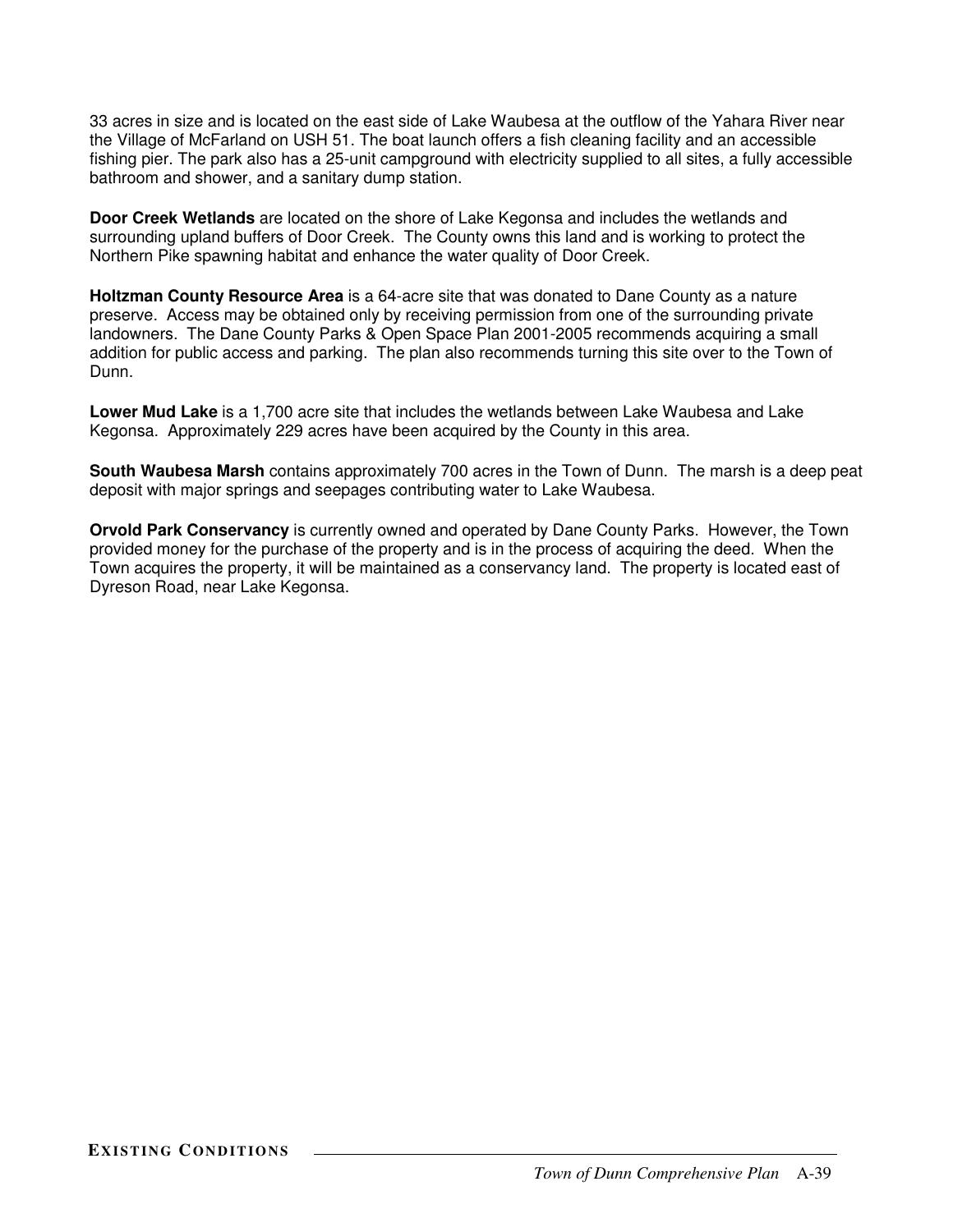# **VIII. Economic Development Profile**

### **Existing Work Force**

The labor force is the sum of employed and unemployed persons age 16 years and older and includes those who are either working or actively seeking work. The character of the Town's labor force—the skills, education, aptitudes and availability of its population—represents one of the most important resources for existing and potential economic investors.

Table 12 shows the employment status of Dunn residents in 2000. Of the 3,203 individuals in the labor force, all but 12 were employed in civilian occupations and only 2.5 percent of the civilian labor force was unemployed. The statistical profile reveals there are more males than females in the labor force, and for 68 percent of families, both parents participate in the labor force.

The lower portion of Table 12 shows worker breakdown by class. Private wage and salary workers constitute the largest component of Dunn's labor force with over 69.4 percent.

As discussed above, in 2000 only about eight (8) percent of Town residents worked in the Town; the remainder commuted to work in adjacent municipalities. In 2000, the mean travel time to work for Town residents was 21.1 minutes. Therefore, when considering economic development in the Town of Dunn, it is important to consider it on a regional scale. See the Town of Dunn Employment Points Map.

| <b>Employment Status</b>                           | <b>Number</b>            | <b>Percent</b> |
|----------------------------------------------------|--------------------------|----------------|
| Population 16 years and over                       | 4,247                    | 100.0          |
| In Labor Force                                     | 3,203                    | 75.4           |
| Civilian Labor Force                               | 3,191                    | 75.1           |
| Employed                                           | 3,086                    | 72.7           |
| Unemployed                                         | 105                      | 2.5            |
| Percent of Civilian Labor Force Unemployed         | 3.3                      | (X)            |
| <b>Armed Forces</b>                                | 12                       | 0.3            |
| Not in Labor Force                                 | 1,044                    | 24.6           |
| Females 16 years and over                          | 2,104                    | 100.0          |
| In Labor Force                                     | 1,475                    | 70.1           |
| Civilian Labor Force                               | 1,475                    | 70.1           |
| Employed                                           | 1,450                    | 68.9           |
| All parents in family in labor force               | 227                      | 68.0           |
|                                                    |                          |                |
| <b>CLASS OF WORKER</b>                             | <b>Number</b>            | <b>Percent</b> |
| Private wage and salary workers                    | 2,143                    | 69.4           |
| Government Workers                                 | 681                      | 22.1           |
| Self-employed workers in not incorporated business | 262                      | 8.5            |
| Unpaid family workers                              | $\overline{\phantom{a}}$ |                |

### **Table 12: Employment Status of Dunn Residents, 2000**

Source: US Census Bureau, 2000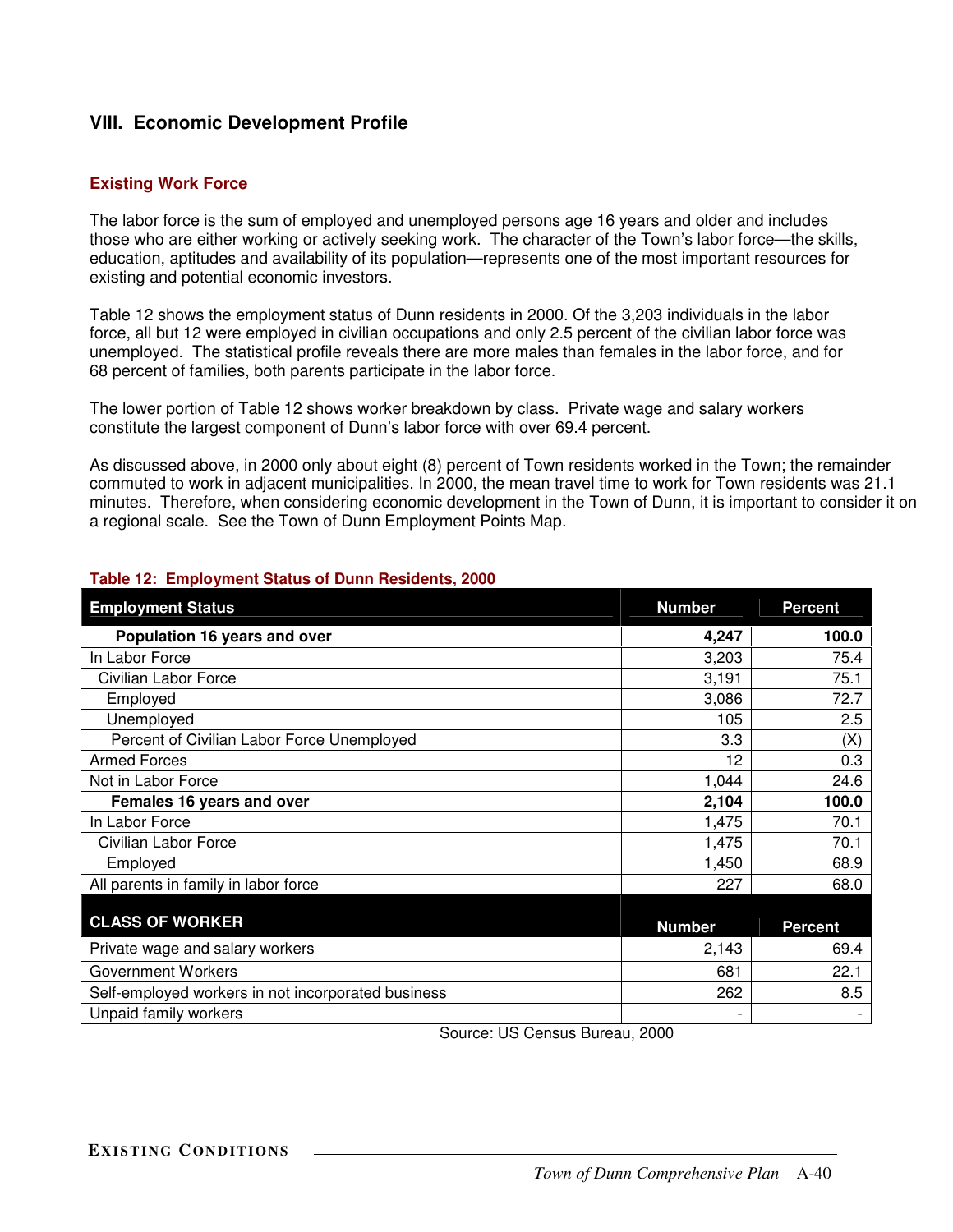### **Educational Attainment**

Educational attainment is another component of a community's labor force. Table 13 shows education levels in the Town of Dunn as compared to Dane County and the State of Wisconsin. Over 90 percent of Dunn residents are high school graduates or higher and nearly one-third have a bachelor's degree or higher.

### **Table 13: Educational Attainment**

|                                          | <b>Town of Dunn</b> |       | <b>Dane County</b> |       | <b>State of Wisconsin</b> |       |
|------------------------------------------|---------------------|-------|--------------------|-------|---------------------------|-------|
|                                          | No.                 | %     | No.                | %     | No.                       | %     |
| Population 25 years and over             | 3,785               | 100.0 | 269,998            | 100.0 | 3,475,878                 | 100.0 |
| Less than 9th grade                      | 70                  | 1.8   | 7,932              | 2.9   | 186,125                   | 5.4   |
| 9th to 12th grade, no diploma            | 238                 | 6.3   | 13,245             | 4.9   | 332,292                   | 9.6   |
| High school graduate (incl. equivalency) | 935                 | 24.7  | 60,220             | 22.3  | 1,201,813                 | 34.6  |
| Some college, no degree                  | 348                 | 25.0  | 54,830             | 20.3  | 715,664                   | 20.6  |
| Associate degree                         | 426                 | 11.3  | 24,048             | 8.9   | 260,711                   | 7.5   |
| Bachelor's degree                        | 660                 | 17.4  | 66,944             | 24.8  | 530,268                   | 15.3  |
| Graduate or professional degree          | 508                 | 13.4  | 42,779             | 15.8  | 249,005                   | 7.2   |
| Percent high school graduate or higher   | (X)                 | 91.9  | (X)                | 92.2  | (X)                       | 85.1  |
| Percent bachelor's degree or higher      | (X)                 | 30.9  | (X)                | 40.6  | (X)                       | 22.4  |

Source: US Census Bureau, 2000

Source: US Census Bureau, 2000

### **Personal and Household Income**

Overall, residents in the Town of Dunn have significantly higher personal and household incomes than residents of Dane County or the State of Wisconsin. Table 14 shows median household income, as well as personal income statistics for the Town, county and state.

### **Table 14 Personal and Household Income, 2000**

|                                   | Town of Dunn | <b>Dane County</b> | <b>State of Wisconsin</b> |
|-----------------------------------|--------------|--------------------|---------------------------|
| Median Household<br><i>Income</i> | \$66,250     | \$49,223           | \$43,791                  |
| Per Capita Income                 | \$30,881     | \$24,985           | \$21,271                  |
| Median Earnings (males)           | \$41,497     | \$39,056           | \$37,062                  |
| Median Earnings<br>(females)      | \$32,071     | \$30,062           | \$25,865                  |

### **Unemployment Trends**

Unemployment rates show the percent of labor force participants who are unemployed and actively looking for work. These rates are illustrated in Table 15 for the Town of Dunn, Dane County and the State of Wisconsin in 2000. Unemployment in the Town of Dunn was lower than both the state and the county. It should be noted that unemployment rates in Dane County have dropped since 2000 and the average unemployment rate in 2002 and 2003 was 2.7 percent.

### **Table 15: Unemployment Rates, 2000**

|      | Town of Dunn | <b>Dane County</b> | <b>State of Wisconsin</b> |
|------|--------------|--------------------|---------------------------|
| 2000 | <u>د. ب</u>  |                    |                           |
|      |              | Source:            | US Census Bureau, 2000    |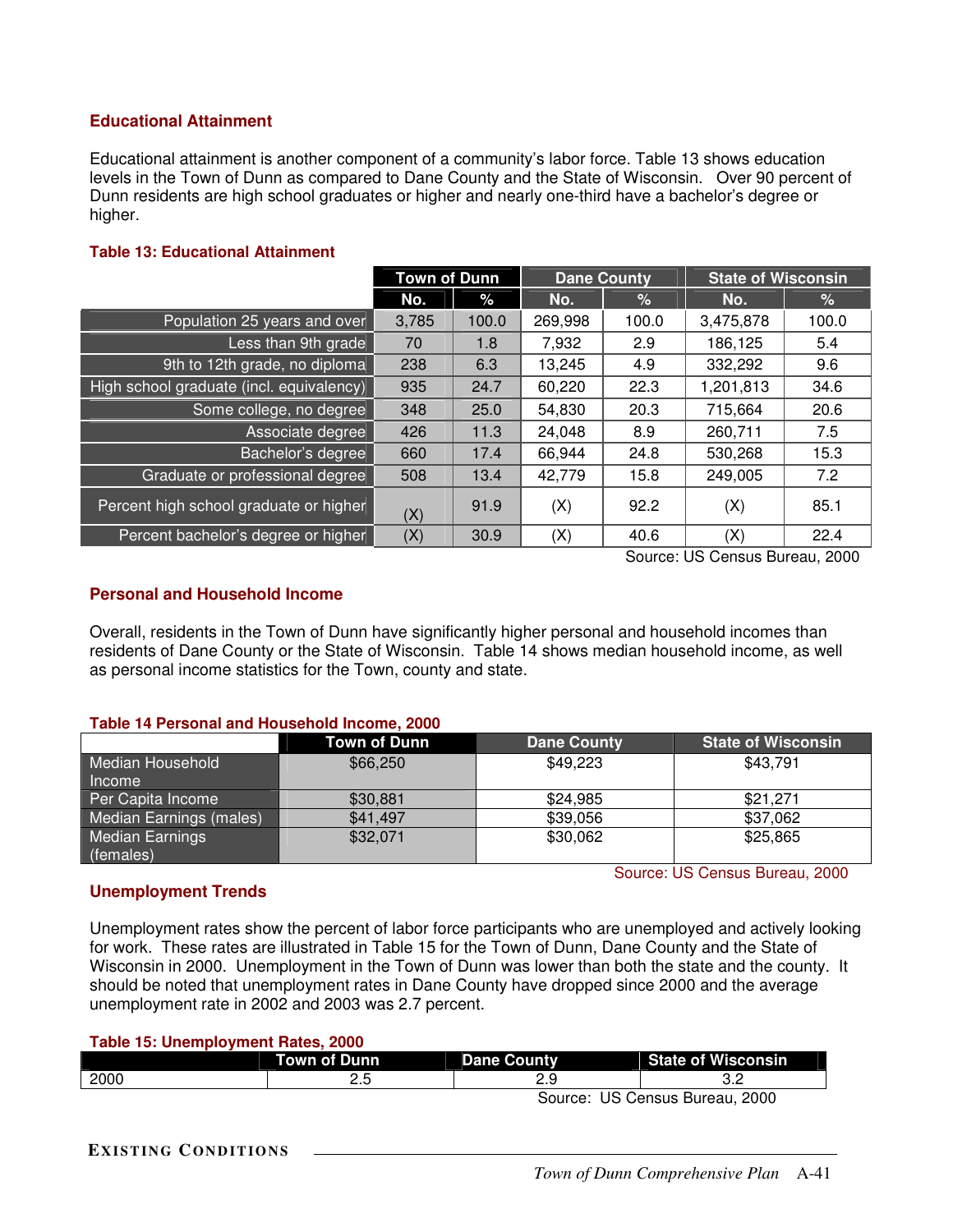# **Economic Base (Employers and Employees)**

#### *Occupational Structure*

The bar chart in Figure 3 illustrates the occupational structure of the residents of the Town of Dunn at the time of the 2000 Census. "Sales and office occupations" and "management, professional and related occupations" employ nearly one-third and nearly one-half, respectively, of the Town of Dunn.

#### **Figure 3: Occupational Structure of Residents, 2000**



### *Major Employers*

Figure 4 lists the four (4) largest employment sectors for Dane County in 2002 and 2003. Ten industry types experienced employment increases between 2002 and 2003; most of the gains were in health care and assistance, finance and insurance, and accommodation and food services. Eight (8) industry types were down in 2003; most of these job losses were in manufacturing, management of companies, and retail trade.



Source: US Census Bureau, 2000

# **Figure 4: Major Employers, Dane County**

**EXISTING CON DITIONS**

Planning Commission, 2003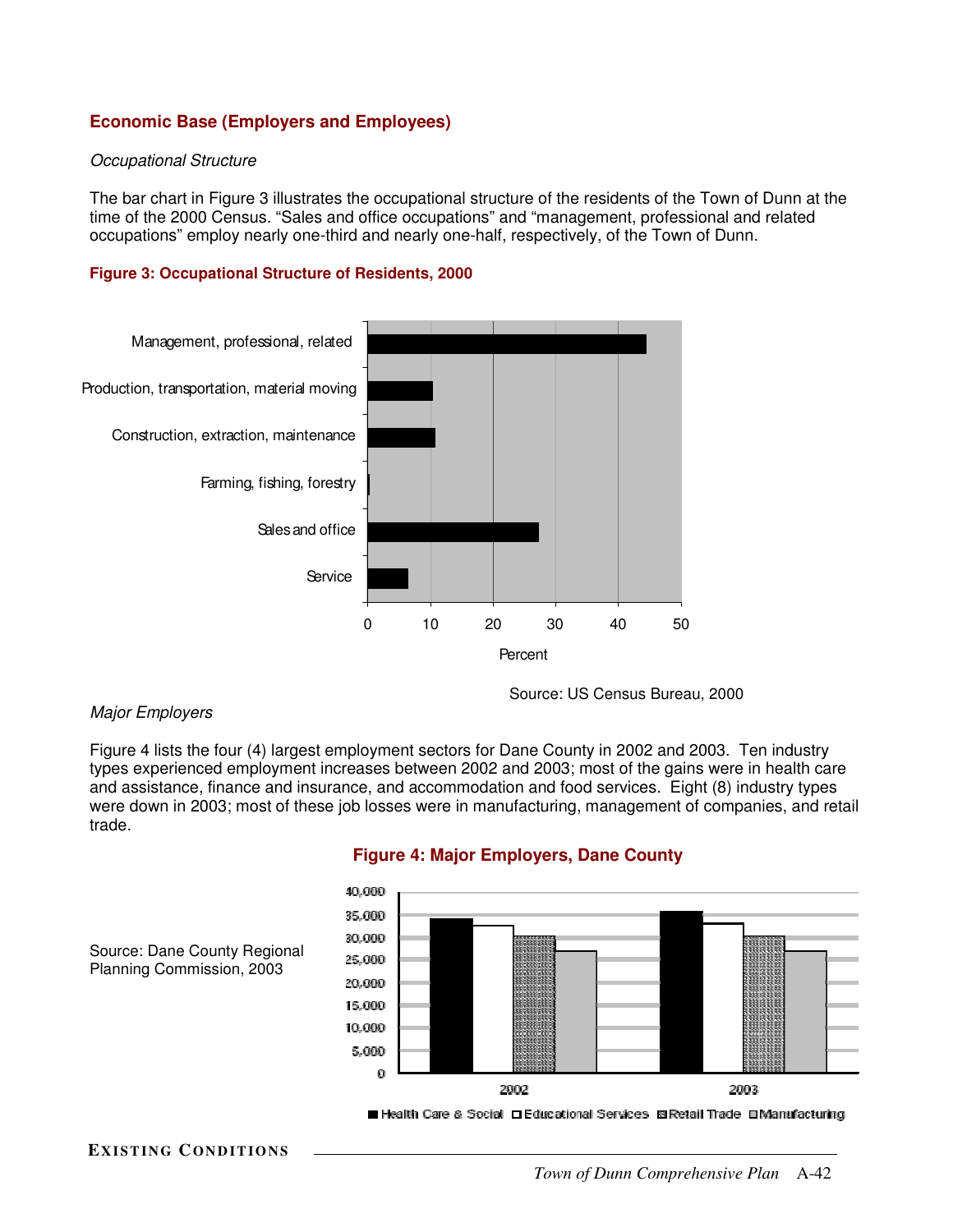According to the Wisconsin Department of Workforce Development, the top 10 private employers in Dane County in 2004 are listed in Table 16. It is important to note that Table 6.5 does not include the public employment sector, including the county, state and federal government offices located in Dane County.

| $1000 \div 1000 \div 1000 \div 100000 \div 10000 \div 1000000 \div 1000000$ |                                               |             |  |  |  |  |
|-----------------------------------------------------------------------------|-----------------------------------------------|-------------|--|--|--|--|
| Company                                                                     | <b>Product or Service</b>                     | <b>Size</b> |  |  |  |  |
| U.W. Hospital & Clinics                                                     | Hospital and clinics                          | $1000 +$    |  |  |  |  |
| American Family Mutual Insurance                                            | Insurance                                     | $1000 +$    |  |  |  |  |
| Group                                                                       |                                               |             |  |  |  |  |
| <b>Meriter Health Services</b>                                              | Hospital health care                          | $1000 +$    |  |  |  |  |
| Wisconsin Physicians Service Ins.                                           | Health benefits, insurance and administration | $1000 +$    |  |  |  |  |
| Corp.                                                                       |                                               |             |  |  |  |  |
| <b>CUNA Mutual Group</b>                                                    | Financial services for credit unions          | $1000 +$    |  |  |  |  |
| Dean Health System                                                          | Health care, clinics, insurance               | $1000 +$    |  |  |  |  |
| <b>UW Medical Foundation</b>                                                | Clinical practice group of UW Medical School  | $1000 +$    |  |  |  |  |
|                                                                             | faculty                                       |             |  |  |  |  |
| Oscar Mayer Foods, division of Kraft                                        | Meat processor                                | $1000 +$    |  |  |  |  |
| Foods                                                                       |                                               |             |  |  |  |  |
| St. Mary's Hospital                                                         | Hospital health care                          | $1000 +$    |  |  |  |  |
| Covance                                                                     | Drug development                              | $1000 +$    |  |  |  |  |

Source: Wisconsin DWD, Office of Economic Advisors, January 2004

#### **Employment Trends**

Table 17 depicts the trends in Dane County's employed labor force between 1980 and 2000. Employment in all industries has increased, with the largest increase in transportation and public utilities and the smallest in public administration.

### **Table 17: Industry of Dane County's Employed Labor Force: 1980-2000**

|                                              | <b>Employed Persons Age 16 and Older</b> |         |         |           |                |           | Change                |       |
|----------------------------------------------|------------------------------------------|---------|---------|-----------|----------------|-----------|-----------------------|-------|
| Dane County by Industry Type                 | 1980                                     |         | 1990    |           | 2000           |           | 1980-2000             |       |
|                                              | Number                                   | %Total  | Number  | $%$ Total | Number         | $%$ Total | <b>Number Percent</b> |       |
| <b>Construction &amp; Mining</b>             | 12.435                                   | 7.3%    | 14.603  | 7.0%      | 15,572         | 6.3%      | 3.137                 | 25.2% |
| Manufacturing                                | 19.406                                   | 11.4%   | 25.024  | 12.0%     | 26.418         | 10.7%     | 7.012                 | 36.1% |
| <b>Transportation &amp; Public Utilities</b> | 8.839                                    | 5.2%    | 11.100  | 5.3%      | 15.988         | 6.5%      | 7.149                 | 80.9% |
| <b>Wholesale Trade</b>                       | 6.018                                    | 3.5%    | 7.536   | 3.6%      | 6.680          | 2.7%      | 662                   | 11.0% |
| <b>Retall Trade</b>                          | 27,699                                   | 16.3%   | 34,696  | 16.7%     | 44.412         | 18.0%     | 16.713                | 60.3% |
| Finance, Insurance & Real Estate             | 13.451                                   | 7.9%    | 18.798  | $9.0\%$   | 22.755         | 9.2%      | 9,304                 | 69.2% |
| <b>Services</b>                              | 66.609                                   | 39.3%   | 81.483  | 39.1%     | 98.264         | 39.9%     | 31.655                | 47.5% |
| <b>Public Administration</b>                 | 15.201                                   | $9.0\%$ | 14.928  | 7.2%      | 15.975         | 6.5%      | 774                   | 5.1%  |
| <b>County Total</b>                          | 169.658                                  | 100.0%  | 208.168 | 100.0%    | 246.064 100.0% |           | 76.406                | 45.0% |

Source:U.S. Census Bureau and Dane County Regional Planning Commission

Although only a small percentage of Dunn's workforce is employed in "Farming, Fishing & Forestry", agriculture is crucial to the Town's economic livelihood and way of life. Tables 6.7 through 6.10 identify economic farming trends in Dane County. Table 18 shows agricultural land sales in 2003 for Dane County, the counties of Columbia, Dane, Dodge, Green, Jefferson and Rock, the South Central District (which encompasses these six counties) and the State of Wisconsin. In 2003, nearly 70 percent of agricultural land sold in the Town of Dunn remained in agricultural use; whereas nearly 85 percent of the agricultural land sold in the South Central District remained in agricultural use and nearly 73 percent of agricultural land sold in Wisconsin remained in agricultural use. This demonstrates the pressure in Dane County to convert agricultural land to other land uses, and illustrates part of the difficulty in retaining agriculture as an economic livelihood in the county.

**EXISTING CON DITIONS**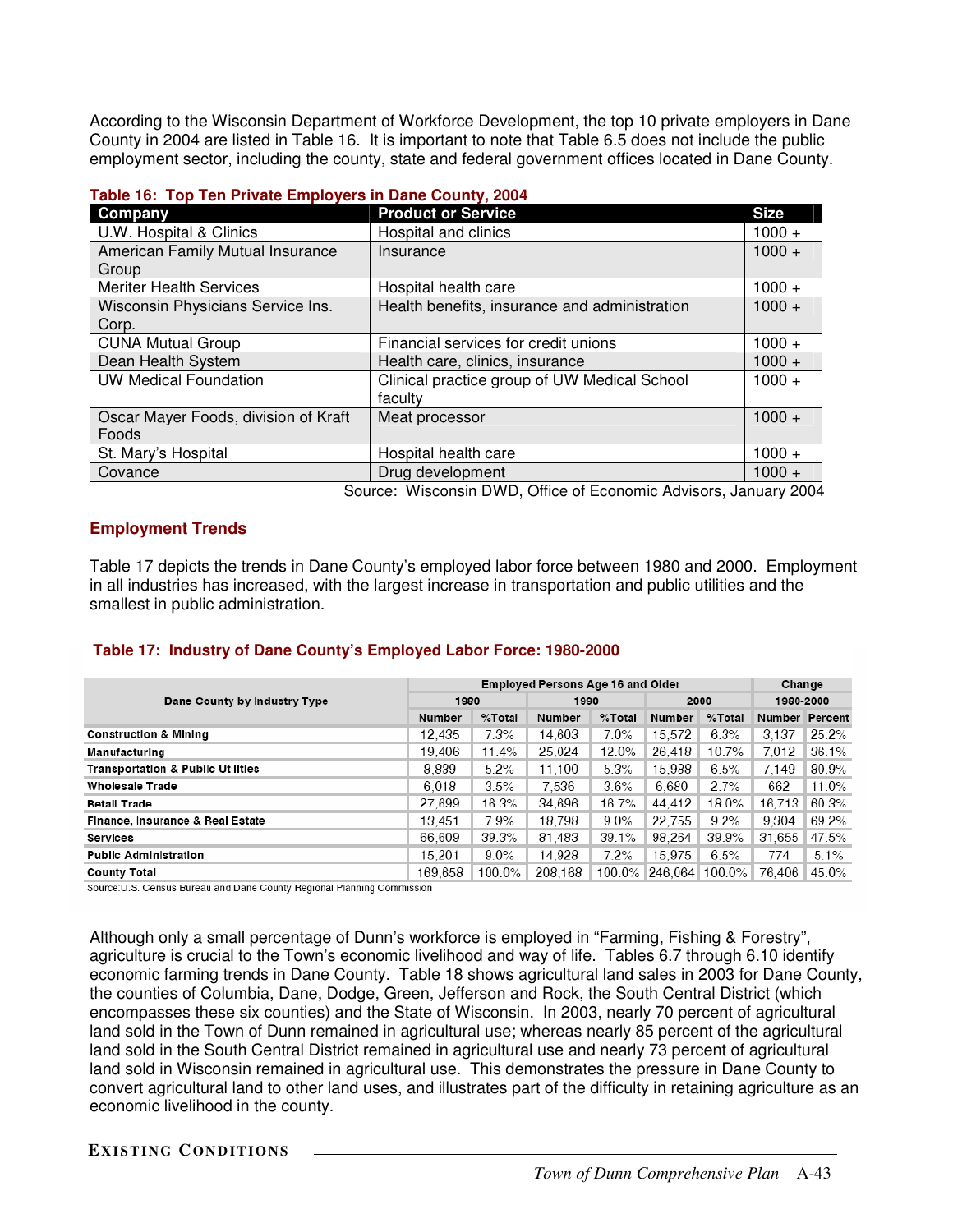|                     | <b>Agricultural land continuing in</b><br>agricultural use |                      |                            | Agricultural land being diverted to<br>other uses                                                                                      |                      |                            |  |
|---------------------|------------------------------------------------------------|----------------------|----------------------------|----------------------------------------------------------------------------------------------------------------------------------------|----------------------|----------------------------|--|
|                     | <b>Number of</b><br>transactions                           | <b>Acres</b><br>sold | <b>Dollars per</b><br>acre | <b>Number of</b><br>transactions                                                                                                       | <b>Acres</b><br>sold | <b>Dollars per</b><br>acre |  |
| Columbia<br>County  | 38                                                         | 2,830                | 3.149                      | 26                                                                                                                                     | 980                  | 4,310                      |  |
| Dane County         | 47                                                         | 3,255                | 5,403                      | 25                                                                                                                                     | 1,486                | 16,073                     |  |
| Dodge County        | 67                                                         | 5,815                | 3,135                      | 18                                                                                                                                     | 776                  | 4,167                      |  |
| Green County        | 47                                                         | 5,049                | 2,557                      | 8                                                                                                                                      | 443                  | 5,616                      |  |
| Jefferson<br>County | 40                                                         | 2,510                | 4,313                      | 6                                                                                                                                      | 250                  | 9,214                      |  |
| <b>Rock County</b>  | 38                                                         | 3,766                | 3,339                      | 3                                                                                                                                      | 419                  | 3,950                      |  |
| <b>SC District</b>  | 277                                                        | 23,225               | 3,489                      | 86                                                                                                                                     | 4,354                | 8,679                      |  |
| State of WI         | 1,805                                                      | 133,207              | 2,480                      | 1.200<br>$M'$ , $\cdots$ , $\cdots$ , $\cdots$ , $\cdots$ , $\cdots$ , $\cdots$ , $\cdots$ , $\cdots$ , $\cdots$ , $\cdots$ , $\cdots$ | 47,057               | 5,500                      |  |

#### **Table 18: Agricultural Land Sales, 2003**

Source: Wisconsin Agricultural Statistics Service, 2004

Table 19 shows an interesting trend in farm statistics in Dane County between 1997 and 2002. The number of farms nearly doubled during this time period, and while average farm size decreased slightly, the total land in farms increased. One advantage the Town of Dunn has over other communities in the county is its ability to protect farmland through its purchase of development rights program, which is described in the Agricultural, Natural and Cultural Resources Element of this Existing Conditions Report.

### **Table 19: Dane County Farm Statistics, 1997 and 2002**

|                           | 1997                         | 2002                         |
|---------------------------|------------------------------|------------------------------|
| Farms (number)            | 1.408                        | 2.887                        |
| Land in Farms (acres)     | 512.971                      | 515.475                      |
| Average Farm Size (acres) | 198                          | 179                          |
| Estimated Market Value of | \$366,967 (average per farm) | \$580,806 (average per farm) |
| Land and Buildings        | \$1,853 (average per acre)   | \$3,264 (average per acre)   |

Source: U.S. Census of Agriculture, Wisconsin Data

Table 20 illustrates the importance of the agriculture economy in Dane County, as the average net cash from farm income per farm in the county is nearly double what it is elsewhere in the state.

#### **Table 20: Net Cash Farm Income of the Operations and Operators, 2002**

|                           | <b>Net Cash from Farm Income</b><br>(Operations) | <b>Average per Farm</b> |
|---------------------------|--------------------------------------------------|-------------------------|
| Dane County               | \$95,153,000                                     | \$32,845                |
| <b>State of Wisconsin</b> | \$1,384,224,000                                  | \$17.946                |
|                           | --------                                         | .<br>.                  |

Source: 2002 U.S. Census of Agriculture, Wisconsin Data

Table 21 shows that farm sales and the average value of agricultural products sold per farm were approximately the same statewide and countywide in 2002 as they were in 1997. The table also shows that the value of agricultural products sold directly to individuals has increased since 1997. Also, there is substantial value in organically produced commodities. These trends demonstrate that there may be emerging markets for Dunn farmers to directly sell agricultural products to individuals and/or to produce organic commodities.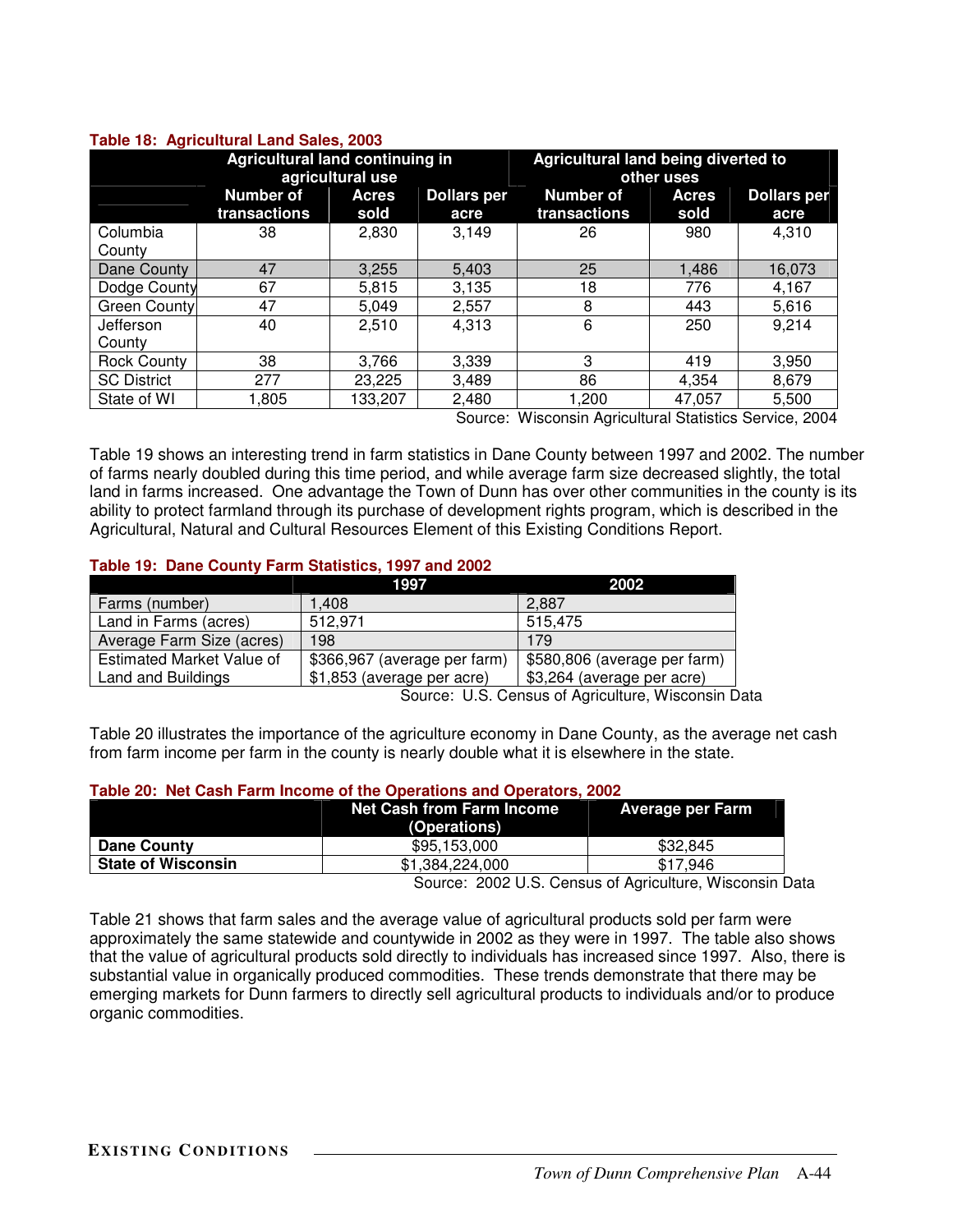|                       | <b>Total Sales</b>                       |               | <b>Average Per</b><br>Farm |          | <b>Value of Ag Products</b><br>sold directly to<br><b>Individuals</b> |                                    | <b>Value of Certified</b><br><b>Organically</b><br><b>Produced</b><br><b>Commodities</b> |              |
|-----------------------|------------------------------------------|---------------|----------------------------|----------|-----------------------------------------------------------------------|------------------------------------|------------------------------------------------------------------------------------------|--------------|
|                       | 1997                                     | 2002          | 1997                       | 2002     | 1997                                                                  | 2002                               | 1997                                                                                     | 2002         |
| Dane<br>County        | \$284,637,000                            | \$287,637,000 | \$109,687                  | \$99,632 | 1,578,000                                                             | \$1,918,000                        | (NA)                                                                                     | \$1,651,000  |
| State of<br>Wisconsin | \$5,794,100,000 \$5,623,275,000 \$72,844 |               |                            |          |                                                                       | \$72,906 \$23,848,000 \$29,072,000 | (NA)                                                                                     | \$20,828,000 |

#### **Table 21: Market Value of Agricultural Products Sold (Including Direct and Organic), 1997 and 2002**

Source: U.S. Census of Agriculture, Wisconsin Data

One trend in agriculture in the Town of Dunn is the increase in non-residents leasing agricultural land to grow products for farmers markets. This trend is referred to as "truck farming" and it is expected to continue and expand in the future.

# **Employment Projections**

The State of Wisconsin's Department of Workforce Development's "Dane County Workforce Profile" provides insight into the regional employment forecast for the county. This section illustrates employment forecasts for the Dane County area and for the entire State of Wisconsin. Table 22 lists the top 10 occupations experiencing the fastest growth rates and the most job openings in South Central Wisconsin. Many of the fastest growing occupations fall into the "Management, professional or related occupations" category (from Figure 3), and there is a particular growth trend in computer software and support occupations as well as medical support occupations. The areas with the most openings are generally "service occupations" (also from Figure 3), with some exceptions. The professions identified for fastest growth generally fall into the major employment areas of Dunn residents, as described in Figure 3.

# **Table 22: South Central Region Occupation Projections: 2010**

|          | <b>Top Ten Occupations</b>                                                        | <b>Education &amp; Training Typically</b><br><b>Required</b> | <b>Average</b><br>Wage |
|----------|-----------------------------------------------------------------------------------|--------------------------------------------------------------|------------------------|
|          | Computer Software / Systems Software Engineers                                    | Bachelor's degree                                            | \$30.38                |
|          | <b>Computer Support Specialists</b>                                               | Associate degree                                             | \$20.03                |
| Growth   | <b>Computer Software Engineers</b>                                                | Bachelor's degree                                            | \$30.31                |
|          | <b>Desktop Publishers</b>                                                         | Postsecondary voc. trng                                      | \$14.98                |
|          | Network Systems/Data Communications Analysis                                      | Bachelor's degree                                            | \$24.96                |
|          | Network/Computer Systems Administration                                           | Bachelor's degree                                            | \$25.79                |
| Fastest  | <b>Medical Assistants</b>                                                         | 1-12 mo. on-the-job                                          | \$12.75                |
|          | Medical Records/Health Info Techs                                                 | Associate degree                                             | \$13.33                |
|          | Fitness Trainers/Aerobics Instructors                                             | Postsecondary voc. trng                                      | \$11.63                |
|          | Database Administrators                                                           | Bachelor's degree                                            | \$25.64                |
|          | <b>Combination Food Preparation/Service Workers Including</b><br><b>Fast Food</b> | 1-month or less training                                     | \$8.57                 |
|          | <b>Retail Salespersons</b>                                                        | 1-month or less training                                     | \$10.09                |
| Openings | Cashiers                                                                          | 1-month or less training                                     | \$7.81                 |
|          | Waiters/Waitresses                                                                | 1-month or less training                                     | \$6.87                 |
|          | <b>Registered Nurses</b>                                                          | Bachelor's degree                                            | \$22.76                |
|          | Office Clerks/General                                                             | 1-month or less training                                     | \$11.78                |
| Most     | Laborers - Freight/Stock/Materials Movers/Handlers                                | 1-month or less training                                     | \$10.87                |
|          | <b>Customer Service Reps</b>                                                      | 1-12 mo. on-the-job                                          | \$13.90                |
|          | Janitors/Cleaners, Maids/Housekeepers                                             | 1-month or less training                                     | \$9.84                 |
|          | <b>Stock Clerks/Order Fillers</b>                                                 | 1-month or less training                                     | \$10.40                |
|          |                                                                                   | Source: WI DWD, Bureau of Workforce Information, 2002        |                        |

South Central WDA includes Columbia, Dane, Dodge, Jefferson, Marquette and Sauk counties.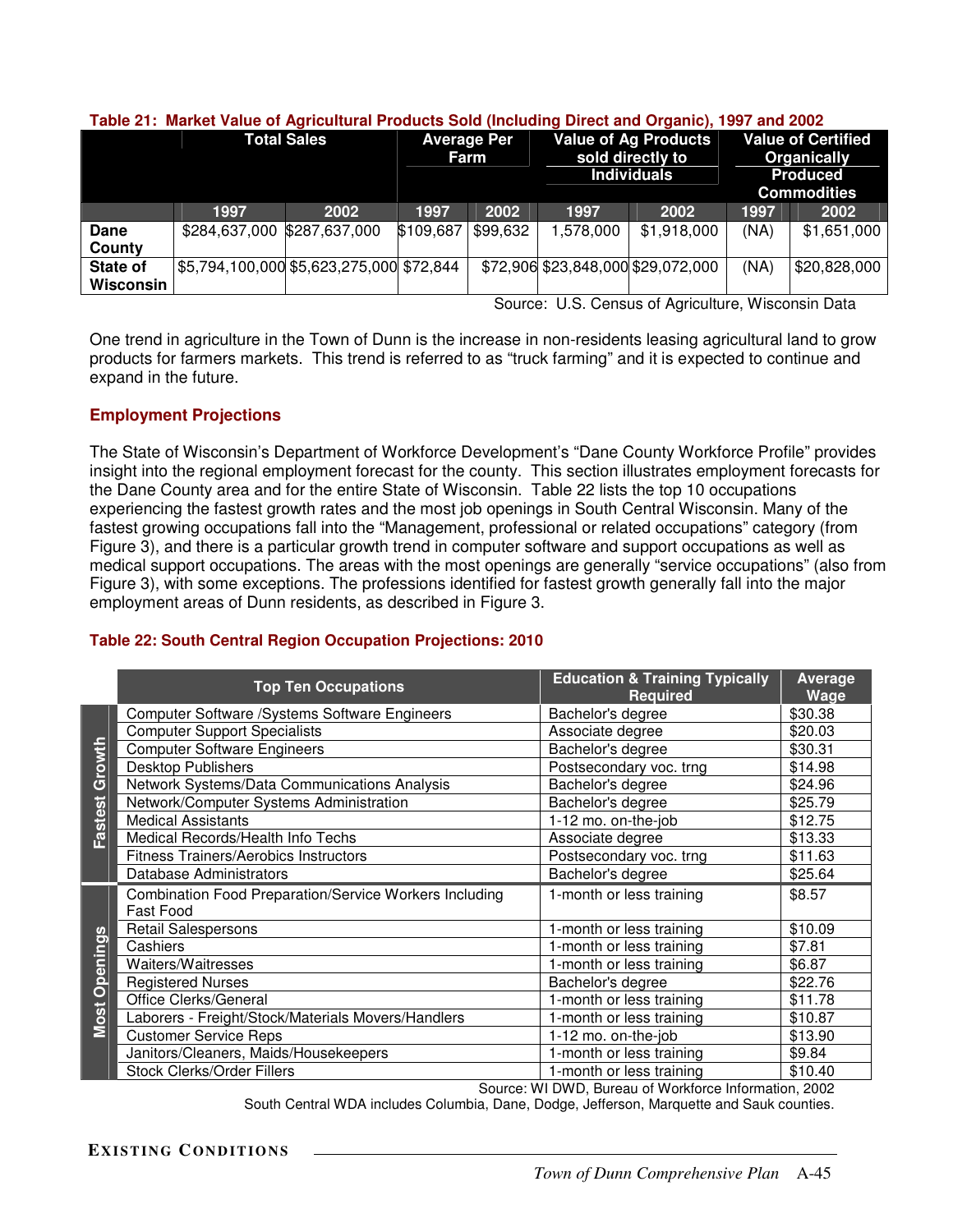Other employment projections were prepared at the state level. Table 6.12 lists the projected growth statewide for all occupations.

| <b>Occupational</b>                                  | 2000      | 2010      | Change  | <b>Percent Change</b> |
|------------------------------------------------------|-----------|-----------|---------|-----------------------|
| Total, All Occupations                               | 3,011,380 | 3,301,160 | 289,780 | 9.6%                  |
| <b>Management Occupations</b>                        | 153,240   | 169,800   | 16,560  | 10.8%                 |
| <b>Business/Financial Operations</b>                 | 87,950    | 98,200    | 10,250  | 11.7%                 |
| <b>Computer &amp; Mathematical Occupations</b>       | 46,710    | 66,850    | 20,140  | 43.1%                 |
| Architecture/Engineering Occupations                 | 50,520    | 51,880    | 1,360   | 2.7%                  |
| Life, Physical, and Social Science                   | 28,970    | 32,370    | 3,400   | 11.7%                 |
| <b>Community/Social Services</b>                     | 42,090    | 52,410    | 10,320  | 24.5%                 |
| Legal Occupations                                    | 15,790    | 17,990    | 2,200   | 13.9%                 |
| Ed, Training, & Library                              | 177,460   | 203,850   | 26,390  | 14.9%                 |
| Arts/Design/Entertainment/Sports/Medi                | 47,490    | 54,340    | 6,850   | 14.4%                 |
| <b>Healthcare Practitioners &amp; Technical</b>      | 135,900   | 165,500   | 29,600  | 21.8%                 |
| <b>Healthcare Support Occupations</b>                | 78,890    | 98,940    | 20,050  | 25.4%                 |
| <b>Protective Service Occupations</b>                | 49,660    | 58,020    | 8,360   | 16.8%                 |
| Food Preparation & Serving<br>Occupations            | 218,820   | 244,850   | 26,030  | 11.9%                 |
| <b>Build &amp; Grounds</b><br>Cleaning/Maintenance   | 102,350   | 117,780   | 15,430  | 15.1%                 |
| <b>Personal Care and Service</b><br>Occupations      | 76,700    | 95,190    | 18,490  | 24.1%                 |
| Sales and Related Occupations                        | 304,430   | 329,880   | 25,450  | 8.4%                  |
| Office/Administrative Support<br>Occupation          | 476,230   | 495,230   | 19,000  | 4.0%                  |
| Farming/Fishing/Forestry                             | 5,990     | 6,460     | 470     | 7.8%                  |
| Construction/Extraction Occupations                  | 146,680   | 159,960   | 13,280  | 9.1%                  |
| Installation/Maint/Repair Occupations                | 117,130   | 124,780   | 7,650   | 6.5%                  |
| <b>Production Occupations</b>                        | 415,890   | 407,430   | (8,460) | $-2.0%$               |
| <b>Transportation/Material Moving</b><br>Occupations | 232,480   | 249,470   | 16,990  | 7.3%                  |

#### **Table 23: Statewide Employment Projections by Occupation 2000-2010**

Source: State of Wisconsin, Department of Workforce Development

As shown in the bar chart in Figure 3, nearly 75 percent of the population in the Town of Dunn is employed in "management, professional and related occupations" and "sales and office occupations". Both of these occupational categories are well positioned to absorb much of the job growth projected in Table 23.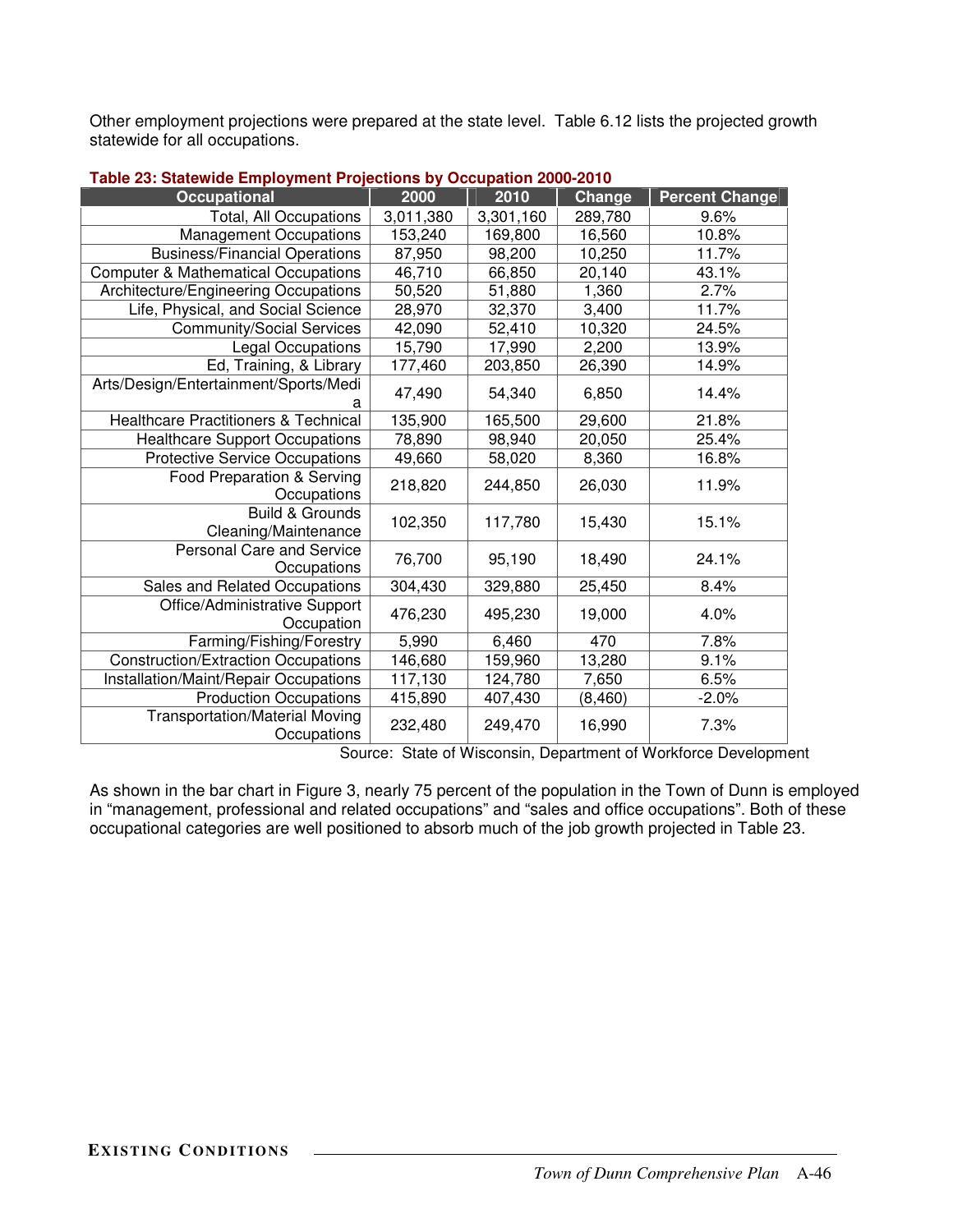# **Environmentally Contaminated Sites**

The Comprehensive Planning Law requires communities to evaluate and promote the use of environmentally contaminated sites for commercial or industrial uses. The Wisconsin Department of Natural Resources (WisDNR) Environmental Remediation and Redevelopment Program maintains a list of contaminated sites, or brownfields. The WisDNR identifies brownfields as "abandoned or under-utilized commercial or industrial properties where expansion or redevelopment is hindered by real or perceived contamination."

Properties listed in the WisDNR database are self-reported and do not represent a comprehensive listing of possible brownfields in a community. Other state and federal databases may provide more comprehensive lists for the Town.

As of September 2004, eight (8) sites in the Town were listed on the Bureau for Remediation and Redevelopment Trading System (BRRTS). Four (4) of the sites are leaking underground storage tank (LUST) sites that contaminated soil and/or groundwater with petroleum. Two (2) sites are environmental repair sites (ERP), which are sites other than leaking underground storage tanks that have contaminated soil and/or groundwater. Examples include industrial spills that need long-term investigation, buried containers of hazardous substances and closed landfills that caused contamination. One (1) site required no action and one (1) site is a superfund site. Table 24 lists the sites and their addresses. The properties will need special attention for successful redevelopment to occur.

| <b>Activity Type</b> | <b>Site Name</b>         | <b>Address</b>                                    |
|----------------------|--------------------------|---------------------------------------------------|
| <b>LUST</b>          | <b>DUNN TN</b>           | 4156 CTH B                                        |
| <b>ERP</b>           | GERVASI PROPERTY         | 2797 WILLOW CT                                    |
| <b>LUST</b>          | <b>LOOMIS PROPERTY</b>   | 2334 CTH AB                                       |
| <b>LUST</b>          |                          | MCMANUS DOUBLE M RANCH 4136 RUTLAND DUNN TOWNLINE |
|                      |                          | IIRD                                              |
| <b>LUST</b>          | <b>ROCK ELM PARK</b>     | 1894 BARBER DR                                    |
| No Action Required   | VONDRA RESIDENCE         | 1702 SAND HILL RD                                 |
| <b>ERP</b>           | W M W I - CITY DISPOSAL  | 1847 SANDHILL RD                                  |
| Superfund            | ∥W M W I - CITY DISPOSAL | 1847 SANDHILL RD                                  |

### **Table 24: Town of Dunn Brownfield Sites**

Source: WDNR BRRTS, http://prodmtex00.dnr.state.wi.us/pls/inter1/brrts2\$sw\_web\_fac\_act\_v.actionquery, September 2004

The superfund site is the City Disposal Corporation Landfill that is located on approximately 38 acres of land in the Town. The landfill opened in the mid-1960s and closed in 1977. Household wastes, industrial wastes, general construction wastes and debris were disposed of at the site. The site was placed on the Environmental Protection Agency's (EPA) National Priorities List (NPL) in 1984 and is now considered closed.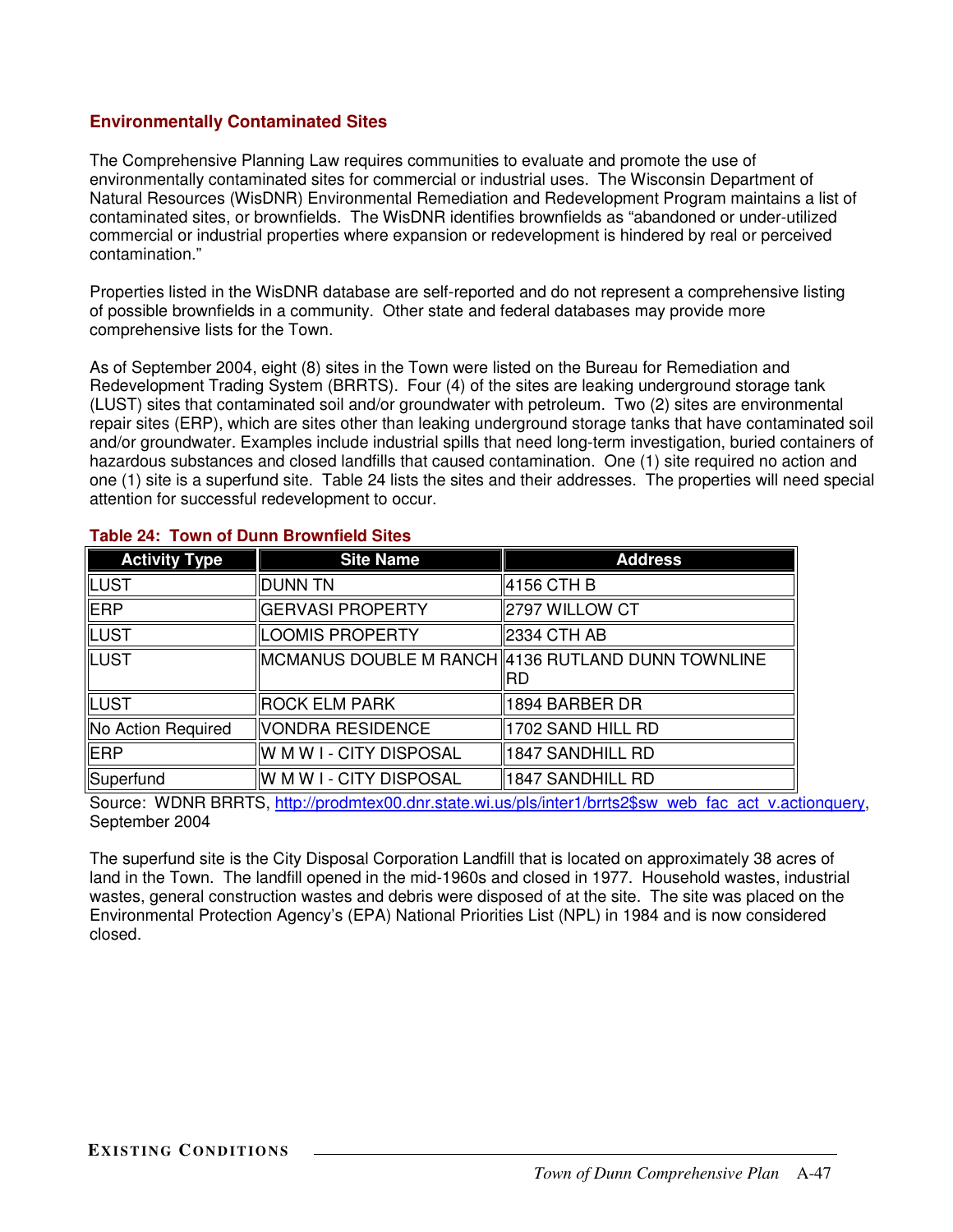### **Strengths and Weaknesses for Economic Development**

The Town of Dunn's economic development priority is to support the Town's existing farm-based economy. The Town's strengths for fostering its desired economic focus in the future are its:

- o productive soils;
- o commitment to agriculture;
- o successful purchase of development rights program;
- $\circ$  interest in limiting non-farm development on productive soils and agricultural areas;
- o natural and recreational resources;
- o rural character;
- o transportation access;
- $\circ$  and proximity to the City of Madison.

The Town's weaknesses in achieving this desired economic goal include:

- o residential development pressure in agricultural areas;
- o potential annexation from surrounding municipalities;
- o weak agricultural markets;
- o high entry cost to farming;
- o high land costs because of the Town's location in an urbanizing region (provides value beyond farming, such as value for hunting, etc);
- $\circ$  youth often don't want to go into the farming business;
- $\circ$  and the Town's good transportation access and proximity to Madison (which, interestingly, are also strengths).

### **Available Economic Development Programs**

*The Milk Volume Production Program (MVP)* The MVP program is designed to assist dairy producers that are undertaking capital improvement projects that will result in a significant increase in Wisconsin's milk production. The goal of the program is to provide qualifying dairy producers with the type of financing necessary to fill the "equity gap" and to partner with local communities to increase dairy production in Wisconsin.

#### *WHEDA-Agribusiness Program*

This program provides loans through local lenders to help small businesses develop new products, methods of processing, markets or improved marketing methods for a Wisconsin product using Wisconsin's raw commodities. Loan proceeds under this program can be used for the purchase of land, buildings, equipment, inventory application and closing fees, permanent working capital, soft costs and refinancing existing debt that has matured.

*WHEDA-Beginning Farmer Bond Program (BBF)* The purpose of this program is to offer low interest loans to beginning farmers. Eligible uses of loan proceeds include the purchase of land, buildings, machinery, equipment and livestock.

*WHEDA-Credit Relief Outreach Program (CROP)* This program features 90% guarantees on loans up to \$30,000 made by local lenders. CROP can be used for feed, seed, fertilizer, pesticides, land rent, custom hire, animal feed, UCC filing fees, crop insurance, feeder animals, tillage services, equipment rental or repair, or utilities for commodity production.

#### *WHEDA-Farm Program*

This program provides access to credit by guaranteeing a loan made by a local lender. The purpose of the program is to help farmers modernize an existing farm operation. Eligible uses of loan proceeds include acquisition of agricultural assets that are defined as machinery, equipment, buildings, land or livestock to be kept for more than one year.

#### *The Wisconsin Farm Center*

This Program is administered by the Wisconsin Department of Agriculture, Trade and Consumer Protection and provides assistance with a wide range of farm-related subject areas including feasibility analysis, cash flow and enterprise analysis, and debt analysis and restructuring.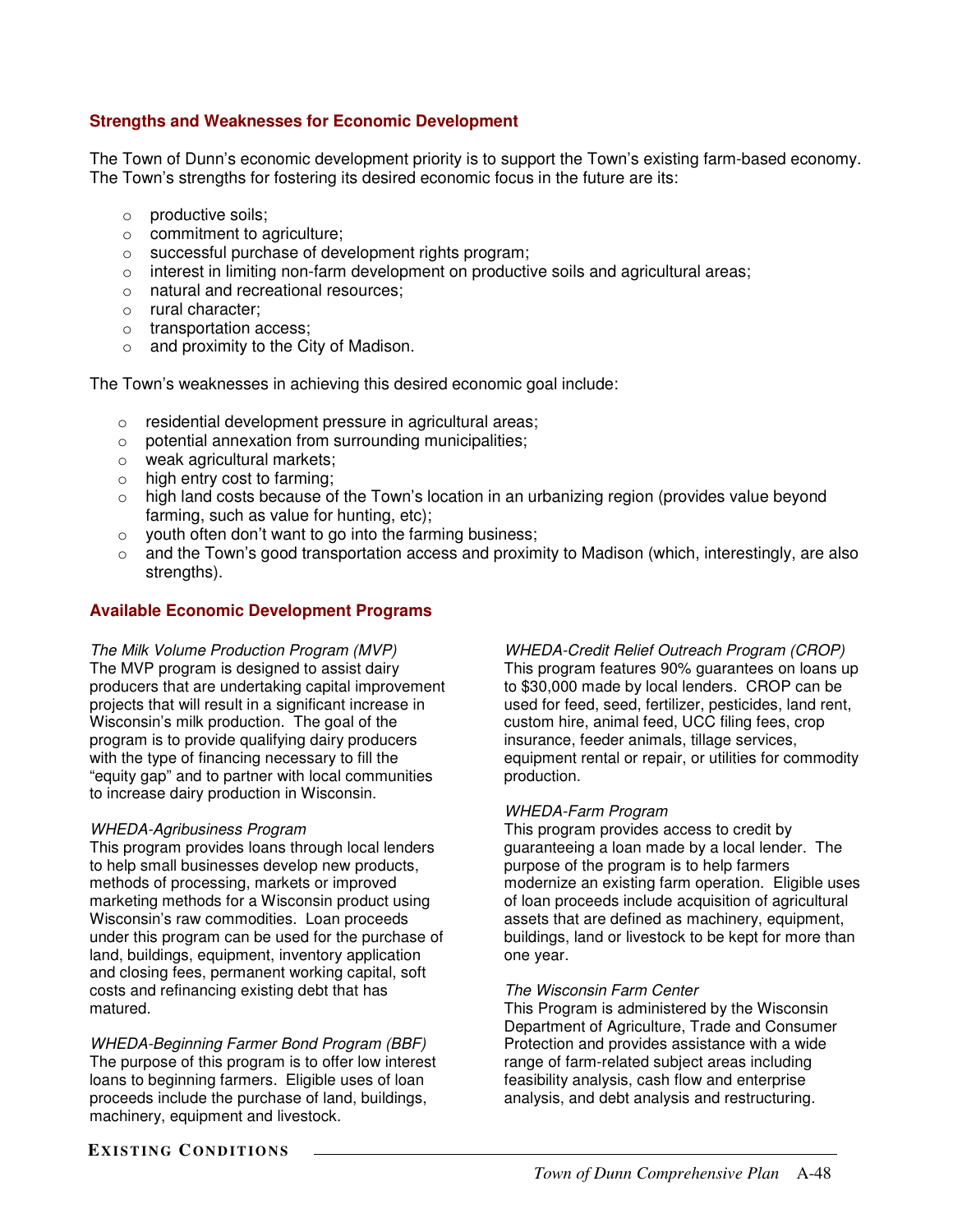# **IX. Intergovernmental Cooperation Profile**

As the Regional Context map depicts, the Town of Dunn, located in Dane County, is bordered by the Village of McFarland, the Town of Blooming Grove, the Town of Pleasant Springs, the Town of Rutland, the Village of Oregon, the City of Fitchburg and the City of Stoughton.

This element summarizes the agreements and relationships between the Town and these surrounding jurisdictions.

### **Dane County and the Dane County Regional Planning Commission (RPC)**

The Town of Dunn is located in south central Dane County and is under County zoning. Numerous County plans affect the Town, most notably:

- Dane County Land Use and Transportation Plan (1997)
- Lower Mud Lake Resource Protection Plan (1994)
- Door Creek Wetlands Resource Protection Plan (2000)
- Dane County Farmland Preservation Plan (1981 and updated periodically)

Dane County is in the process of updating its comprehensive plan, which is scheduled to be completed by May of 2006. To ensure coordination on future planning efforts, the Town will submit this Plan to the County for review and will provide feedback on the County's Comprehensive Plan when it is completed.

The Town of Dunn was located within the Dane County Regional Planning Commission's (RPC) jurisdiction; however, the RPC was dissolved on October 1, 2004. A successor organization, called a Council of Governments, has been proposed, but as of the time of this writing, no successor has been formed. The RPC prepared many plans that impact the Town of Dunn, including:

- Bicycle Transportation Plan (2000)
- Dane County Parks and Open Space Plan 2001-2005 (2001)
- Dane County Solid Waste Plan (1988)
- Dane County Water Quality Plan (1980)

### **Surrounding Municipalities**

The policies and implementation measures adopted by the Town will not only guide development within the Town but will impact neighboring municipalities as well, just as the policies and implementing actions of neighboring municipalities will impact the Town. It is important to not only recognize the land use planning efforts of these municipalities but also to ensure coordination in future actions.

*a. Town of Blooming Grove*

The Town of Blooming Grove borders the northwest and northeast corner of the Town of Dunn, and recently entered into an agreement with the City of Madison to be annexed into the City by 2027. Blooming Grove's 1992 Land Use Plan indicated lands north and south of Siggelkow Road as Transition Areas. The area of the Town west of Lake Waubesa is planned for residential use; however, WisDNR and Dane County Parks own land in this area that is used for conservation and recreation. Dunn and Blooming Grove do not have any agreements or share any services.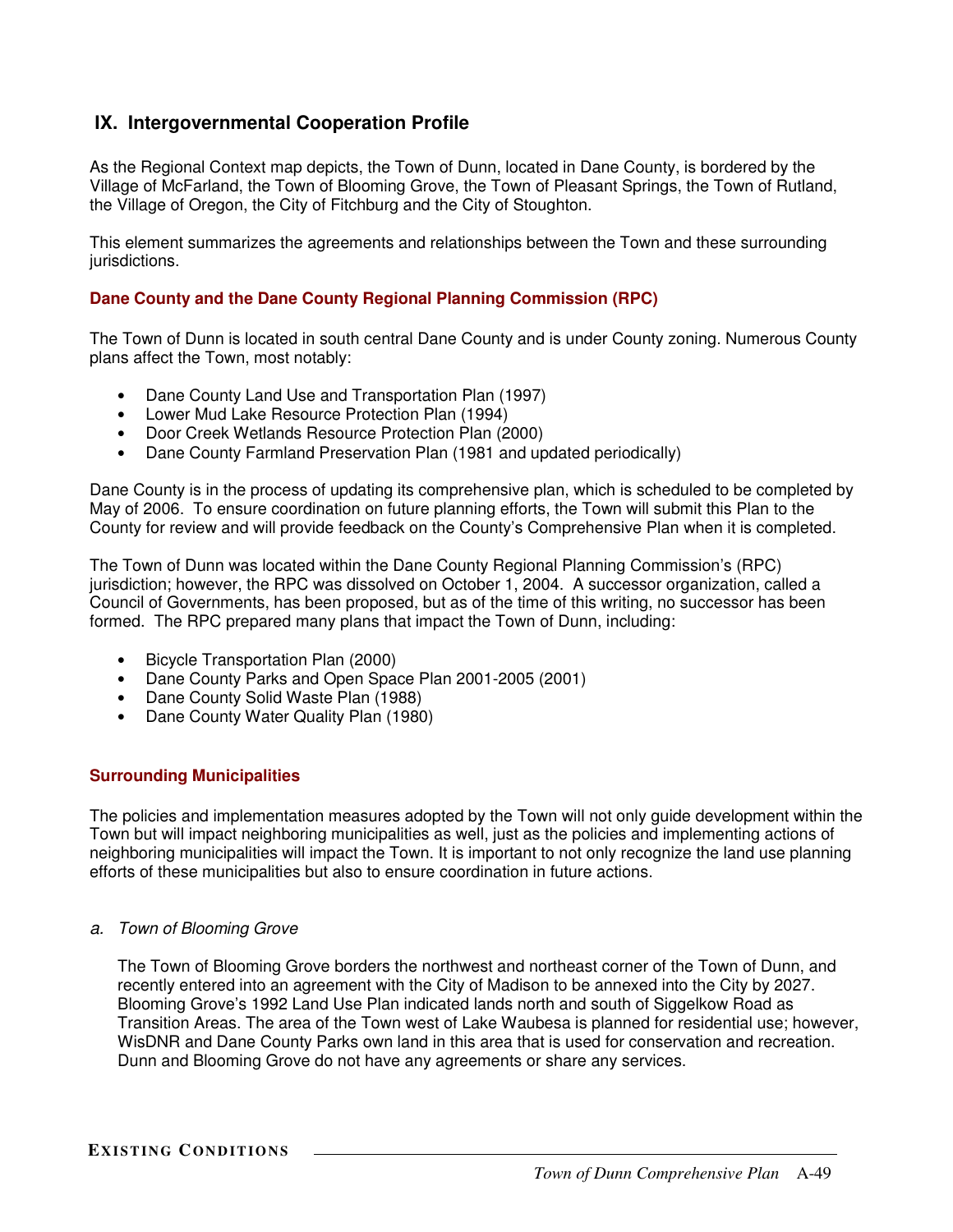### *b. Town of Pleasant Springs*

The Town of Pleasant Springs is located east of Dunn and both are served by the Lake Kegonsa Limited Service Area (LSA). The Towns also share fire, rescue and EMS services with the Village of McFarland and the City of Stoughton. At the time of this writing, Pleasant Springs is in the final stages of updating their comprehensive plan.

One potential conflict between the Towns is that Pleasant Springs is increasing the number of residences in the LSA, which could potentially limit the Town of Dunn's ability to expand its LSA in the future, if it so chooses. However, it should be noted that at the time of this writing, the Lake Kegonsa LSA is running at about one half of its capacity and will not need an expansion in the foreseeable future.

Another potential conflict is that Pleasant Springs' Future Land Use map shows residential and commercial development adjacent to the Town of Dunn's northeast border, which conflicts with Dunn's designation of agricultural preservation in this area. Commercial development in this area of Pleasant Springs could have transportation and other land use impacts that spillover into the Town of Dunn. The map also shows residential growth in the southwest corner of Pleasant Springs, along the Town of Dunn's southeast border. The planned housing in this area is low density (1 acre lots) and adjacent to the Kegonsa LSA, which Pleasant Springs plans to expand to include much of this planned residential growth.

#### *c. Town of Rutland*

The Town of Rutland borders the Town of Dunn's southern edge and both Towns share fire and EMS services with the Village of Oregon and the City of Stoughton. Almost all of the lands in Rutland that border the Town of Dunn are designated as either agricultural or floodplain.

At the time of this writing, Rutland is in the process of adopting its comprehensive plan. In general, Rutland and Dunn's comprehensive plans identify similar goals of protecting natural resource areas and agricultural land. Rutland seems to be growing at a similar rate to Dunn and both towns are considering the use of internal transfers of development rights to direct residential growth to appropriate areas of the town in order to protect agricultural land. Rutland also shares similar transportation goals in terms of supporting local and regional pedestrian and bicycle networks and multi-modal transportation options, including commuter rail service between Madison and the southeastern communities of Dane County. Rutland's plan also identifies the need to explore sharing of services with other jurisdictions, creating a boundary agreement with the Village of Oregon and renegotiating their boundary agreement with the City of Stoughton. Dunn should coordinate with Rutland on these efforts.

One potential conflict between the plans is that Rutland's plan supports more commercial growth than does Dunn's, which could result in increased traffic in the area. Another potential conflict is that Rutland's plan does not support new duplexes in the Town. Duplexes can be a way of providing affordable housing and if Rutland does not allow this type of development, it could put more pressure on Dunn and other neighboring jurisdictions to provide more affordable housing.

### *d. Village of McFarland*

The Village of McFarland is located northeast of Dunn. The Town and the Village recently entered into an Intermunicipal Cooperation Agreement that identifies which services will be shared over the next 20 years and also outlines an area of land to the east of the existing Village boundaries that will be transitioned to urban land uses over the next 20 years. The following items are included in the Agreement:

**EXISTING CONDITIONS**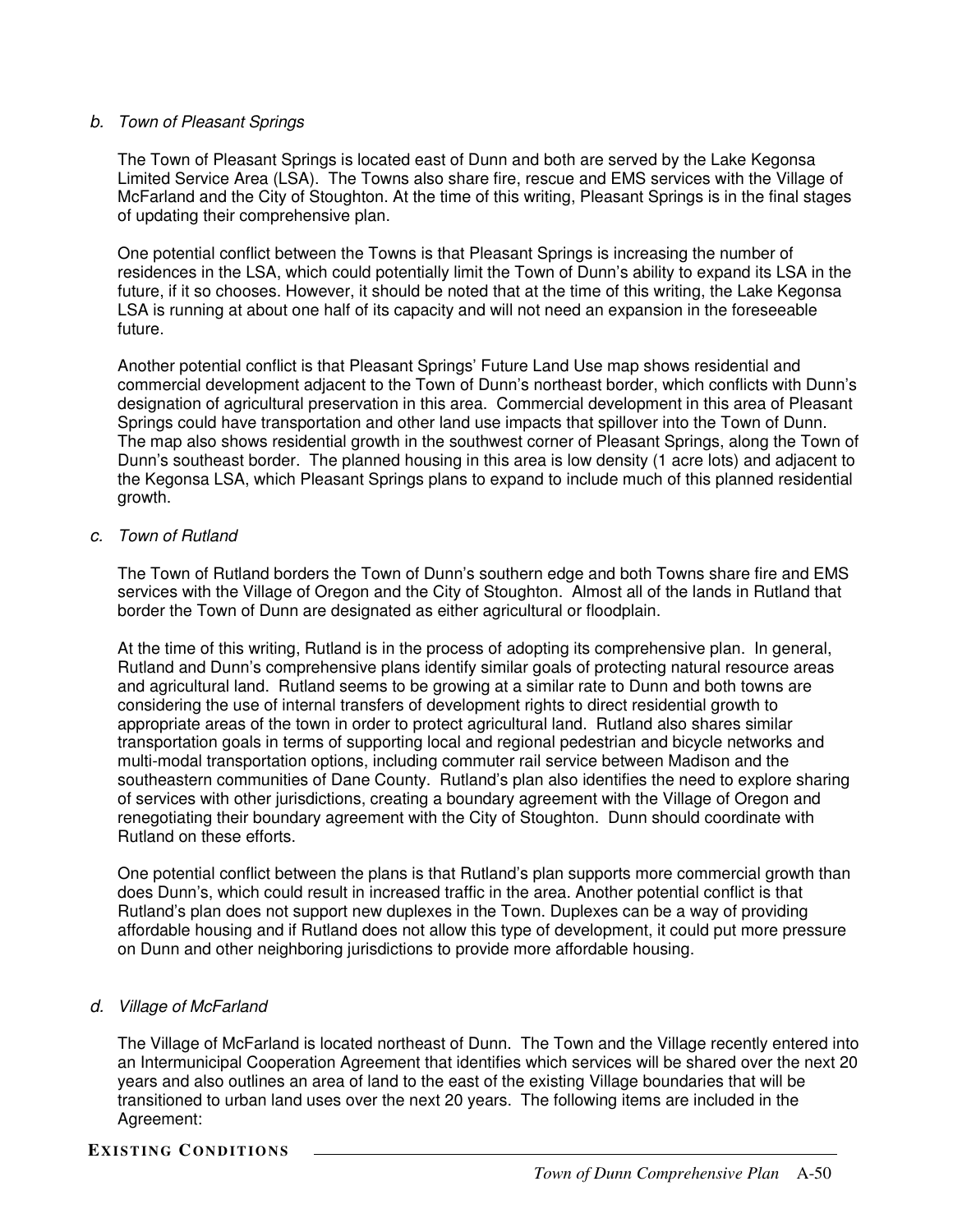- No annexation buffer area
- Restrictions on Town purchase of conservation easements
- Allowable activities in the no annexation buffer area
- Town not to oppose annexations
- Maintenance of Hidden Farm Road
- Exchange Street Bridge
- •Solid waste and recycling
- Sharing and exchange of equipment
- Good faith cooperation
- Conditions on the Agreement (binding effect, challenges, severability, etc.)

The Town and the Village currently share fire and emergency medical services. The Village has a three (3) mile extraterritorial plat review authority that it exercises.

#### *e. Village of Oregon*

The Village of Oregon borders the Town's southwest corner. The Town and the Village share fire, rescue and EMS services. The Town also contracts with the Village to support the senior center, which is located in Oregon and used by both Town and Village residents. Oregon has a 1.5-mile extraterritorial plat review authority, which it exercises.

The Village completed its comprehensive plan update in 2004 and the plan designates USH 14 as the projected Urban Service Area (USA) boundary to the year 2024. The Planned Land Use map identifies the southwest corner of the Town of Dunn for a variety of uses, including agriculture, parks and open space. However, the plan also indicates approximately 30 acres in the Town of Dunn for planned office and approximately 100 acres for planned industrial. This conflicts with the Town's Plan, which designates this area as a mix of Agricultural Preservation, Parks and Recreation.

### *f. City of Fitchburg*

The City of Fitchburg lies west of the Town of Dunn. At the time of this writing, the City is in the process of creating its comprehensive plan, which is scheduled to be completed by the summer of 2006. The existing General Land Use Plan Map designates the land that borders the Town as agricultural, with some rural residential. The City recently entered into an agreement with the Village of Oregon to form a Fitchburg-Oregon Business Park Plan. The business park is proposed to be located just north of the Village of Oregon on approximately 230 acres south and west of USH 14, south of CTH M and east of the former Chicago and Northwestern Railroad tracks. It will be important for the Town to participate in future planning efforts for this site, as development here may impact transportation and other land use in the Town.

The City has three (3) mile extraterritorial jurisdiction (ETJ) authority, which it does not enforce at the time of this writing. However, Fitchburg's existing General Land Use Plan recommends that the City enforce its ETJ if it feels that rural development is causing problems in surrounding towns.

### *g. City of Stoughton*

The City of Stoughton was one of the fastest growing communities in Dane County during the1990s and this growth is projected to continue. The City's current plan recommends growth areas to the southeast, northeast and southwest of the City – none of which directly impact the Town of Dunn. Stoughton has a three (3) mile extraterritorial plat review authority that it exercises. At the time of this writing, the City is in the process of updating its comprehensive plan. The City's draft Planned Land Use Map shows a gateway business park encompassing approximately 160 acres in the southeast corner of the Town of Dunn, along USH 51 and Town Line Road. At the time of this writing, the Planned Land Use Map has not been adopted. However, it should be noted that if this development occurs, it will conflict with the Town's designation of this area as Agricultural Preservation.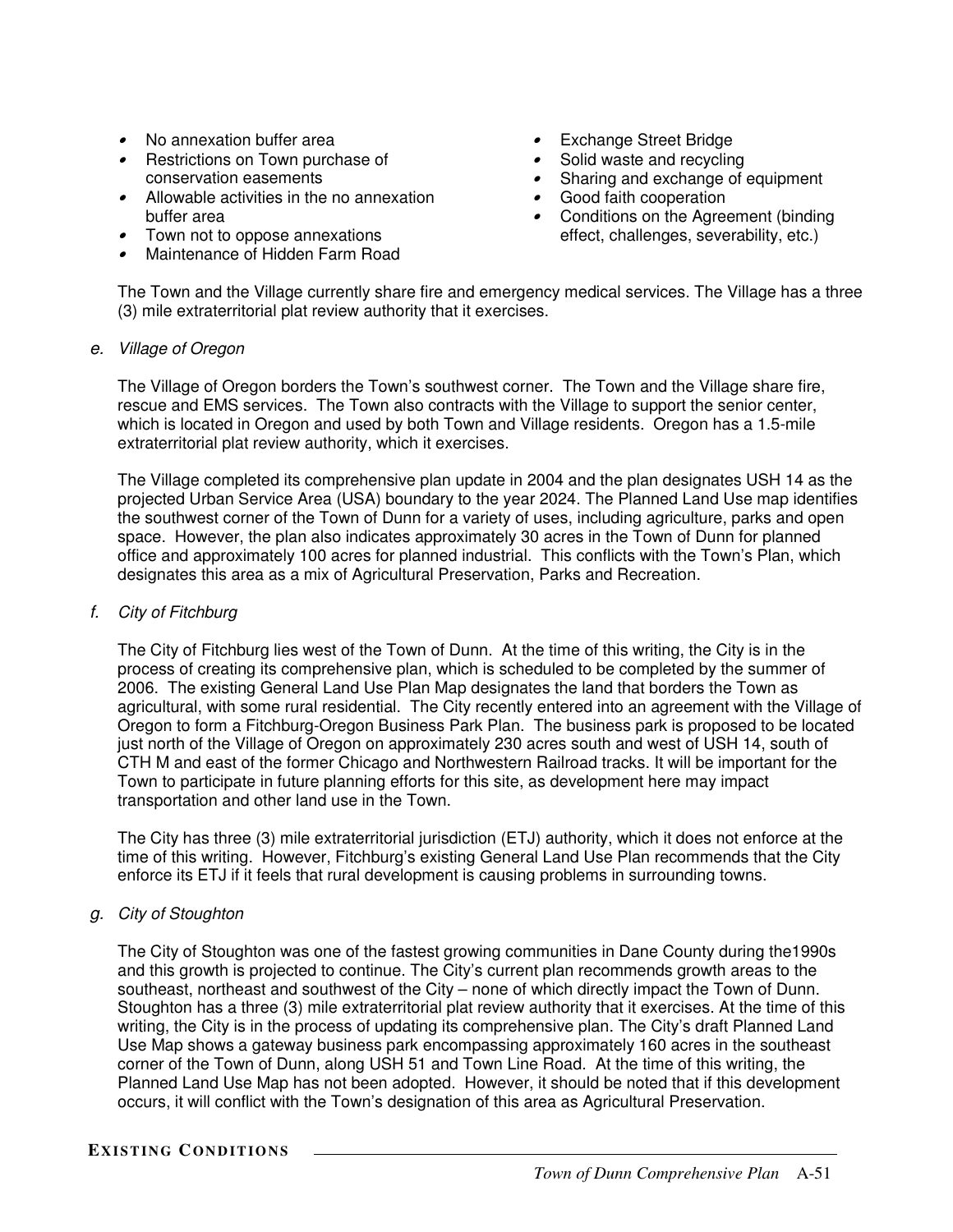### *h. City of Madison*

Although the Town of Dunn and the City of Madison do not currently share any borders, they will in the future as the Town of Blooming Grove, which lies along Dunn's northwest and northeast border, is incorporated into the City. Madison is currently in the process of updating its comprehensive plan and the draft Future Land Use Plan map designates the area adjacent to the northwest corner of Dunn as Park and Open Space and the area adjacent to the northeast corner of Dunn (northeast of the Interstate) as Low Density Residential (0-15 units/acre). Madison has a three (3) mile ETJ authority, which it enforces at this time. This may have implications for the Town in the future as the City expands south toward Dunn.

### **State Agencies**

The Wisconsin Department of Transportation's (WisDOT) District 1 office is located in Madison and serves all of Dane County. WisDOT created the Highway 51 Needs Assessment in 2004; this assessment included portions of the Town of Dunn and is described in the Transportation Element of this Plan. The Wisconsin Department of Natural Resources' (WisDNR) Fitchburg office serves all of Dane County and south central Wisconsin. WisDNR has had a very active role in protecting important natural resource and environmental areas in the Town of Dunn. The Department of Agriculture, Trade and Consumer Protection (DATCP) administers Wisconsin's Farmland Preservation Program and other programs that may be applicable to farmers in the Town of Dunn.

### **School Districts**

The Town of Dunn is served by the Oregon School District, the McFarland School District and the Stoughton School District; these districts are discussed in greater detail in the Utilities and Community Facilities Element of this Plan. No known conflicts exist between the Town and the school districts.

### **Existing or Potential Conflicts**

Because of growth pressures from surrounding municipalities and the potential for these municipalities to annex land from the Town of Dunn, it is important to recognize this as the single most significant conflict between the Town and its neighbors. However, it is also important to note that there are ways to address this conflict, and the Town is already working toward this goal with the adoption of the McFarland/Dunn Intermunicipal Cooperation Agreement. This Agreement is a significant intergovernmental milestone, and similar agreements should be pursued with the Village of Oregon, the City of Fitchburg, the City of Madison (as it incorporates the Town of Blooming Grove) and the City of Stoughton.

### **Processes to Resolve Conflicts**

Overall, the Town has good relationships with its neighboring jurisdictions. However, as described above, the growth pressure in the region has and will continue to impact the Town and it is important to consider how the Town will deal with these conflicts. The accompanying plan document includes goals, objectives, policies and actions for Intergovernmental Cooperation that outline ways the Town can address these conflicts.

# **X. Land Use Profile**

**EXISTING CON DITIONS**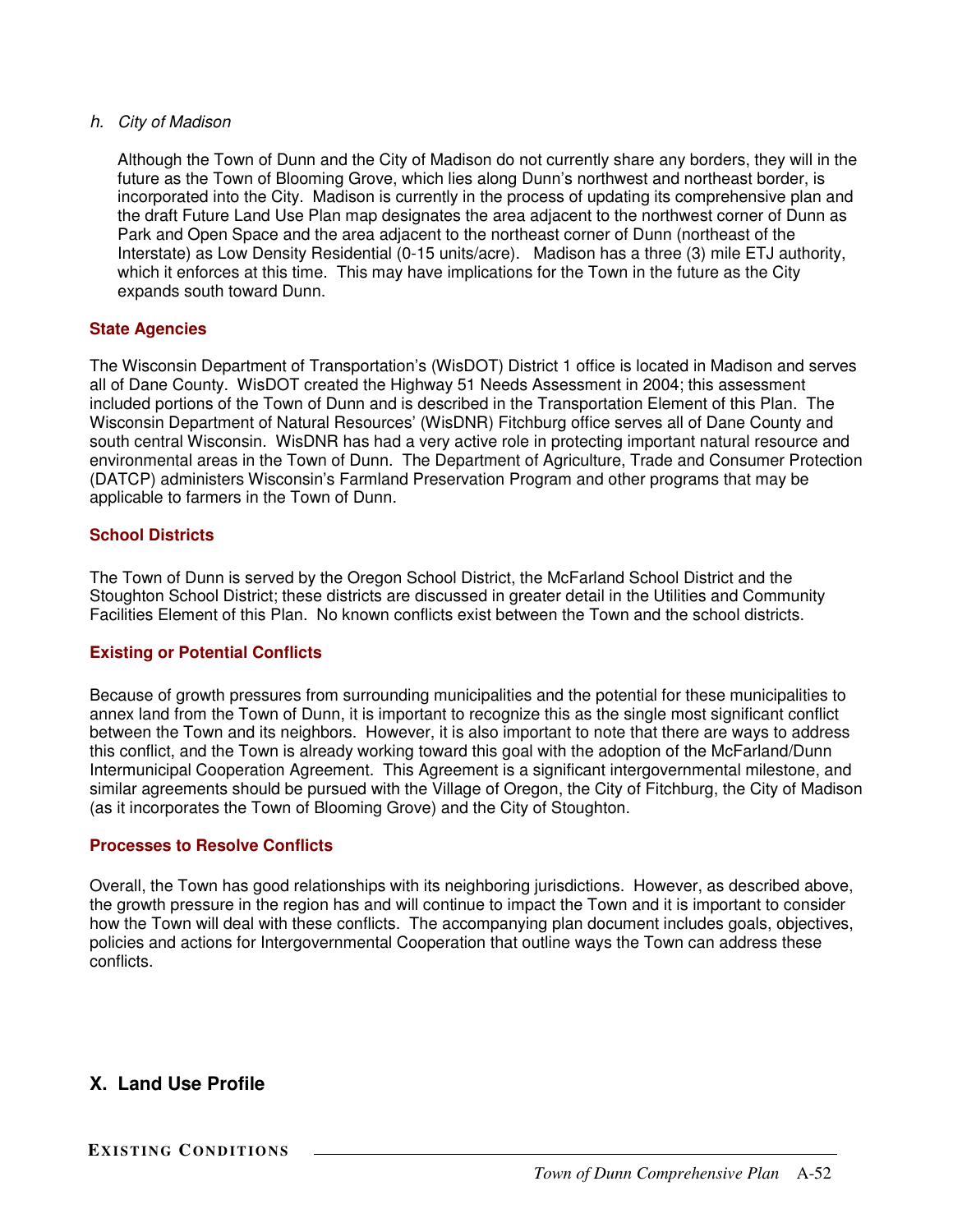# **Existing Land Use**

**Table 25 Generalized Land Use Inventory, 2000**

|                                                                |                | <b>Percent of</b> |  |  |
|----------------------------------------------------------------|----------------|-------------------|--|--|
|                                                                | <b>Acres</b>   | <b>Land Use</b>   |  |  |
| Residential                                                    | 1,660          | 7.5%              |  |  |
| Single Family                                                  | 1,625          | 7.4%              |  |  |
| Two Family                                                     | $\overline{c}$ | 0.0%              |  |  |
| Multifamily                                                    | $\overline{2}$ | 0.0%              |  |  |
| <b>Group Quarters</b>                                          | $\mathbf 0$    | 0.0%              |  |  |
| Mobile Home                                                    | 30             | 0.1%              |  |  |
| Industrial                                                     | 39             | 0.2%              |  |  |
| Manufacturing                                                  | 9              | 0.0%              |  |  |
| Wholesale                                                      | 4              | 0.0%              |  |  |
| Extractive                                                     | 27             | 0.1%              |  |  |
| Transportation                                                 | 736            | 3.3%              |  |  |
| <b>Street ROWs</b>                                             | 716            | 3.3%              |  |  |
| Railroads                                                      | 10             | 0.0%              |  |  |
| <b>Other Transportation</b>                                    | 10             | 0.0%              |  |  |
| Communication/Utilities                                        | 25             | 0.1%              |  |  |
| Generating & Processing                                        | 3              | 0.0%              |  |  |
| Transmission                                                   | $\mathbf 0$    | 0.0%              |  |  |
| <b>Waste Processing</b>                                        | 22             | 0.1%              |  |  |
| Other                                                          | $\mathbf 0$    | 0.0%              |  |  |
| <b>Commercial-Retail</b>                                       | 16             | 0.1%              |  |  |
| General Repair & Maintenance                                   | 1              | 0.0%              |  |  |
| <b>Transportation Related</b>                                  | 6              | 0.0%              |  |  |
| Other                                                          | 9              | 0.0%              |  |  |
| <b>Commercial-Services</b>                                     | $\overline{c}$ | 0.0%              |  |  |
| <b>Transient Lodging</b>                                       | $\mathbf 0$    | 0.0%              |  |  |
| Other                                                          | $\overline{2}$ | 0.0%              |  |  |
| Institutional & Government                                     | 8              | 0.0%              |  |  |
| Education                                                      | $\mathbf 0$    | 0.0%              |  |  |
| Administration                                                 | 3              | 0.0%              |  |  |
| Cemeteries                                                     | $\overline{c}$ | 0.0%              |  |  |
| Other                                                          | 3              | 0.0%              |  |  |
| <b>Outdoor Recreation</b>                                      | 126            | 0.6%              |  |  |
| Agriculture & Undeveloped                                      | 19,381         | 88.1%             |  |  |
| Woodlands                                                      | 1,185          | 5.4%              |  |  |
| Other Open Lands                                               | 4,142          | 18.8%             |  |  |
| Vacant, Unused Land                                            | 137            | 0.6%              |  |  |
| Cropland/Pasture                                               | 9,899          | 45.0%             |  |  |
| Water                                                          | 4,018          | 18.3%             |  |  |
| TOTAL UNDEVELOPED AREA (Ag, woodland, openland, vacant, water) | 19,381         | 88.1%             |  |  |
| TOTAL DEVELOPED AREA                                           | 2,611          | 11.9%             |  |  |
| <b>TOTAL AREA</b>                                              | 21,992         | 100%              |  |  |

Source: Dane County Regional Planning Commission, 2002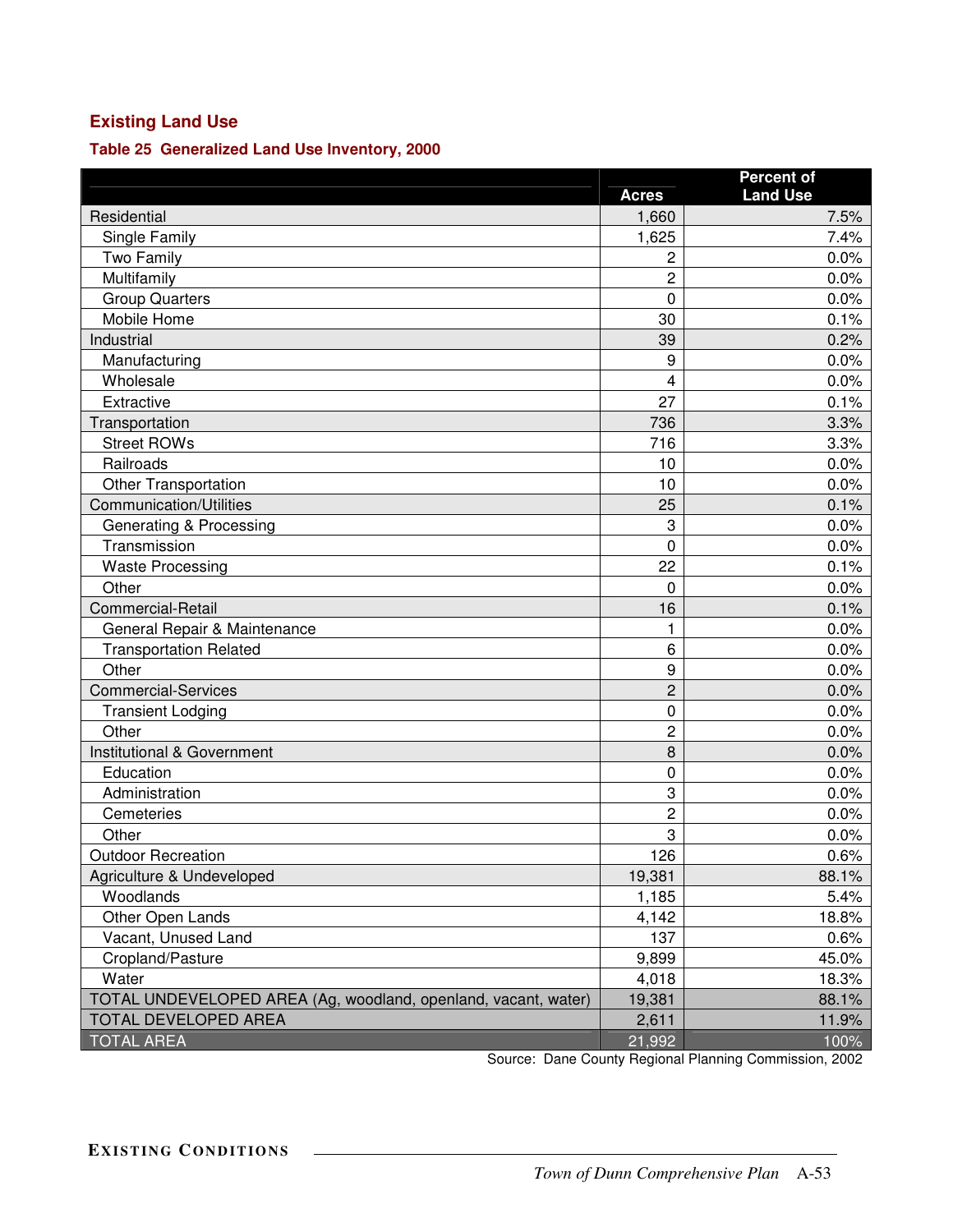In addition to the land uses inventoried in Table 25, it should be noted that the University of Wisconsin owns a research facility that encompasses approximately 180 acres in the Town of Dunn; this facility is not included in the Dane County Regional Planning Commission land use inventory in Table 25. The research facility is located in the Kegonsa Limited Service Area, at the intersection of Schneider Road and CTH B and abuts the trailer park.

### **Residential**

Residential land in the Town is primarily single family with some mobile home and duplex properties. Most concentrated residential growth is found in the Limited Service Areas that surround Lake Waubesa and Lake Kegonsa. Farm and non-farm residences are also located throughout the Town. In total, approximately 1,160 acres of residential land currently exists in Dunn, equaling 7.5 percent of the Town's area. Residential land in the Town of Dunn in 1990 accounted for 1,413 acres, or 6.5 percent of the Town's land area.

### **Agricultural (Cropland/Pasture)**

Agricultural uses account for the majority of the Town's land use, covering nearly 10,000 acres and 45 percent of the Town's total area. While this is still a large percentage of the Town's area, it has decreased slightly from 11,361 acres in 1980 and 10,816 acres in 1990.

### **Other Open Lands**

This category describes open areas that are neither croplands nor woodlands. Much of this land area is less productive farmland that has been taken out of production for various reasons. Land in this category also includes land that is enrolled in the federal Conservation Reserve Program (CRP), where farmers make a commitment to keeping the land out of production.

### **Woodlands**

Forested lands account for 1,185 acres in the Town, comprising 5.4 percent of the Town's land area. While woodlands comprise a small percentage of the Town's area, this percentage is generally increasing in Dane County due to natural growth of wooded areas and planting of new trees for aesthetic, ecological and other purposes.

### **Vacant and Unused Land**

Vacant and unused land primarily describes vacant lots that have not been developed at the time of the land use inventory. Not surprisingly, this number is low for Dunn.

### **Industrial**

This land use category includes land used for manufacturing, wholesale and extraction (mining). This land use is not common in the Town of Dunn, and this Plan prohibits the creation of any new industrial land in the future.

### **Commercial/Retail**

Because of the Town's rural nature, commercial/retail is a very limited land use in Dunn and will generally remain so in the future.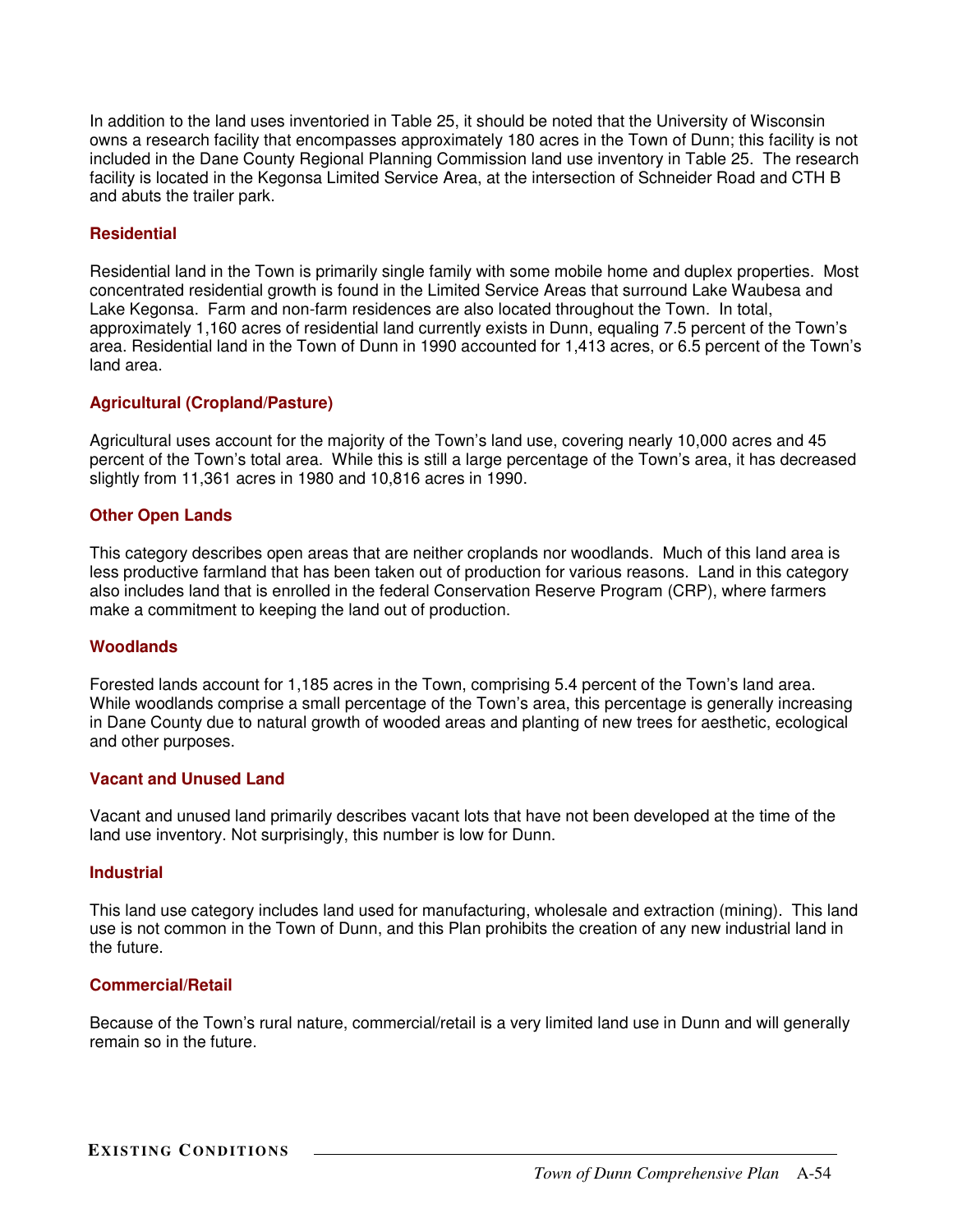### **Other Land Uses**

Other land uses in the town include transportation (roads and right of ways), communication and utilities, and institutional. Because of the Town's rural nature, these land uses constitute a very small percentage of total land area and will continue to do so in the future.

### **Net Residential Density**

According to the 2000 U.S. Census, the net residential density in the Town is 184.0 people per square mile and 78.9 housing units per square mile. Density varies significantly throughout the Town and is significantly higher in the Limited Service Areas surrounding Lake Waubesa and Lake Kegonsa and lower in the exclusive agricultural areas. See Zoning Map for zoning district locations.

### **Table 26: Town of Dunn Residential Density, 2000**

|                     |                   |                                | Density (Units per Sq. Mi)<br>Area in Square Miles |               |              |                   |                                |  |  |  |
|---------------------|-------------------|--------------------------------|----------------------------------------------------|---------------|--------------|-------------------|--------------------------------|--|--|--|
|                     | <b>Population</b> | <b>Housing</b><br><b>Units</b> | Total<br>Area                                      | Water<br>Area | Land<br>Area | <b>Population</b> | <b>Housing</b><br><b>Units</b> |  |  |  |
| <b>Town of Dunn</b> | 5.270             | 2.259                          | 34.42                                              | 5.78          | 28.65        | 184.0             | 78.9                           |  |  |  |
| City of<br>Madison  | 208,054           | 92,394                         | 84.68                                              | 16.01         | 68.67        | 3.029.7           | 1,345.4                        |  |  |  |
| Dane County         | 486,526           | 180,398                        | ,238.32                                            | 36.42         | 1,201.89     | 354.9             | 150.1                          |  |  |  |

Source: U.S. Bureau of the Census, 2000

Residential density is regulated by the Dane County Zoning Ordinance. Updates to this ordinance could occur as a result of the Dane County Comprehensive Planning process, ongoing at the time of this writing. The current zoning ordinance has six (6) residential zoning districts (R) (however the Town does not allow R-4 zoning) and four (4) rural home zoning districts (RH) for the Town of Dunn.

# *Residential Zoning (R)*

- The R-1 and R-1A zoning districts are primarily designed to support single family, detached dwellings. However, other uses are allowed by right and on a conditional use basis and are listed in the ordinance. Building height limit for residences in all of the "R" districts is 2.5 stories, or 35 feet.
- The R-2 zoning district is also designed for single-family, detached dwellings. Residential building height is the same as the other "R" zoning districts.
- The R-3 zoning district allows single family dwellings and has the same building height requirements as the other "R" zoning districts.
- The R-3A zoning district permits single-family dwellings and duplexes. Residential building height is the same as the other "R" districts.

### *Rural Home Zoning (R-H)*

• The RH-1 zoning district primarily allows single family homes, but also allows other uses and several conditional uses, including bed and breakfasts. Building heights for residential buildings in this district, and all Rural Home districts may not be greater than 2.5 stories or 35 feet. The minimum lot area in this district is two (2) acres.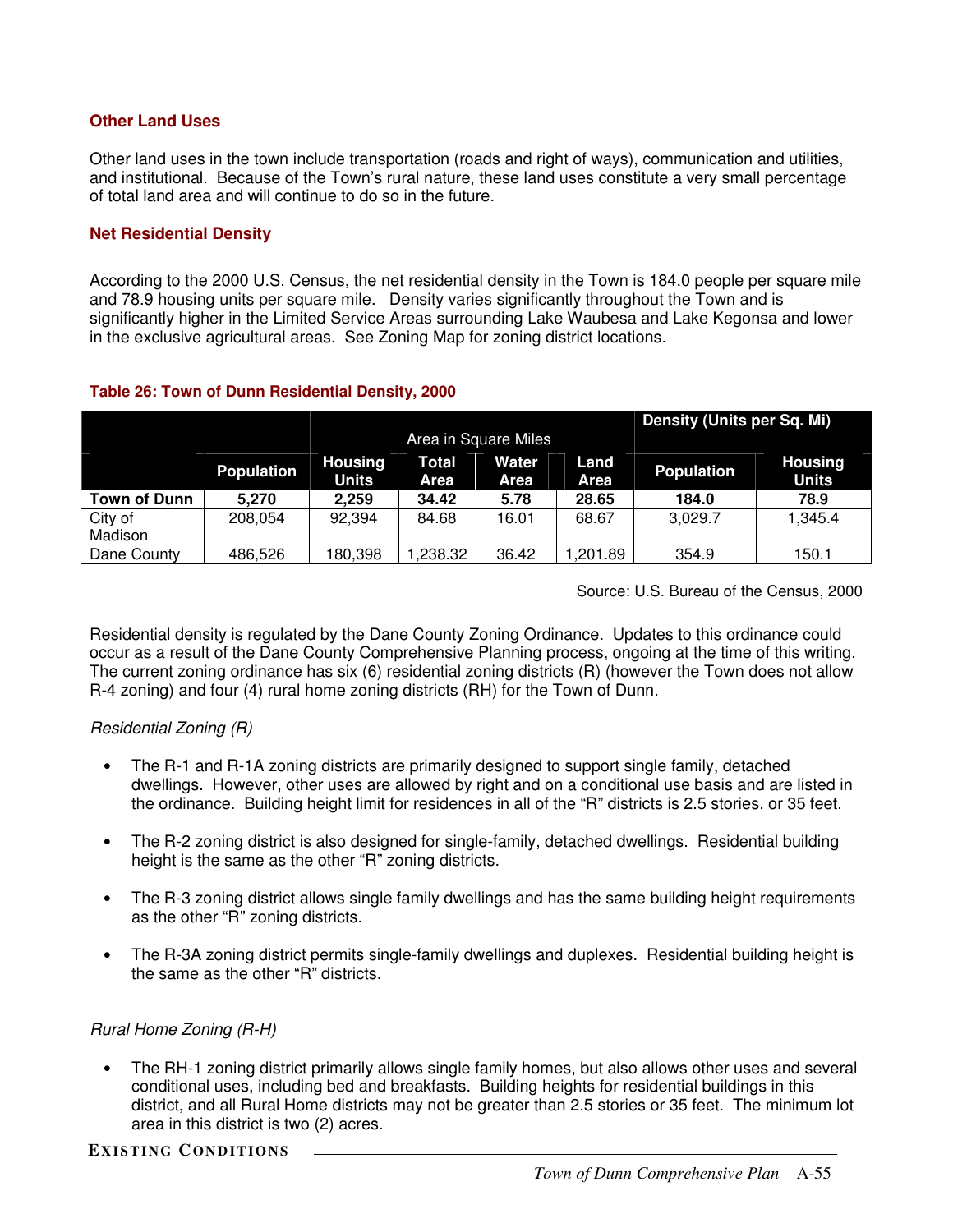• The RH-2, RH-3 and RH-4 zoning districts allow the same uses and have the same building height restrictions as the RH-1 district. However, the minimum lot area in the RH-2 district is four (4) acres; the minimum lot area in the RH-3 district is eight (8) acres; and the minimum lot area in the RH-4 district is 16 acres.

In addition to the residential districts described above, the A-1 Exclusive Agriculture district also allows one (1) residence per 35 acres. Other districts allow residences as well, as described below.

### **Nonresidential Intensity**

The Dane County Zoning Ordinance regulates the intensity of nonresidential development in the community. Several zoning districts allow nonresidential development; those districts are described below.

### *A-1 Agriculture District (Exclusive)*

This district encompasses much of the land in the Town of Dunn and its overall purpose is to preserve productive agricultural land and farms. Residential dwellings in this district may not exceed 35 feet in height; residential accessory buildings shall not exceed 16 feet in height; agricultural accessory buildings have no height limitation. One (1) house per 35 acres is allowed in this district for parcels approved by the County between November 1, 1992 and April 14, 1994.

### *A-2 Agriculture District*

The purpose of this district is to provide for low density land uses compatible with agricultural and other rural uses and to accommodate agricultural uses on parcels of less than 35 acres. Single family homes are allowed in this district as follows:

- The A-2 (1) District requires a minimum lot size of one (1) acre
- The A-2 (2) District requires a minimum lot size of two (2) acres
- The A-2  $(4)$  District requires a minimum lot size of four  $(4)$  acres
- The A-2 (8) District requires a minimum lot size of eight (8) acres
- The A-2 District requires a minimum lot size of 16 acres

Residential dwellings in this district may not exceed 35 feet in height (2.5 stories); residential accessory buildings may not exceed 16 feet in height; there is no limitation on height for agricultural accessory buildings.

### *A-B Agriculture Business District*

The Agriculture Business District is designed to provide for land uses that are commercial in nature, are associated with local agricultural production; require a rural location and do not require urban services. The maximum building height allowed in this district is 35 feet. However, there is no maximum height for buildings such as silos, bins and feed and seed storage facilities.

### *B-1 Local Business District*

This district allows for retail businesses and services that do not include manufacturing or major assembly of items or products. Residential uses in this district are a conditional use and are limited to apartments and multi-family dwellings that are attached to the business. Outside storage of items is restricted and landscaping of properties is required. Building height limit in this district is the lesser of six (6) stories or 75

### **EXISTING CONDITIONS**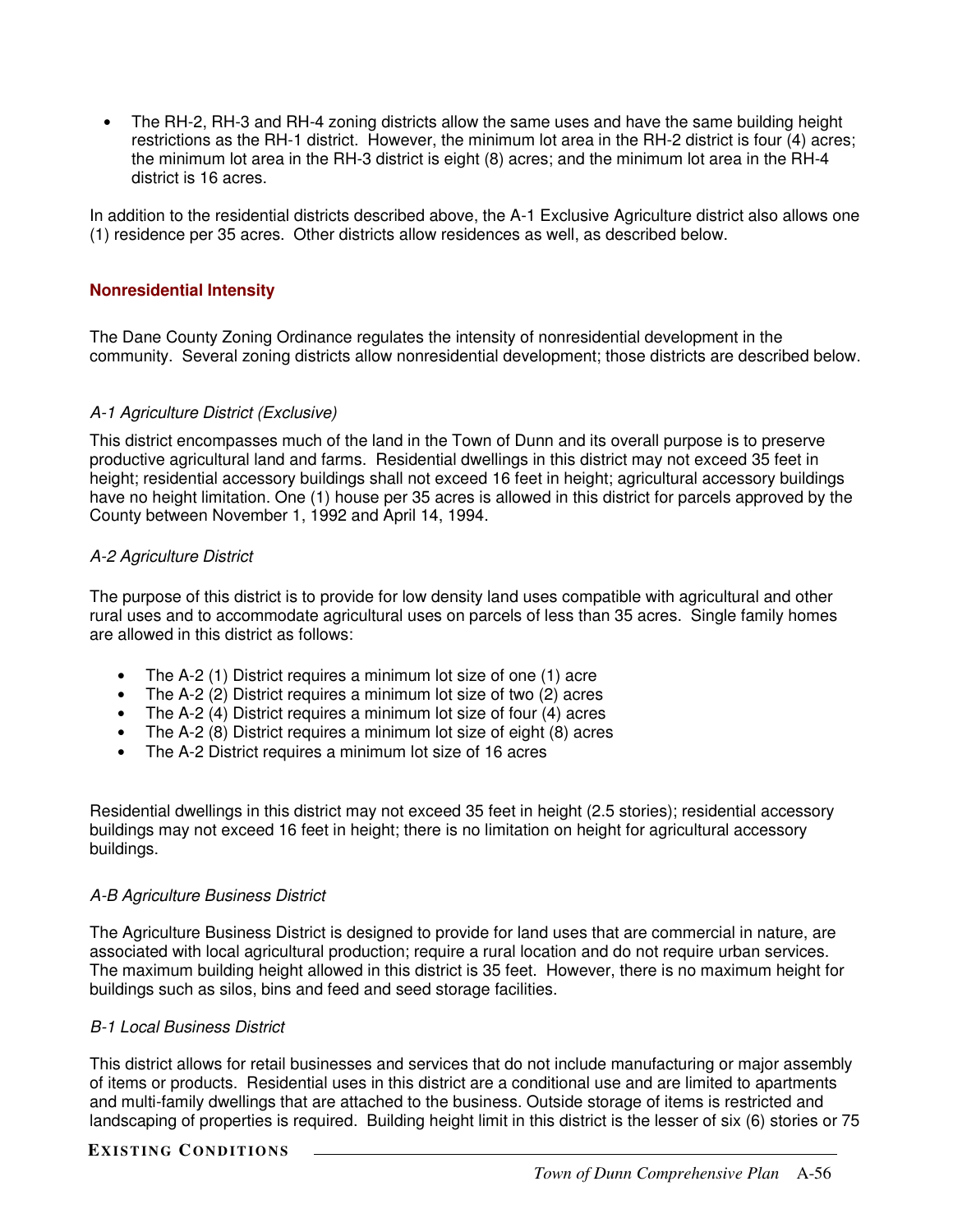feet. A conditional use permit is required for buildings proposed to be over four (4) stories in height. For parcels to be used exclusively for business purposes, there is no minimum area. Area for parcels that will be used for a combination of business and residential purposes is described in the Zoning Ordinance. The Town will not allow any rezones of land to this district.

### *C-1 Commercial District*

Very few parcels in the Town of Dunn are zoned C-1. The purpose of this district is to allow for a wider variety of retail uses than the B-1 District, including warehousing and manufacturing. The maximum building height is four (4) stories and the area requirement is the same as the B-1 District. The Town will not allow any rezones of land to this district.

### *C-2 Commercial District*

There are several C-2 zoned parcels in the Town. This district allows the same uses as the C-1 District, with no limitations on building size. The Town will not approve any rezones of land to this district.

### *LC-1 Limited Commercial District*

This district allows commercial activities related to general mechanical, landscaping, construction, storage and similar activities. Building height limit is restricted to 35 feet and lot area shall not be less than 20,000 square feet. There are several LC-1 zoned parcels in the Town.

### *M-1 Industrial District*

There is one (1) M-1 zoned parcel in the Town of Dunn, which allows for heavy manufacturing, as well as all uses allowed in the C-2 District. The Town will not allow any land to be rezoned to M-1.

### *CO-1 Conservancy District*

The purpose of this district is to allow for conservancy use, including hunting, fishing , gaming, forestry, harvesting and other similar uses. If the land is privately owned, any filling of marsh land, removal of top soil or damming of a water course is prohibited, unless approved by the zoning committee after public hearing. There are several parcels in the Town of Dunn with this zoning designation.

### *HD Historic Overlay District*

The purpose of this district is to protect and enhance sites and structures that represent elements of Dane County's cultural history. This category only applies to sites that are cataloged by the County and must be designated with the owner's written consent. Sites and structures that are designated under this district have an HD suffix attached to the zoning district in which the site or structure is located.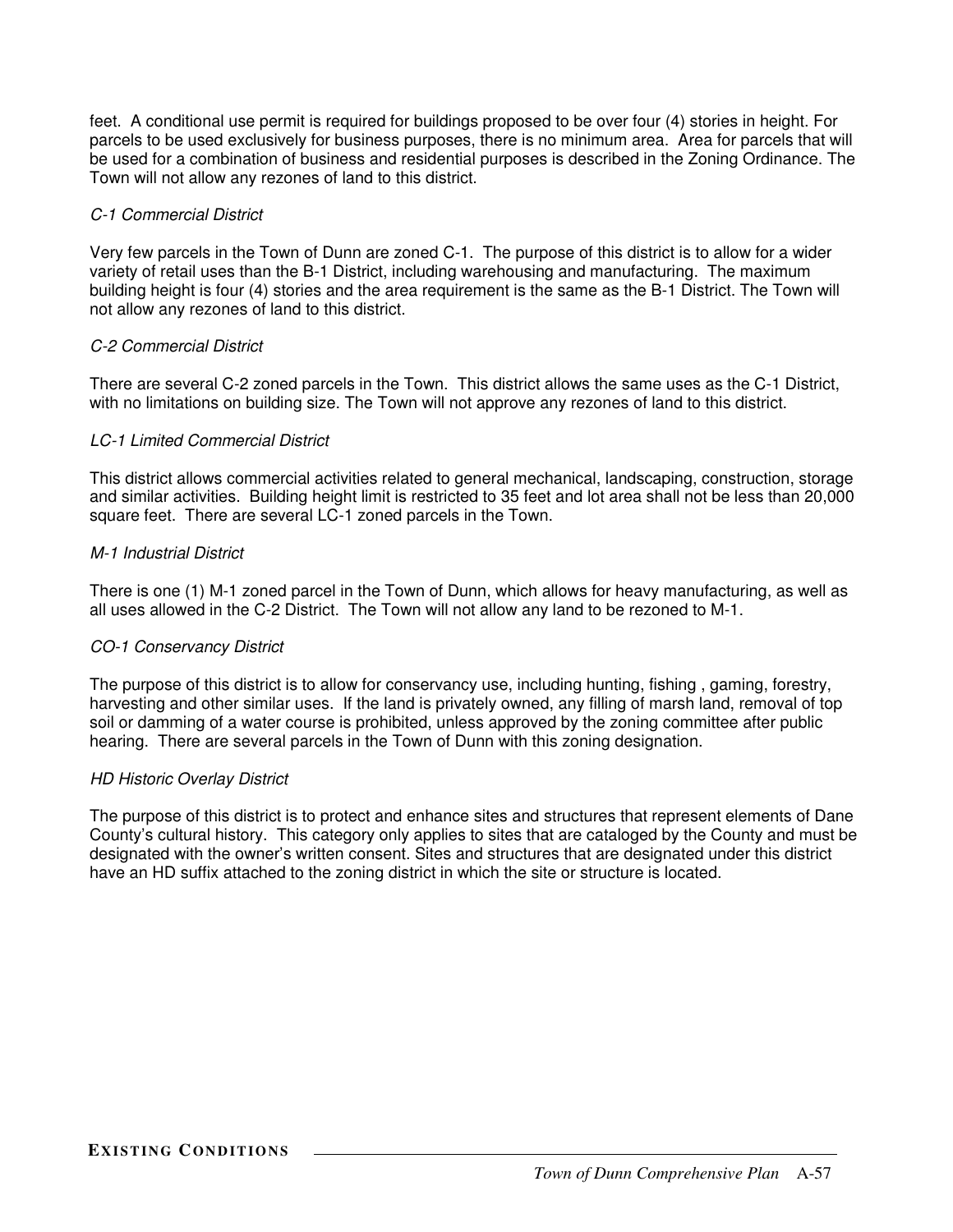### **Purchase of Development Rights Program**

The Town's Purchase of Development Rights (PDR) program is a voluntary farmland protection technique that compensates landowners for limiting future development on their land. The Town purchases the landowner's right to develop that land. The land itself remains in private ownership and the landowner still retains all other rights and responsibilities associated with being a property owner.

### *History of the PDR Program*

The Town's Land Use Plan and growth management strategies have been very effective in managing growth, maintaining a vital farming community, protecting important natural and historical areas and keeping taxes significantly lower than surrounding communities. However, despite the strength of the Land Use Plan and its implementation, the Town has still lost a significant amount of farmland. The Town also recognized the municipal costs of new residential development, the ease with which growth management efforts could be reversed, and the vulnerability of the Town to annexations from surrounding communities. Therefore, in 1993 a volunteer ad hoc committee made up of local residents and members of the Dunn Plan Commission met to explore further options for protecting open space and farmland in the Town. The committee decided that the best alternative would be to purchase development rights from willing landowners.

The Town's PDR program is designed to:

- 1. Permanently protect vulnerable lands and important resources;
- 2. Retain scenic views of open space, natural areas and farmland;
- 3. Preserve the quality of life and rural character of the Town; and
- 4. Reduce the growth of property taxes for public services needed for residential development.

The PDR program is a voluntary land protection tool that compensates landowners for limiting future development on their land. The land itself remains in private ownership and the landowner still retains all other rights and responsibilities associated with being a property owner. In 1996, Town residents voted to increase their property taxes by 50 cents per \$1,000 equalized valuation to fund the PDR program.

On April 22, 1997 (Earth Day) the Town of Dunn protected its first property, the Sinaiko farm, under the PDR program. The Town worked with a resident farmer, the Dane County Parks Department and two (2) local land trusts to protect this 240-acre farm with parcels in the City of Madison and the towns of Dunn and Blooming Grove. Specifically, the Town of Dunn purchased development rights to the 174 acres of the farm located within the Town's borders.

In September 1997, the Town received a \$100,000 matching grant from the USDA's Farmland Protection Program to be used in 1998 and 1999 to purchase agricultural easements on prime farmland within the Town. The Town has acquired additional funding for the program since this time, including:

- \$515,000 from the USDA's Farmland Protection Program in 1998
- Town residents approved a \$2.4 million bond in 2000 to fund the PDR program
- \$235,000 from the Wisconsin Department of Natural Resource's Stewardship Fund in 2001
- \$212,344 from the Dane County Conservation Fund Grant in 2001
- \$851,850 from the NRCS in 2002
- \$319,250 from the NRCS in 2003

As of April 2003, the town had purchased development rights from 15 landowners and protected over 2064 acres of land for permanent farmland and open space uses. The Town has accomplished this in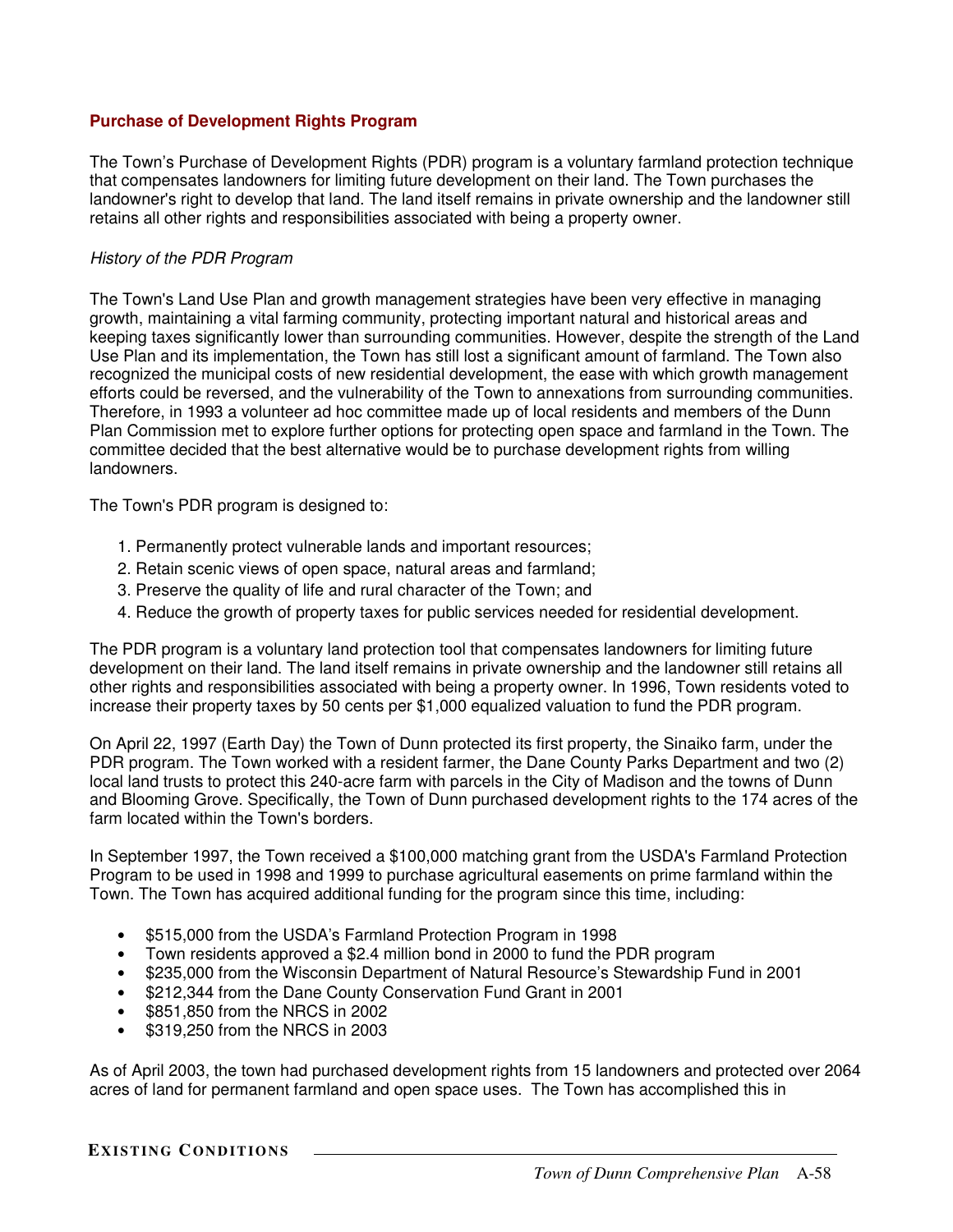partnership with several organizations, including the Wisconsin Department of Natural Resources, US Department of Agriculture, Dane County Parks, and Natural Heritage Land Trust.

### **Land Use Trends**

There are a number of notable trends related to the supply, demand and sale of land within the Town of Dunn. At the center of these trends is the fact that the Town is located in one of the most desirable, growing regions in the United States.

### *Land Supply*

An abundant amount of agricultural and open space land exists in the Town of Dunn. In other areas of the state, this land could potentially be available for development purposes. However, Dunn is unique in that it has a successful PDR program and an established history of protecting its valuable natural and agricultural resources. The Town fully supports regional programs aimed at balancing housing and growth with agriculture and environmental protection and sees its regional role as one which provides important agricultural, ecological, hydrological and cultural functions to the greater community.

### *Land Demand*

The demand for residential land continues to grow. Based on new home building permit data gathered for 1996-2003, the median number of new homes built on vacant lots in the Town of Dunn was 10 per year. New housing starts on vacant lots ranged from two (2) (1997 and 2003) to 15 (1998 and 2000).

An account of land use demand must also factor in lands susceptible to municipal annexations. Data available between 1990 and 1997 show that housing growth on Town lands was 133 units, with no annexations during this time period. It should be noted that the Town adopted its PDR program at the end of this period (in 1996).

|              | <b>Number of</b><br><b>Housing Units</b> |        |                                    |                                        |                            |                | <b>New housing</b><br>units     |  |  |
|--------------|------------------------------------------|--------|------------------------------------|----------------------------------------|----------------------------|----------------|---------------------------------|--|--|
|              | 1990                                     | 1997   | <b>New units</b><br>built<br>(net) | <b>Units</b><br>annexed (in<br>or out) | <b>Total net</b><br>change | $\%$<br>change | per<br>square mile<br>1990-1997 |  |  |
| Town of      | 2,122                                    | 2,255  | 133                                | 0                                      | 133                        | 6.3            | 4.6                             |  |  |
| Dunn         |                                          |        |                                    |                                        |                            |                |                                 |  |  |
| Town of      | 1,055                                    | 1,235  | 180                                | $\Omega$                               | 180                        | 17.1           | 5.4                             |  |  |
| Pleasant     |                                          |        |                                    |                                        |                            |                |                                 |  |  |
| Springs      |                                          |        |                                    |                                        |                            |                |                                 |  |  |
| Town of      | 800                                      | 804    | 30                                 | $-26$                                  | 4                          | 0.5            | 2.9                             |  |  |
| Blooming     |                                          |        |                                    |                                        |                            |                |                                 |  |  |
| Grove        |                                          |        |                                    |                                        |                            |                |                                 |  |  |
| All towns in | 24,930                                   | 28,718 | 3,892                              | $-104$                                 | 3,788                      | 15.2           | 3.7                             |  |  |
| Dane County  |                                          |        |                                    |                                        |                            |                |                                 |  |  |

### **Table 27 Housing Growth and Annexation, 1990-1997**

Source: Wisconsin Town Land Use Data Project: Program on Agricultural Technology Studies, UW-Madison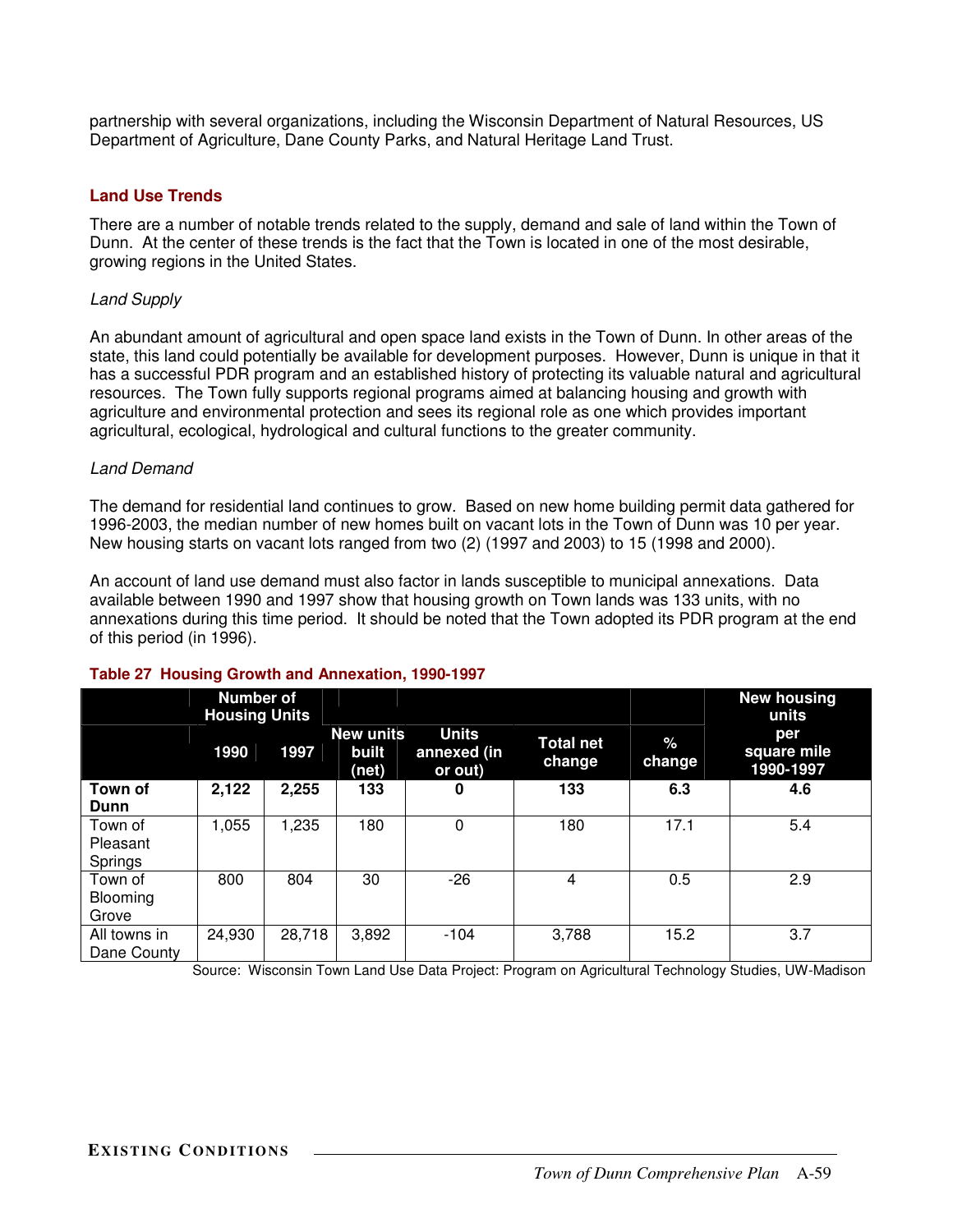### *Land Prices*

Trends in the Town's agricultural land market are available from the Wisconsin Department of Revenue's Fielded Sales System, which tracks sales of agricultural, forest, swamp and waste parcels for all towns in the state. For agricultural parcels, data is collected at the time of sale and includes those parcels that will remain in agricultural uses and those parcels that are converted out of agricultural use. The system only tracks the sale of parcels larger than 35 acres. However, this data is still useful in analyzing general trends in the Town's land market.

Table 28 shows average farmland sales for the Towns of Dunn, Pleasant Springs and Blooming Grove and the average of all towns in Dane County from 1990-1997 (the last year for which this data was available) from the Fielded Sales System. In Dunn, approximately the same amount of land sold was converted out of agriculture than continued in agriculture. This trend was roughly the same for Blooming Grove. However, in Pleasant Springs, nearly three (3) times as much land sold remained in agriculture than was converted out of agriculture.

Land converted out of agriculture in the Town of Dunn sold for a significantly higher value than land sold that remained in agriculture (approximately 2.5 times higher). In the Towns of Pleasant Springs and Blooming Grove, land converted out of agriculture sold for about twice the amount as land sold that remained in agriculture. This demonstrates the strong demand to acquire land for uses other than agricultural. However, it should also be noted that land continuing in agriculture in the Town of Dunn sold for a higher value than in neighboring towns or all towns in the County, which is a testament to the highquality farmland in Dunn.

|                          | <b>Number</b><br>оf<br>parcels<br>sold | <b>Total</b><br>acres | <b>Acres</b><br>continuing<br><b>in</b> | <b>Acres</b><br>converted<br>out of<br>agriculture agriculture | \$/acre of<br>land<br>continuing<br>in<br>agriculture | \$/acre of<br>land<br>converted<br>out of<br>agriculture | 1990<br>acres of<br>farmland |
|--------------------------|----------------------------------------|-----------------------|-----------------------------------------|----------------------------------------------------------------|-------------------------------------------------------|----------------------------------------------------------|------------------------------|
| <b>Town of Dunn</b>      | 44                                     | 2,215                 | 1.120                                   | 1.095                                                          | \$1,770                                               | \$4,137                                                  | 9,387                        |
| Town of Pleasant Springs | 56                                     | 3,910                 | 2,962                                   | 948                                                            | \$1,077                                               | \$2,054                                                  | 15,561                       |
| Town of Blooming Grove   | 8                                      | 546                   | 256                                     | 290                                                            | \$1,666                                               | \$2,719                                                  | 3,999                        |
| All towns in Dane County | 298. ا                                 | 94,056                | 65,280                                  | 28,776                                                         | \$1,184                                               | \$2,631                                                  | 490,959                      |

### **Table 28 Average Farmland Sales for Selected Towns in Dane County, 1990-1997**

Source: Wisconsin Town Land Use Data Project: Program on Agricultural Technology Studies, UW-Madison

### *Opportunities for Redevelopment*

Redevelopment opportunities exist in three (3) areas of the Town:

- 1. Goodland Park mixed-use area
- 2. Quam Drive mixed-use area
- 3. Old landfill site (currently owned by the Town, could be used as a dog park, wind facility, etc)

# **Existing/Potential Land Use Conflicts**

The following land use conflicts should be considered in the planning process:

- 1. Ongoing conflicts between the desire to protect scenic areas, rural character and agricultural lands with increased development pressure and private property owner's interests.
	- $\circ$  Other existing and potential conflicts may occur with neighboring municipalities